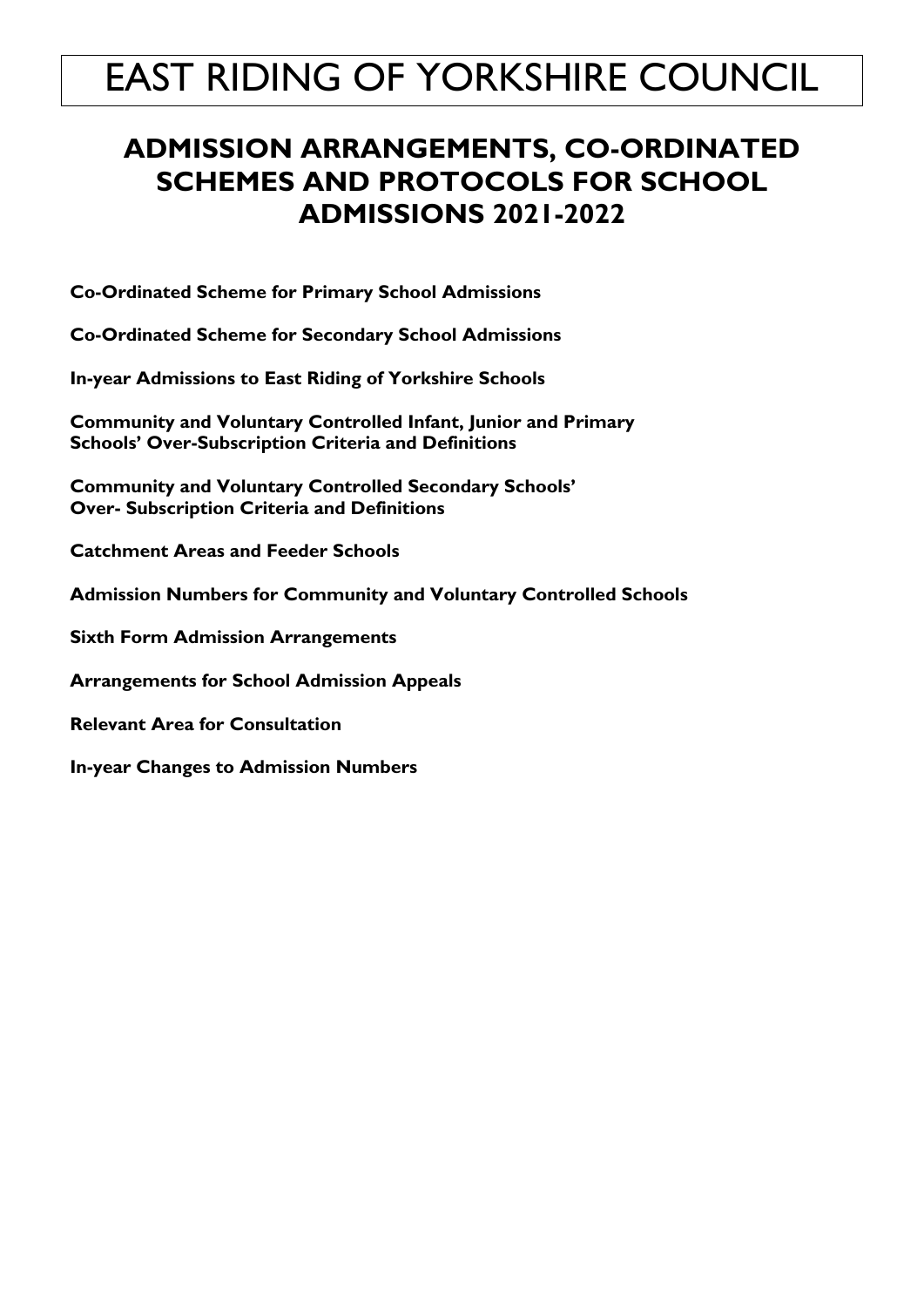# **Co-Ordinated Scheme for Admissions to Infant, Junior and Primary Schools**

## **1 Reasons for a Co-ordinated Scheme**

Under the School Standards and Framework Act 1998, local authorities are required to formulate and determine co-ordinated schemes for primary school admissions. Regulations specify what must be included in a co-ordinated scheme and the Secretary of State has also issued a School Admissions Code which includes mandatory provisions.

# **2 Aims of a Co-ordinated Scheme**

The Co-ordinated Scheme for Normal Admissions to Infant, Junior and Primary Schools (the Scheme) sets out how applicants must apply for school places and ensures that all applicants resident in the East Riding of Yorkshire, who apply for a school place for their child, are allocated a place at one school.

The Scheme will not be used to decide which children are eligible for a place at a school. The admission arrangements published by a school's admission authority will be used to determine a child's eligibility for a place at a school. The Scheme sets out how applications have to be made and the Scheme will be used to decide which place an applicant will be offered if: the child is eligible for a place at more than one school; or if the child does not qualify for a place at any of the schools for which the applicant has expressed preferences.

# **3 The Schools and Admission Authorities to which this Scheme Applies**

The Scheme applies to all mainstream community, foundation, voluntary aided and voluntary controlled, infant, junior and primary schools maintained by the East Riding of Yorkshire Council and to all academies in the East Riding of Yorkshire.

For all community and voluntary controlled schools maintained by the East Riding of Yorkshire Council, the Council is the admission authority. For all foundation and voluntary aided schools maintained by the East Riding of Yorkshire Council, the school's governing body is the admission authority. For all academies in the East Riding of Yorkshire, the admission authority is the academy trust.

For the purposes of this Scheme, the term "East Riding of Yorkshire schools" refers to all community, foundation and voluntary schools maintained by the East Riding of Yorkshire Council and to all academies located in the East Riding of Yorkshire.

# **4 The Common Application Form**

Applicants living in the East Riding of Yorkshire who want to apply for places for their children at infant, junior or primary schools must use the East Riding of Yorkshire Council's Common Application Form for normal admissions to express their preferences for places at: East Riding of Yorkshire schools; and at schools maintained by other local authorities and academies in other local authority areas.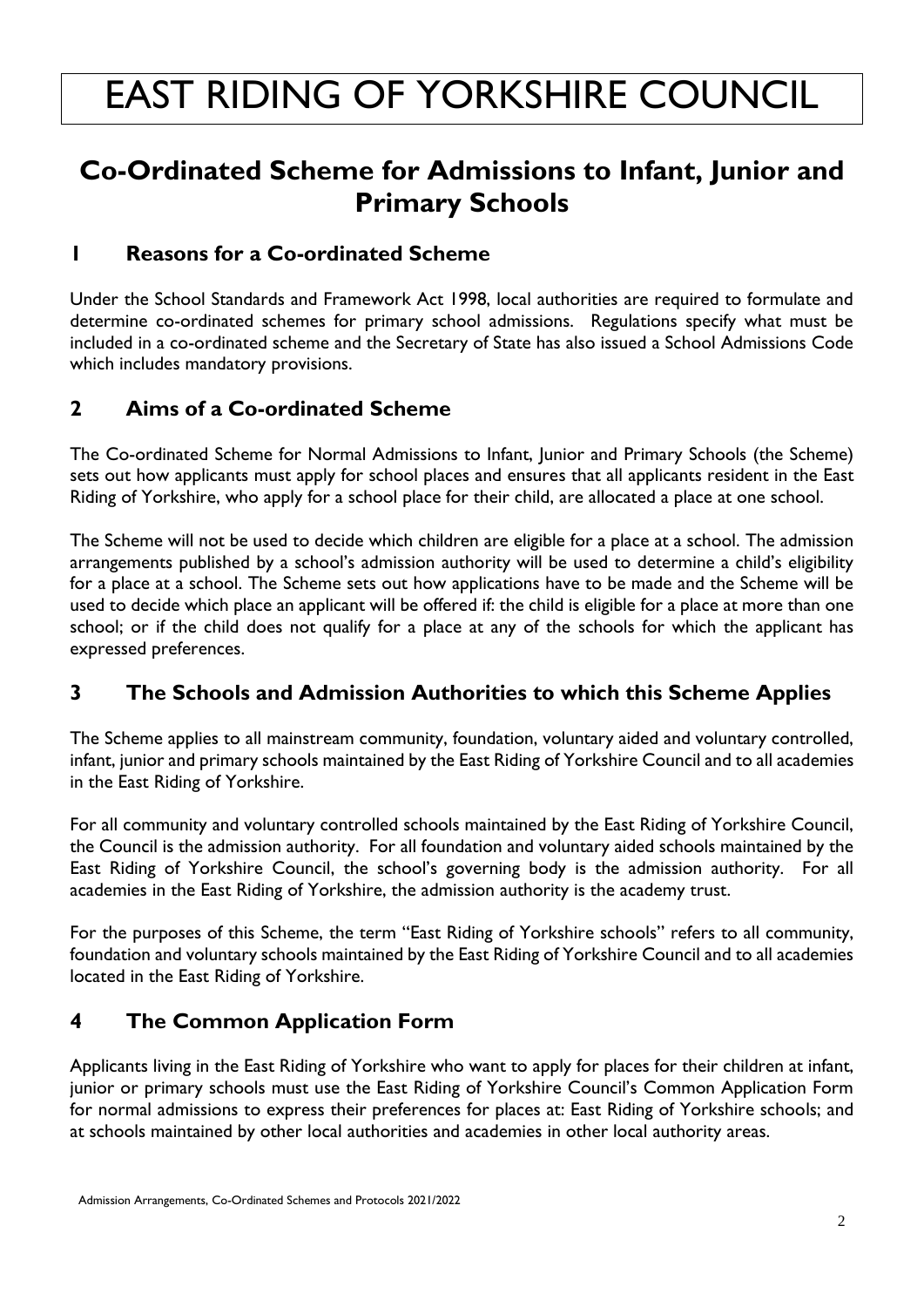Only one common application form can be processed for any given child. If more than one form is received for the same child and the preferences expressed are different on each form, the applicants will be required to submit a single common application form. No school place will be allocated to the child until a single form is submitted.

The Common Application Form allows applicants:

- i). to express preferences for places at up to three schools;
- ii). to give their reasons why they want a place at the school concerned;
- iii). and to rank their preferences in relation to each other.

If applicants express a preference for a school in another local authority area, the application and any supporting information submitted with the application will be forwarded to the school's maintaining authority or, if it is an academy, to the local authority responsible for the area where the school is located.

Applicants may have to complete a supplementary information form if a school for which they have applied requires more information than that which is provided by the applicant on the Common Application Form.

The Common Application Form and the Supplementary Information Form are attached at Appendix A.

# **5 The Co-ordinated Scheme for Normal Admissions**

Normal admissions are admissions which are determined by 16 April 2021 for places in the normal year of entry to an infant, junior or primary school (Reception for an infant or primary school and Year 3 for a junior school).

# **5.1 Submitting the Common Application Form**

### *5.1.1 Applicants living in the East Riding of Yorkshire*

*If using the East Riding of Yorkshire Council's online electronic Common Application Form, the* Common Application Form is submitted electronically to the East Riding of Yorkshire Council's School Admissions Team.

*If using a paper Common Application Form,* once completed, applicants should submit the Common Application Form by handing the form in or sending it to the East Riding of Yorkshire Council's School Admissions Team.

Any applications received directly by an academy or a foundation or voluntary aided school's governing body must be forwarded to the East Riding of Yorkshire Council's School Admissions Team.

### *5.1.2 Applicants living outside the East Riding of Yorkshire*

Applicants living outside the East Riding of Yorkshire, who want their child to attend an East Riding of Yorkshire school, should apply using the Common Application Form provided by their home local authority. The applicant's home local authority will then forward the application and any supporting documents to the East Riding of Yorkshire Council's School Admissions Team. Any applications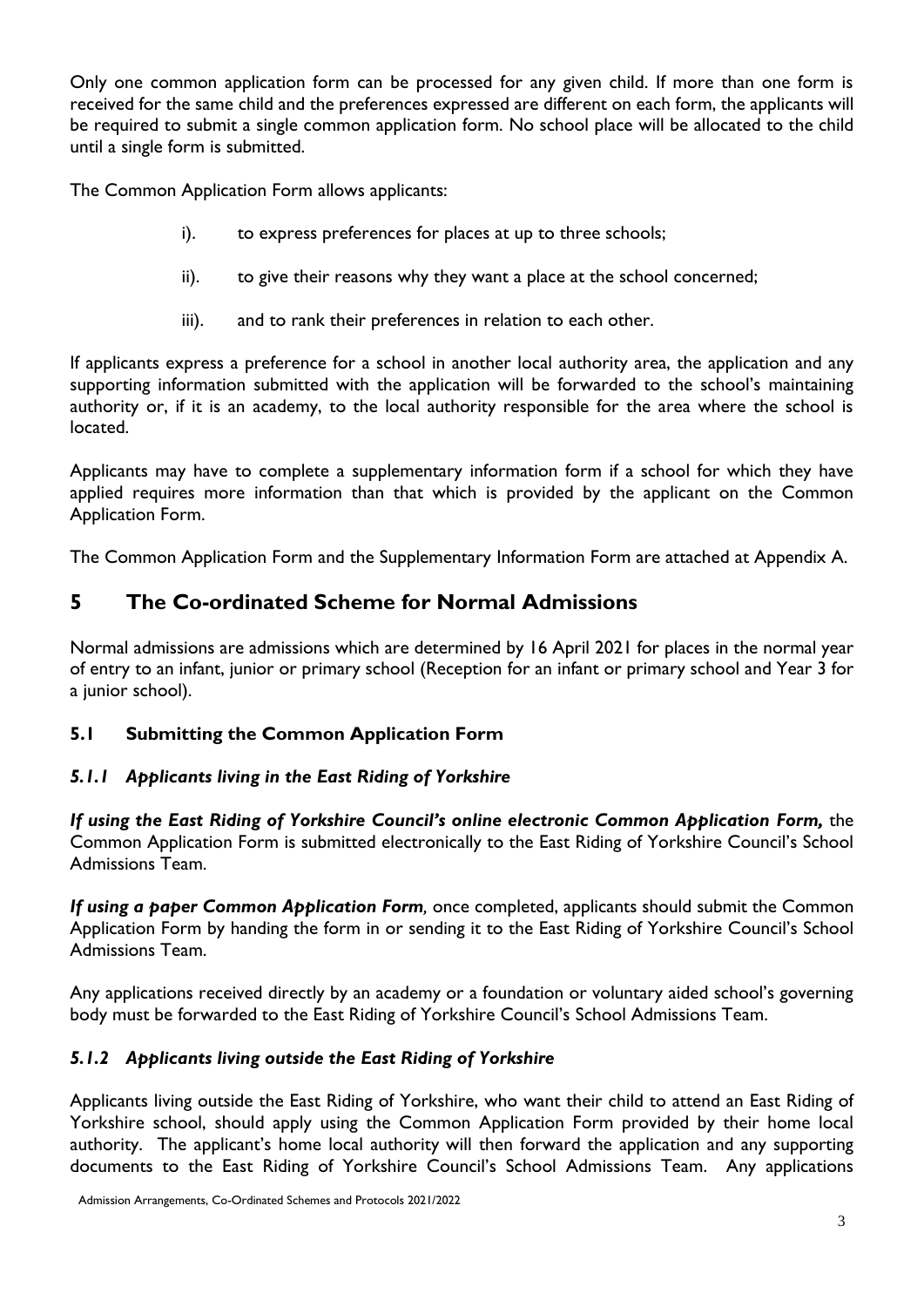submitted to the School Admissions Team by an applicant who lives outside the East Riding of Yorkshire will be forwarded to the applicant's home local authority.

#### **5.2 Determining Eligibility for a Place at a School**

Preferences expressed for places at East Riding of Yorkshire community or voluntary controlled schools will be considered by the East Riding of Yorkshire Council and the eligibility for places at the schools concerned will be determined using the published admission arrangements.

The governing bodies of academies and foundation or voluntary aided schools determine the admission arrangements for their schools and must use those admission arrangements to determine a child's eligibility for a place at the school. For schools whose governing bodies delegate authority to the East Riding of Yorkshire Council's School Admissions Team, the school's determined admission arrangements will be used by the School Admissions Team to prioritise applicants and to determine the applicants' eligibility for places.

Preferences expressed for places at schools outside the East Riding of Yorkshire will be referred to the individual school's local authority for eligibility to be determined under the school admission arrangements applicable in that area.

#### **5.3 Allocating a School Place**

#### *5.3.1 Applicants resident in the East Riding of Yorkshire*

Places will be allocated at schools in the following ways under the Scheme, depending on the number of schools at which a child is eligible for a place. In allocating places, all preferences expressed for maintained schools and academies will be taken into account.

- *If a child is eligible for a place at just one school named on the Common Application Form,*  the child will be allocated a place at that school.
- *If the child is eligible for a place at more than one school named on the Common Application Form,* the child will be allocated a place at the school the applicants have ranked as their highest preference.
- *If the child is not eligible for a place at any of the schools named on the Common Application Form,* the child will be allocated a place at their catchment area school, if places are available at that school. If a place cannot be allocated at the child's catchment area school, a place will be allocated to the child at the nearest East Riding of Yorkshire school which has a place available.

If a child resident in the East Riding of Yorkshire is allocated a place at a school maintained by another authority, that authority will be notified of the allocation.

#### *5.3.2 Applicants resident outside the East Riding of Yorkshire*

Details about an applicant's eligibility for places at East Riding of Yorkshire schools will be sent to the applicant's home local authority. That local authority will then determine which school place the applicant's child will be allocated using the co-ordinated scheme in operation in that authority. The applicant's home authority will then notify the East Riding of Yorkshire Council's School Admissions Team of any places at East Riding of Yorkshire schools allocated or not required.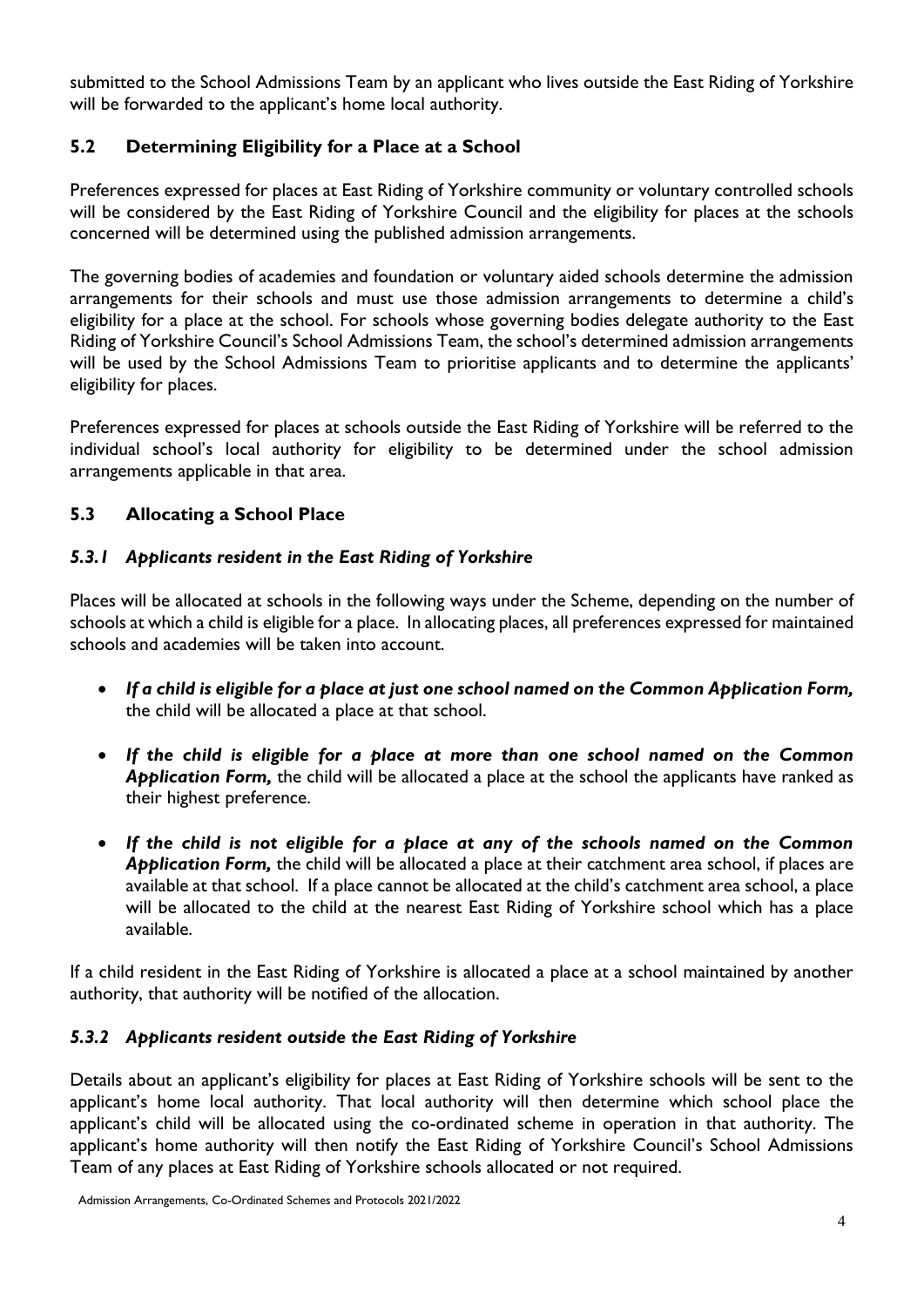#### *5.3.3 Notifying the governing bodies and headteachers of East Riding of Yorkshire schools*

Once the allocation of school places has been determined, the governing bodies of academies and foundation and voluntary aided schools and the headteachers of community and voluntary controlled schools will be informed of the applicants who have been allocated places at their schools.

#### *5.3.4 Notifying Applicants*

Notifications about the school place their child has been allocated by the East Riding of Yorkshire Council's School Admissions Team will be sent to applicants resident in the East Riding of Yorkshire on 16 April 2021. If the school place allocated is at an academy, voluntary aided or foundation school, or is in another local authority area, the notification sent to applicants will be on behalf of the school's admission authority. Applicants will be asked to let the School Admissions Team know in writing by 30 April 2021 if they do not want their child to take up the school place allocated.

#### *5.3.5 Appeals*

The deadline for appeals against decisions not to grant a child a place at the applicant's preferred school is 21 May 2021. Appeals lodged by the deadline will be heard in June or July 2021. Appeals lodged after 21 May 2021 will be heard in June or July 2021 wherever possible.

#### **5.4 The Scheme Timetable**

The timetable for the Scheme is summarised below:

*By 12 September 2020* – Information about applying for school places will be distributed to applicants and the composite prospectus will be made available.

*15 January 2021 –* Closing date for the submission of Common Application Forms. Forms received after this date will be treated as late applications (see below).

*12 February 2021* - Other local authorities will be notified of any Common Application Forms received on which applicants have expressed a preference for a school in their area. Other local authorities will also be asked to provide details of applications they have received from applicants resident in their area who have expressed preferences for places at East Riding of Yorkshire schools. The governing bodies of East Riding academies and foundation and voluntary aided schools will be sent details of the applications received.

*26 February 2021* – The governing bodies of East Riding academies and foundation and voluntary aided schools confirm the prioritisation of applicants using the school's published admission arrangements and notify the School Admissions Team.

*27 February 2021 to 26 March 2021* – The allocation of school places is determined by the local authority using the arrangements set out in the co-ordinated scheme (paragraph 5.3). Other local authorities are informed of the allocation of places at East Riding of Yorkshire schools to children resident in their areas. Other local authorities will also be asked to provide details of the allocation of places at schools in their areas to East Riding of Yorkshire resident children. The exchange of information with other local authorities will be carried out as and when information is available to exchange.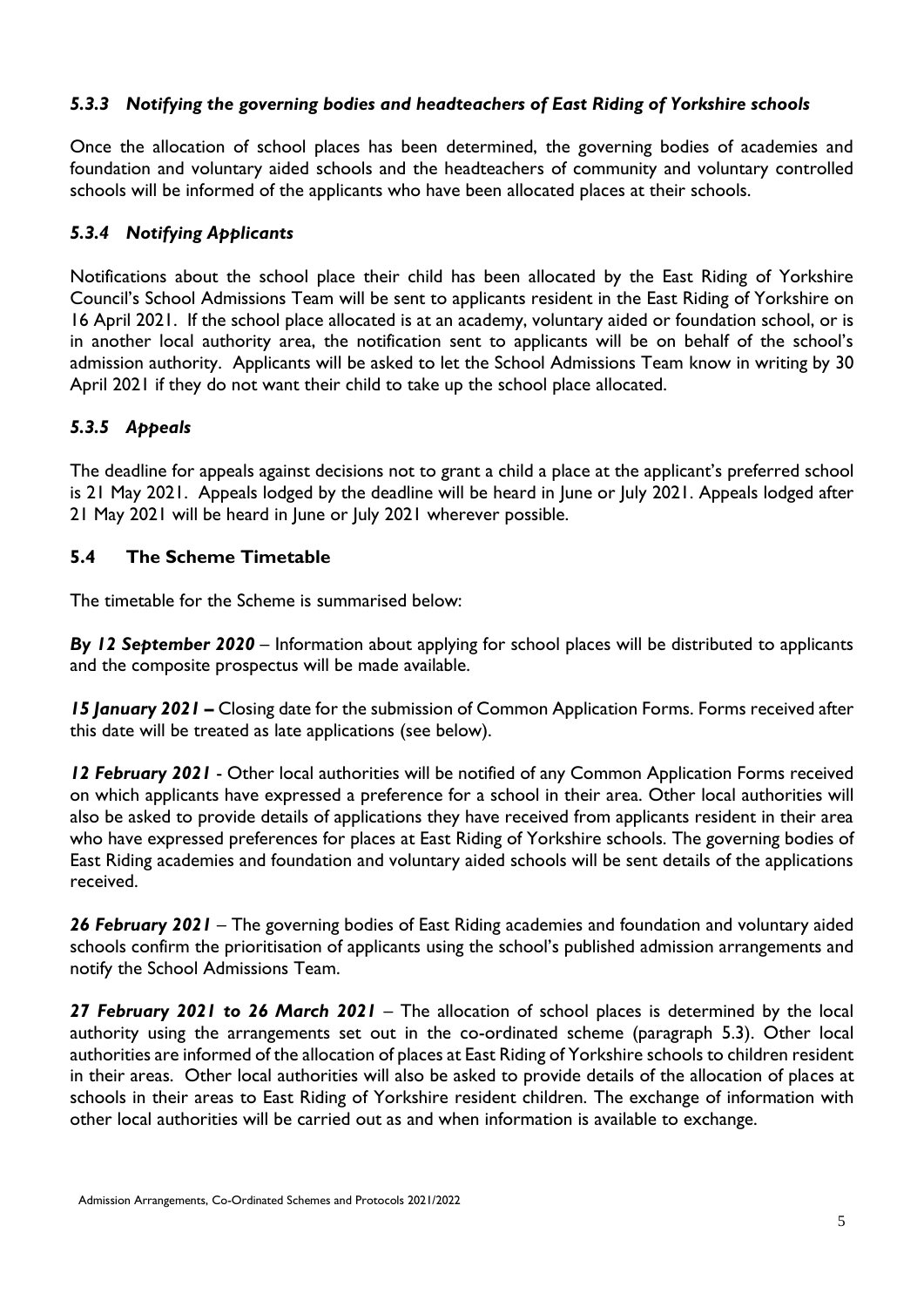*9 April 2021* - The allocation of school places will be adjusted to take account of information provided by other local authorities on the eligibility of East Riding of Yorkshire resident children for places at schools in their areas. The School Admissions Team sends information to all schools notifying them of the applicants who have been allocated places for their children.

*16 April 2021* – Applicants are notified of the school place they have been allocated for their child.

*30 April 2021* – Applicants should notify the School Admissions Team if they do not want their child to take up the school place they have been allocated.

*21 May 2021* – Deadline for applicants to lodge appeals against admissions decisions in the normal admissions round.

*June and July 2021* – Appeals heard by independent school admission appeal panels.

#### **5.5 Late Applications**

Any Common Application Form received after the deadline for the submission of forms (15 January 2021) will be regarded as a late application. Late applications will be dealt with differently depending on when the Common Application Form is lodged:

- *Common Application Forms submitted between 16 January 2021 and 26 February 2021 (inclusive)* will be considered under the Scheme and the applicants notified of the allocation of a school place on 16 April 2021 if the applicants have good reasons for submitting the form after the deadline, for example if the family have moved into the area. In determining whether or not there are good reasons for accepting a late application, the local authority will take into account the best interests of the child concerned.
- *Common Application Forms submitted between 27 February 2021 and 15 April 2021 (inclusive)* will be considered where possible under the co-ordinated scheme and the applicants notified of the place allocated to the child concerned on 16 April 2021. However, it will not always be possible to process applications received this late. If an application is submitted but cannot be processed by 16 April 2021, the application will be treated as an in-year application (see In-Year Admission Arrangements).
- *Common Application Forms received on and after 16 April 2021* will be treated as in-year applications (see In-Year Admission Arrangements).
- *If applicants do not submit a Common Application Form*, no school place will be allocated.

#### **5.6 Delayed and Deferred Admission to Reception**

#### *5.6.1 Deferred admission to the child's normal year group*

Children normally start in a Reception (Foundation Stage 2) year group at a school at the beginning of the autumn term of the school year in which the child reaches five years of age. Parents can defer the date their child is admitted to the Reception year group at a school until the date on which the child reaches compulsory school age or until the beginning of the final term of the school year for which they have applied, whichever is the earlier date. Any parent wanting to defer their child's admission in this way should make the relevant arrangements with the headteacher of the school after the parent's application for a place has been determined and notification of the allocation of a school place has been received by the parent.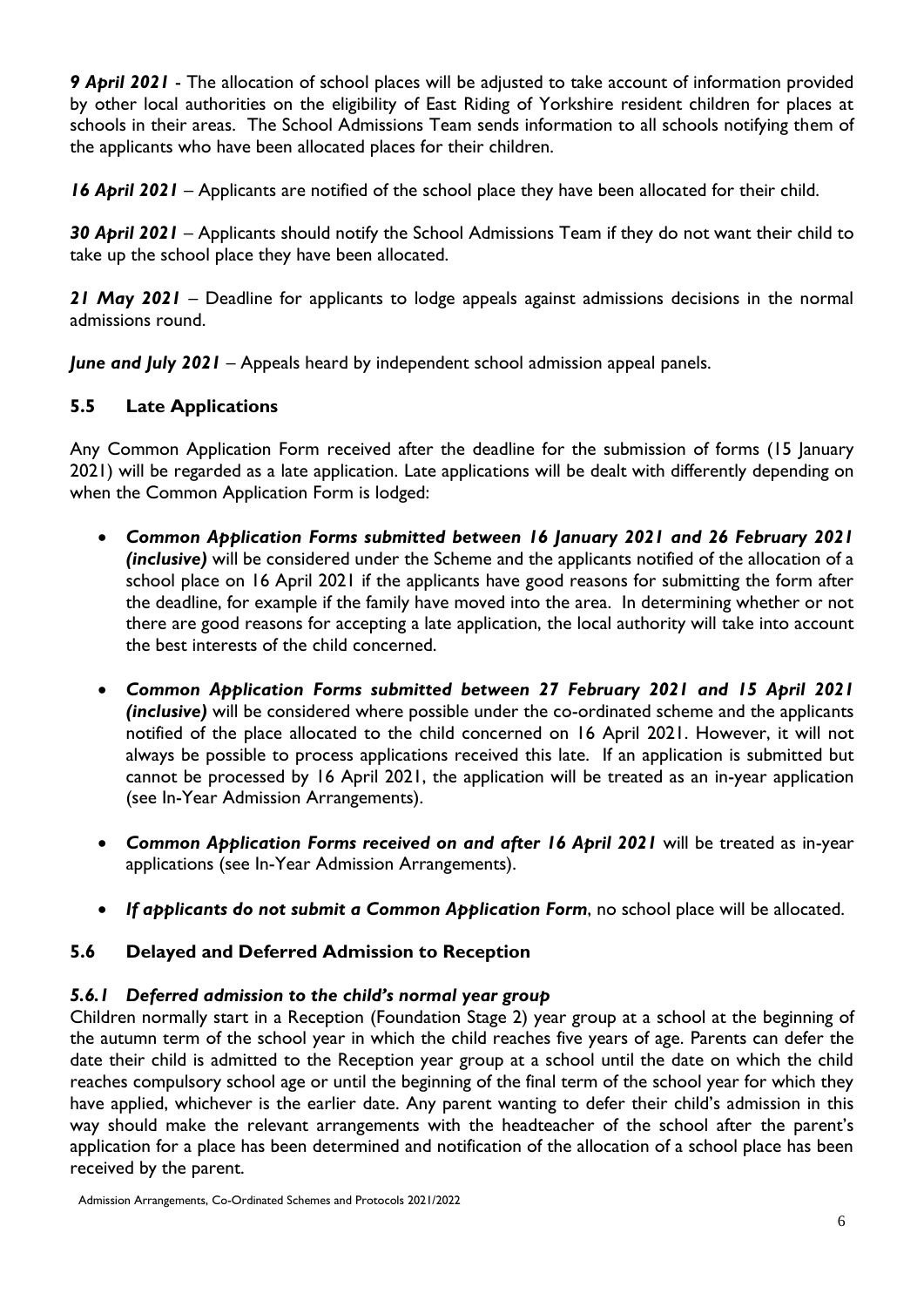#### *5.6.2 Delayed admission to a different year group*

Parents of children born between 1 April and 31 August can request that they be allowed to apply for their child's admission to the Reception year group to be delayed until the start of the school year after the child's fifth birthday. Any parent wanting to delay their child's admission in this way must contact the School Admissions Team before applying for a school place. The parents will have to identify the schools for which they want to express preferences and produce evidence to show that there is sufficient justification for the child's admission to be delayed in this way. Before a parent can be allowed to make an application for a delayed admission, the School Admissions Team must have secured the agreement of the admission authority of the school or schools for which the parent wants to apply that an application can be submitted and will be considered by the admission authority. The parent's application for a school place will then have to be processed and determined in accordance with the relevant Co-ordinated Scheme and the published admission arrangements for the school.

#### *5.6.3 Delayed transfer to junior school*

If a child's admission to the Reception year group at an infant school has been delayed as described above or if the child's progress through Key Stage 1 has been delayed, the child's transfer from an infant school to a junior school may also have to be delayed for the child to transfer to the new school with the year group of children with whom the child has been taught. Where that situation arises, the parent will have to submit a request to the admission authority as described in paragraph 5.6.2 above.

#### **5.7 Waiting Lists**

The East Riding of Yorkshire Council will maintain waiting lists for the normal year of entry for all East Riding of Yorkshire schools.

#### *5.7.1 How children are placed on a waiting list*

Where an application is unsuccessful and the applicant has not been allocated a place at a school ranked as a higher preference on their Common Application Form, the child's name will be placed on a waiting list for places. If the child is resident in the East Riding of Yorkshire and the applicant has not been allocated a place at any of their preferences, the child's name will also be added to the waiting list for a place at their catchment area school if that school was not named as a preference on the common application form.

#### *5.7.2 Prioritisation*

The school's over-subscription criteria will be used to prioritise the children on the waiting list.

#### *5.7.3 Allocation of places to those on the waiting list*

If the number allocated places (or the number on roll after the first day of the school year) falls below the admission number, the spare places will be allocated to the children with the highest priority for a place on the waiting list.

#### *5.7.4 Deletion of the waiting list*

A waiting list will be maintained until 31 December 2021, after which it will be deleted.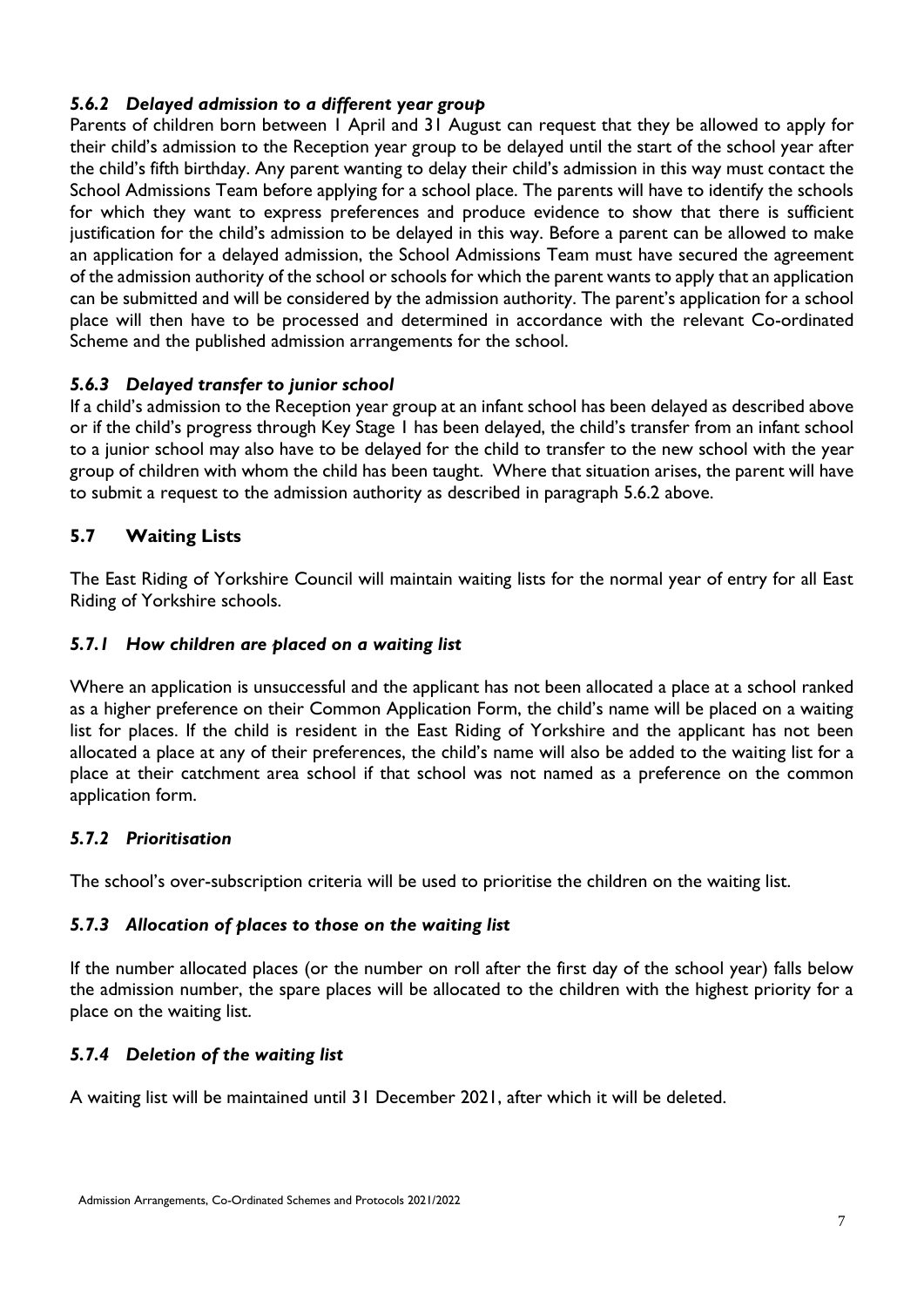# **6 The Co-ordinated Scheme for In-year Applications**

For the purposes of this scheme, an in-year application is an application which:

- a) is submitted for a place at a school in a year group other than the normal year of entry to the school (the normal year of entry is, for example, Reception at an infant or primary school, Year 3 at a junior school or Year 7 at a secondary school);
- b) is submitted outside the normal admissions round for a place in the normal year of entry to a school;
- c) is submitted in the normal admissions round for a place in the normal year of entry to a school but was submitted too late to be determined under the co-ordinated scheme for normal admissions.

#### **6.1 Making an in-year application**

#### *6.1.1 Applicants living in the East Riding of Yorkshire*

Applicants living in the East Riding of Yorkshire who want to apply for a place for their child at an infant, junior or primary school must use the East Riding of Yorkshire Council's In-Year Common Application Form to express their preferences for places at maintained schools within the East Riding of Yorkshire and at maintained schools in other local authority areas. Applicants will only be allowed to make one application for a place at a given school in a given year group unless there is a significant and material change in their circumstances which directly relates to their reasons for wanting their child to go to a particular school.

If applicants express a preference for a school in another local authority area, the application and any supporting information submitted with the application will be forwarded to the local authority responsible for area in which the school is located.

Applicants may have to complete a supplementary information form if a school for which they have expressed a preference requires more information than that which is provided by the applicant on the In-year Common Application Form.

Any applications received direct by the governing body of an academy or of a foundation or voluntary aided school must be forwarded to the East Riding of Yorkshire Council's School Admissions Team.

#### *6.1.2 Applicants living outside the East Riding of Yorkshire*

Applicants living outside the East Riding of Yorkshire who want their child to attend an East Riding of Yorkshire school should make an application in accordance with the in-year co-ordinated scheme determined by their home local authority. If the applicant's home local authority does not have an inyear co-ordinated scheme, the applicant should send their application to the East Riding of Yorkshire Council's School Admissions Team. Applicants will only be allowed to make one application for a place at a given school in a given year group unless there is a significant and material change in their circumstances which directly relates to their reasons for wanting their child to go to a particular school.

#### **6.2 Allocating a school place**

A child's eligibility for a place at a school will be determined by reference to the school's admission arrangements and the Fair Access Protocol.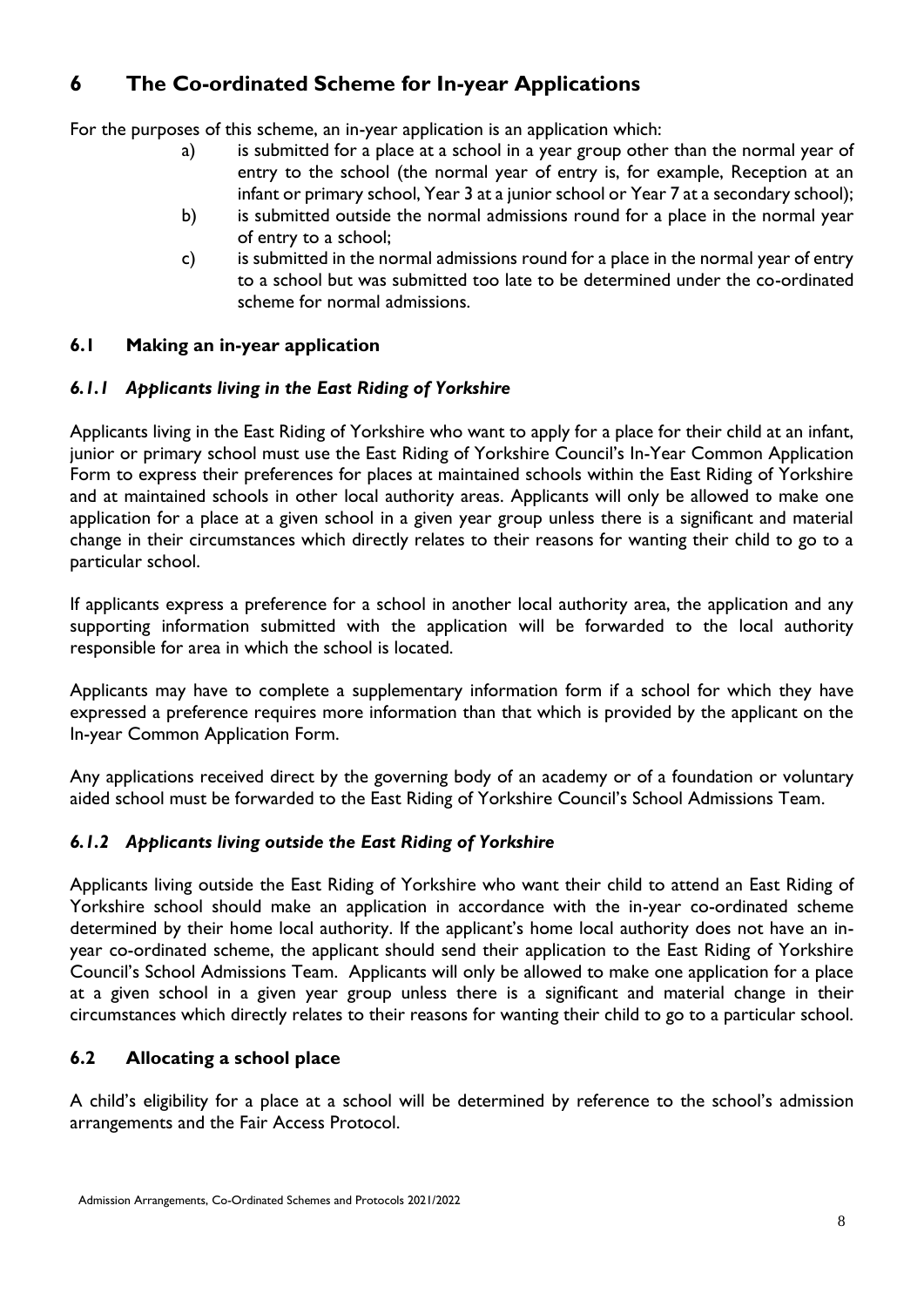#### *6.2.1 Applicants resident in the East Riding of Yorkshire*

Places will be allocated at schools in the following ways under the Scheme, depending on the number of schools at which a child is eligible for a place. In allocating places, preferences for places at East Riding of Yorkshire schools and places at schools in other local authority areas will be taken into account. If a child is eligible for a place at a school named as one of the parents' preferences, eligibility for places at schools named by the applicant as lower preferences will not be considered.

- *If a child is eligible for a place at just one school named on the In-Year Common Application Form,* the child will be allocated a place at that school.
- *If the child is eligible for a place at more than one school named on the In-Year Common Application Form,* the child will be allocated a place at the school the applicant ranked as their highest preference.
- *If the child is not eligible for a place at any of the schools named on the In-Year Common Application Form and the child is on roll at a school which is within a reasonable travelling distance of their home address,* the child will not be allocated a place at another school. A school is within a reasonable travelling distance if the journey to the school from the child's home is up to two miles for a child in Reception or Years 1 to 3 or three miles for a child in Years 4 to 11; or if the child is entitled to free transport to their current school under the provisions of the East Riding of Yorkshire Council's Home to School and College Transport Policy.
- *If the child is not eligible for a place at any of the schools named on the In-Year Common Application Form and the child is not on roll at a school which is within a reasonable*  travelling distance of their home address (as defined above), the child will be allocated a place at their catchment area school, if places are available at that school. If a place cannot be allocated at the child's catchment area school, a place will be allocated to the child at the nearest East Riding of Yorkshire school which has a place available in the child's year group.

#### *6.2.2 Applicants resident outside the East Riding of Yorkshire*

Details about an applicant's eligibility for places at schools maintained by the East Riding of Yorkshire Council will be sent to the applicant's home local authority. Eligibility for a place at a school will be determined by reference to the school's published admission arrangements and the Fair Access Protocol. The applicant's home local authority will then determine which school place the applicant's child will be allocated using the co-ordinated scheme in operation in that authority. The applicant's home authority will then notify the East Riding of Yorkshire Council's School Admissions Team of any places allocated or not required. If the applicant's home local authority does not have an in-year co-ordinated scheme, the School Admissions Team will allocate the child a place at the highest ranked preference at which a place is available.

#### *6.2.3 Notifying applicants resident in the East Riding of Yorkshire*

Applicants resident in the East Riding of Yorkshire will be notified of the school place they have been allocated by the East Riding of Yorkshire Council's School Admissions Team. If the school place allocated is at a voluntary aided or foundation school, academy or is at a school in another local authority area, the notification sent to applicants will be on behalf of the school's admission authority. Applicants will be asked to let the School Admissions Team know within two weeks if they do not want their child to take up the school place allocated.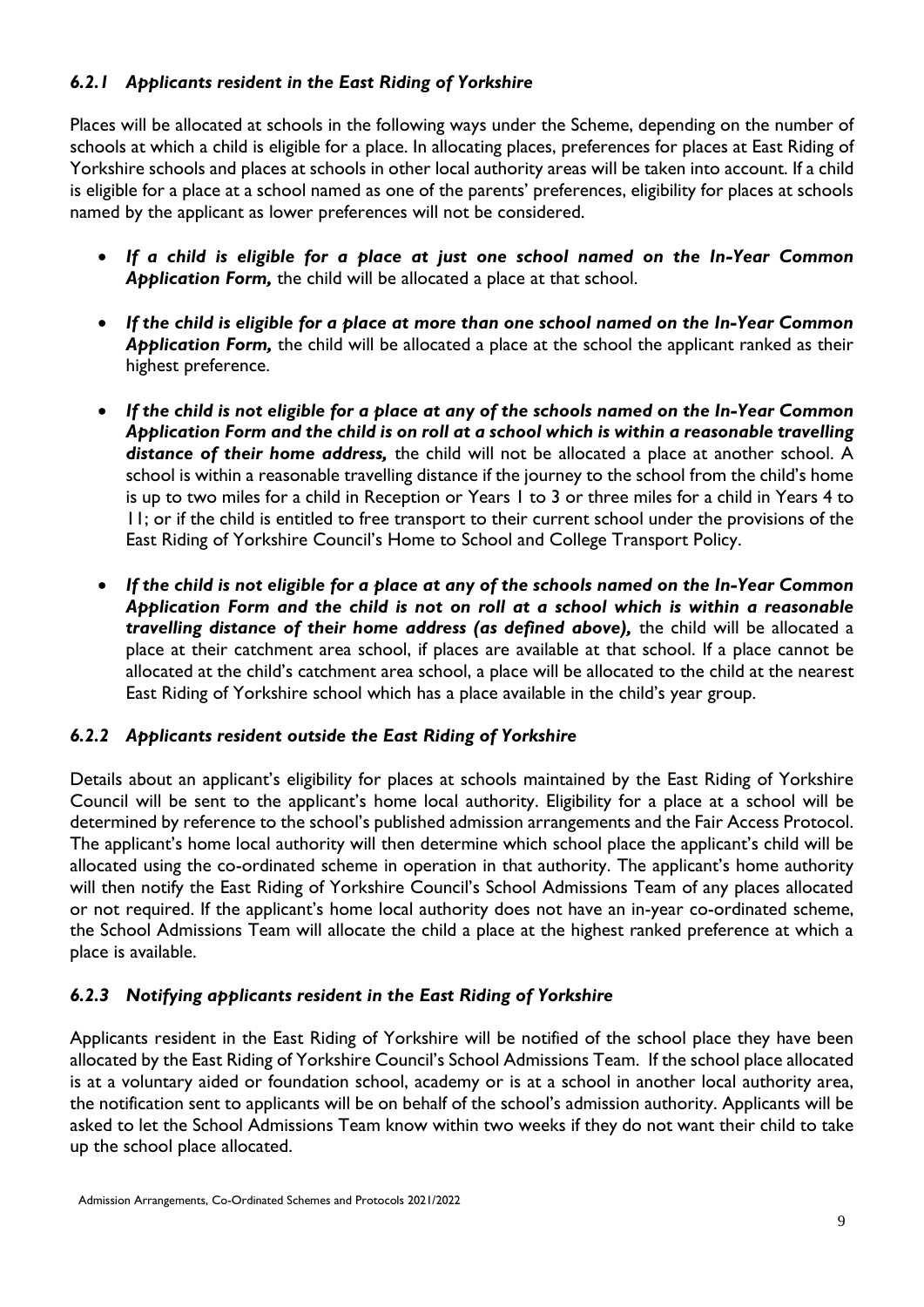#### *6.2.4 Notifying the governing bodies of academies, foundation and voluntary aided schools and the headteachers of community and voluntary controlled schools*

If the applicant has been allocated a place at an East Riding of Yorkshire school, the governing body of an academy, a foundation or a voluntary aided school and the headteacher of a community or a voluntary controlled school will be sent the details of a child who has been allocated a place at their school.

#### *6.2.5 Applying for a place in a year group other than that appropriate to the child's age*

Parents will have to identify the schools for which they want to express a preference and produce evidence to show that there is sufficient justification for the child's admission to a year group other than that appropriate to the child's age. Before a parent can be allowed to make an application for admission to a year group other than that determined by the child's age, the School Admissions Team must have secured the agreement of the admission authority of the school to such an application being submitted. The parent's application for a school place will then have to be processed and determined in accordance with the Co-ordinated Scheme and the published admission arrangements for the school.

#### **6.3 Timetable for processing an in-year application**

All in-year applications will normally be dealt with in accordance with the following timetable. Special circumstances relating to an individual case may mean that the timetable below cannot be followed. Where applications are received or processed during school holiday periods, applications may take considerably longer to process.

#### *6.3.1 Applicants resident in the East Riding of Yorkshire*

- **Day I** Application received with all necessary documentation.
- **By day 6** Applications requesting places at community and voluntary controlled schools maintained by the East Riding of Yorkshire Council are determined and applicants and schools are notified.

Details of applications naming schools maintained by other local authorities are forwarded to the relevant local authorities.

Details of applications naming academies in the East Riding and foundation and voluntary aided schools maintained by the East Riding of Yorkshire Council whose governing bodies have not delegated authority to the Council's School Admissions Team will be forwarded to the governing bodies.

- *By day 11* Other local authorities and the East Riding academies and foundation and voluntary aided schools respond with notifications of places available for East Riding resident applicants.
- *By day 16* School Admissions Team notifies applicants and the relevant local authorities of places allocated at schools outside the East Riding of Yorkshire.

#### *6.3.2 Applicants resident outside the East Riding of Yorkshire*

**Day I** Notification received from another local authority of an application for a place at an East Riding of Yorkshire school.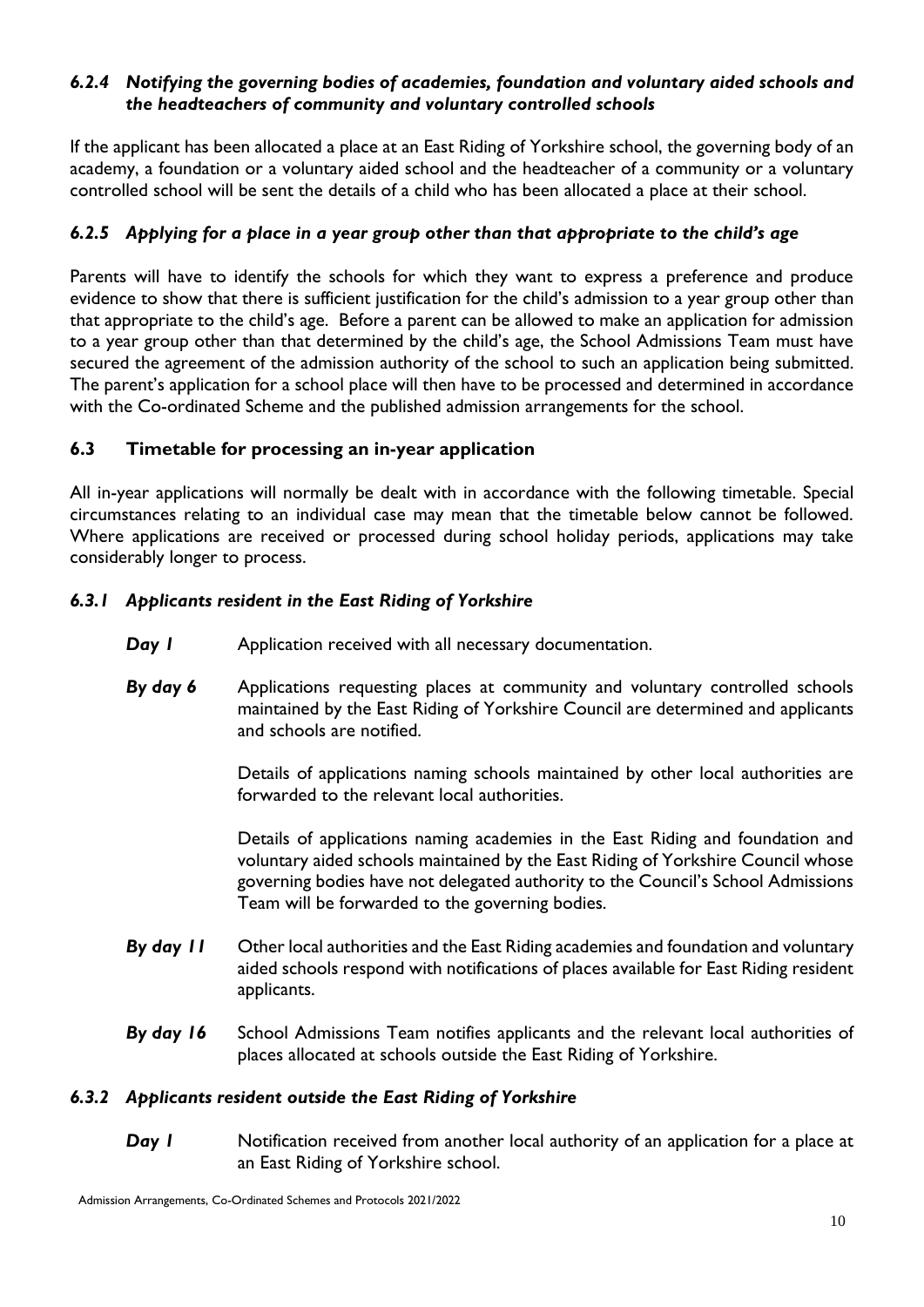Details of applications naming East Riding academies and foundation and voluntary aided schools whose governing bodies have not delegated authority to the Council's School Admissions Team will be forwarded to the governing bodies.

*By day 6* Foundation and voluntary aided schools' governing bodies' responses received.

Response sent by the School Admissions Team notifying the applicant's local authority of the availability of places at East Riding schools.

*By day 11* The applicant's local authority notifies the School Admissions Team of any school places allocated or no longer required.

#### **6.4 Waiting Lists**

Waiting lists will only be maintained for the normal year of admission to a school, as described above in Co-ordinated Scheme for Normal Admissions. Waiting lists will not be maintained for any other year group.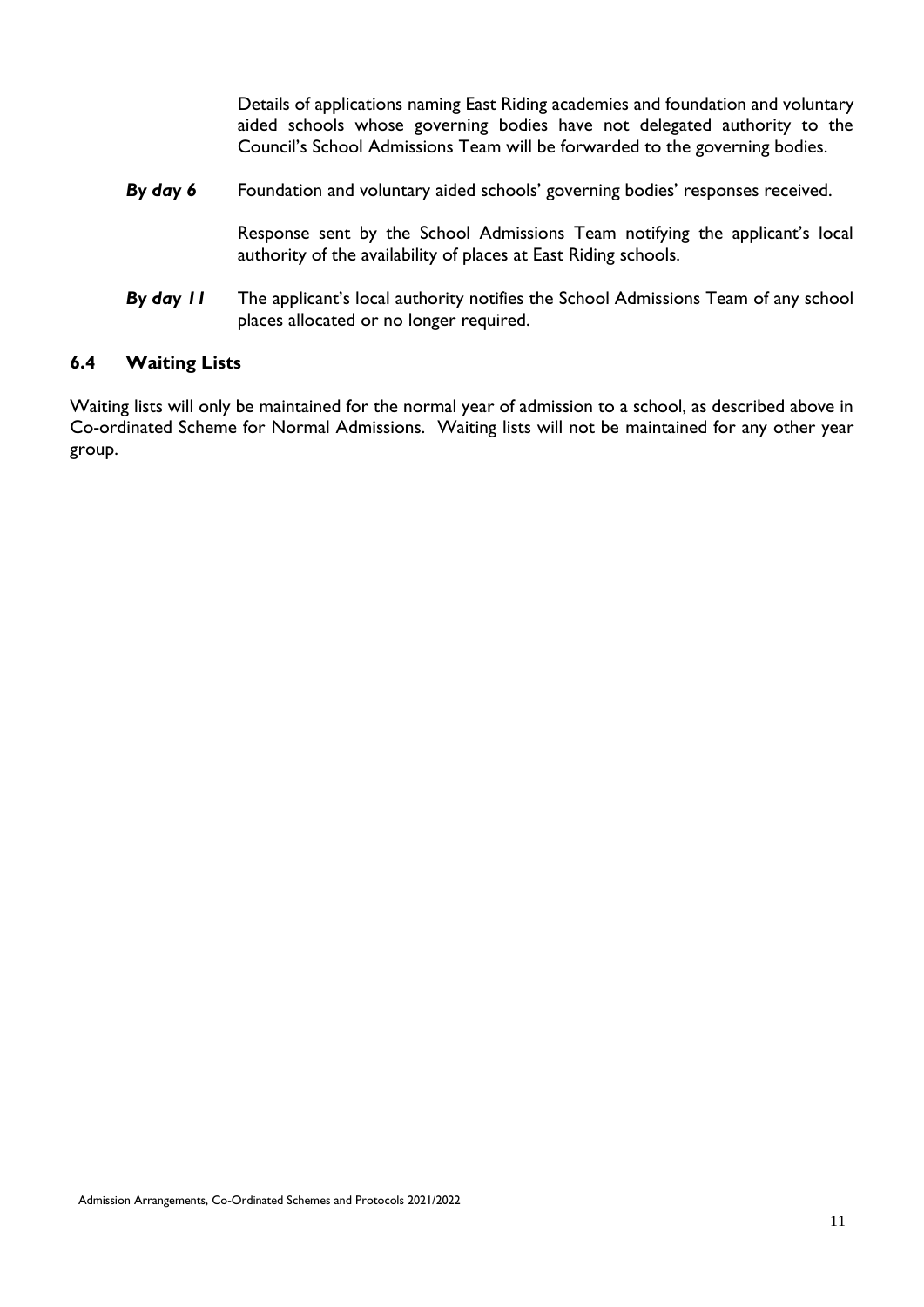#### **COMMON APPLICATION FORM AND SUPPLEMENTARY APPLICATION FORM FOR NORMAL ADMISSIONS TO INFANT, JUNIOR AND PRIMARY SCHOOLS**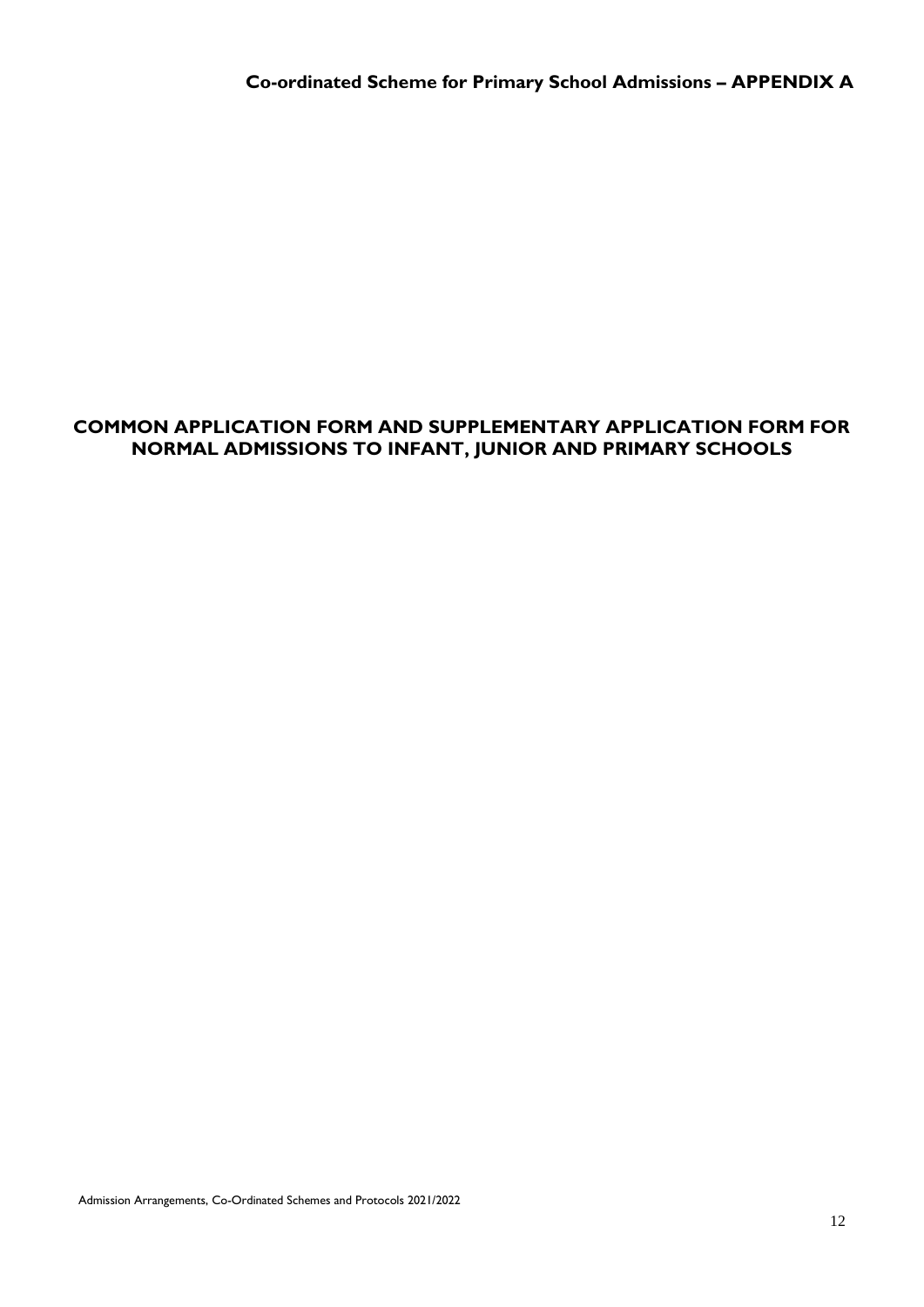# **EAST RIDING OF YORKSHIRE COUNCIL ADMISSION TO INFANT, JUNIOR OR PRIMARY SCHOOL 2021/2022**

|                                                                       |                    |                                | <b>CHILD'S DETAILS</b>          |               |                                 |                                                                                                  |                  |
|-----------------------------------------------------------------------|--------------------|--------------------------------|---------------------------------|---------------|---------------------------------|--------------------------------------------------------------------------------------------------|------------------|
| <b>Surname</b>                                                        |                    |                                |                                 | Forename(s)   |                                 |                                                                                                  |                  |
| Date of<br><b>Birth</b>                                               |                    | Gender<br><b>Circle Answer</b> |                                 | Male / Female | <b>Current</b><br><b>School</b> |                                                                                                  |                  |
| <b>Home</b>                                                           |                    |                                |                                 |               |                                 |                                                                                                  |                  |
| <b>Address</b>                                                        |                    |                                |                                 |               |                                 |                                                                                                  |                  |
|                                                                       |                    |                                |                                 |               | <b>Post Code</b>                |                                                                                                  |                  |
| If your child has an Education, Health and Care Plan please tick here |                    |                                |                                 |               |                                 |                                                                                                  |                  |
|                                                                       |                    |                                |                                 |               |                                 | <b>PARENT/GUARDIAN/CARER'S DETAILS</b>                                                           |                  |
|                                                                       |                    |                                |                                 |               |                                 | I am the parent/guardian/carer and I have full parental responsibility for the child named above |                  |
| <b>Prefix</b>                                                         | Mr/ Mrs/ Miss/ Ms/ |                                | <b>Initial</b>                  |               | <b>Surname</b>                  |                                                                                                  |                  |
| Circle Answer                                                         | Other              |                                |                                 |               |                                 |                                                                                                  |                  |
|                                                                       | (please state)     |                                |                                 |               |                                 |                                                                                                  |                  |
| Please state your relationship to the above child                     |                    |                                |                                 |               |                                 |                                                                                                  |                  |
| (e.g. mother, father, foster carer)                                   |                    |                                |                                 |               |                                 |                                                                                                  |                  |
| Home                                                                  |                    |                                |                                 |               |                                 |                                                                                                  |                  |
| <b>Address</b>                                                        |                    |                                |                                 |               |                                 |                                                                                                  |                  |
| If different to                                                       |                    |                                |                                 |               |                                 | <b>Post Code</b>                                                                                 |                  |
| above                                                                 |                    |                                |                                 |               |                                 |                                                                                                  |                  |
| <b>Telephone</b>                                                      |                    |                                | <b>Email</b>                    |               |                                 |                                                                                                  |                  |
| <b>Number</b>                                                         |                    |                                | <b>Address</b>                  |               |                                 |                                                                                                  |                  |
|                                                                       |                    |                                | <b>CHOICE OF SCHOOL</b>         |               |                                 |                                                                                                  |                  |
| My first preference is                                                |                    |                                |                                 |               |                                 |                                                                                                  |                  |
|                                                                       |                    |                                |                                 |               |                                 |                                                                                                  |                  |
|                                                                       |                    |                                |                                 |               |                                 | My reasons for expressing a preference for a place at this school are                            |                  |
|                                                                       |                    |                                |                                 |               |                                 | Tick all the appropriate boxes and provide additional information where necessary                |                  |
| Child is or was                                                       | This is my         |                                | Sibling at the school           |               |                                 | <b>Attending a feeder school</b>                                                                 | Other            |
| formerly in                                                           | catchment          |                                | (give name and date of birth of |               |                                 | or nursery                                                                                       | Please state     |
| local authority                                                       | area school        |                                | the brother or sister below)    |               |                                 |                                                                                                  | below            |
| $care*$                                                               |                    |                                |                                 |               |                                 |                                                                                                  |                  |
|                                                                       |                    |                                |                                 |               |                                 |                                                                                                  |                  |
|                                                                       |                    |                                |                                 |               |                                 |                                                                                                  |                  |
| Additional Information (continue on a separate sheet if necessary):   |                    |                                |                                 |               |                                 |                                                                                                  |                  |
|                                                                       |                    |                                |                                 |               |                                 |                                                                                                  |                  |
|                                                                       |                    |                                |                                 |               |                                 |                                                                                                  |                  |
|                                                                       |                    |                                |                                 |               |                                 |                                                                                                  |                  |
|                                                                       |                    |                                |                                 |               |                                 |                                                                                                  |                  |
| My second preference is                                               |                    |                                |                                 |               |                                 |                                                                                                  |                  |
|                                                                       |                    |                                |                                 |               |                                 |                                                                                                  |                  |
|                                                                       |                    |                                |                                 |               |                                 | My reasons for expressing a preference for a place at this school are                            |                  |
|                                                                       |                    |                                |                                 |               |                                 | Tick all the appropriate boxes and provide additional information where necessary                |                  |
| Child is or was                                                       | This is my         |                                | Sibling at the school           |               |                                 | <b>Attending a feeder school</b>                                                                 | Other            |
| formerly in                                                           | catchment          |                                | (give name and date of birth of |               |                                 | or nursery                                                                                       | Please state     |
| local authority                                                       | area school        |                                | the brother or sister below)    |               |                                 |                                                                                                  | below            |
| $care*$                                                               |                    |                                |                                 |               |                                 |                                                                                                  |                  |
|                                                                       |                    |                                |                                 |               |                                 |                                                                                                  |                  |
|                                                                       |                    |                                |                                 |               |                                 |                                                                                                  |                  |
| Additional Information (continue on a separate sheet if necessary):   |                    |                                |                                 |               |                                 |                                                                                                  |                  |
|                                                                       |                    |                                |                                 |               |                                 |                                                                                                  |                  |
|                                                                       |                    |                                |                                 |               |                                 |                                                                                                  |                  |
|                                                                       |                    |                                |                                 |               |                                 |                                                                                                  |                  |
|                                                                       |                    |                                |                                 |               |                                 |                                                                                                  |                  |
|                                                                       |                    |                                |                                 |               |                                 |                                                                                                  | Please turn over |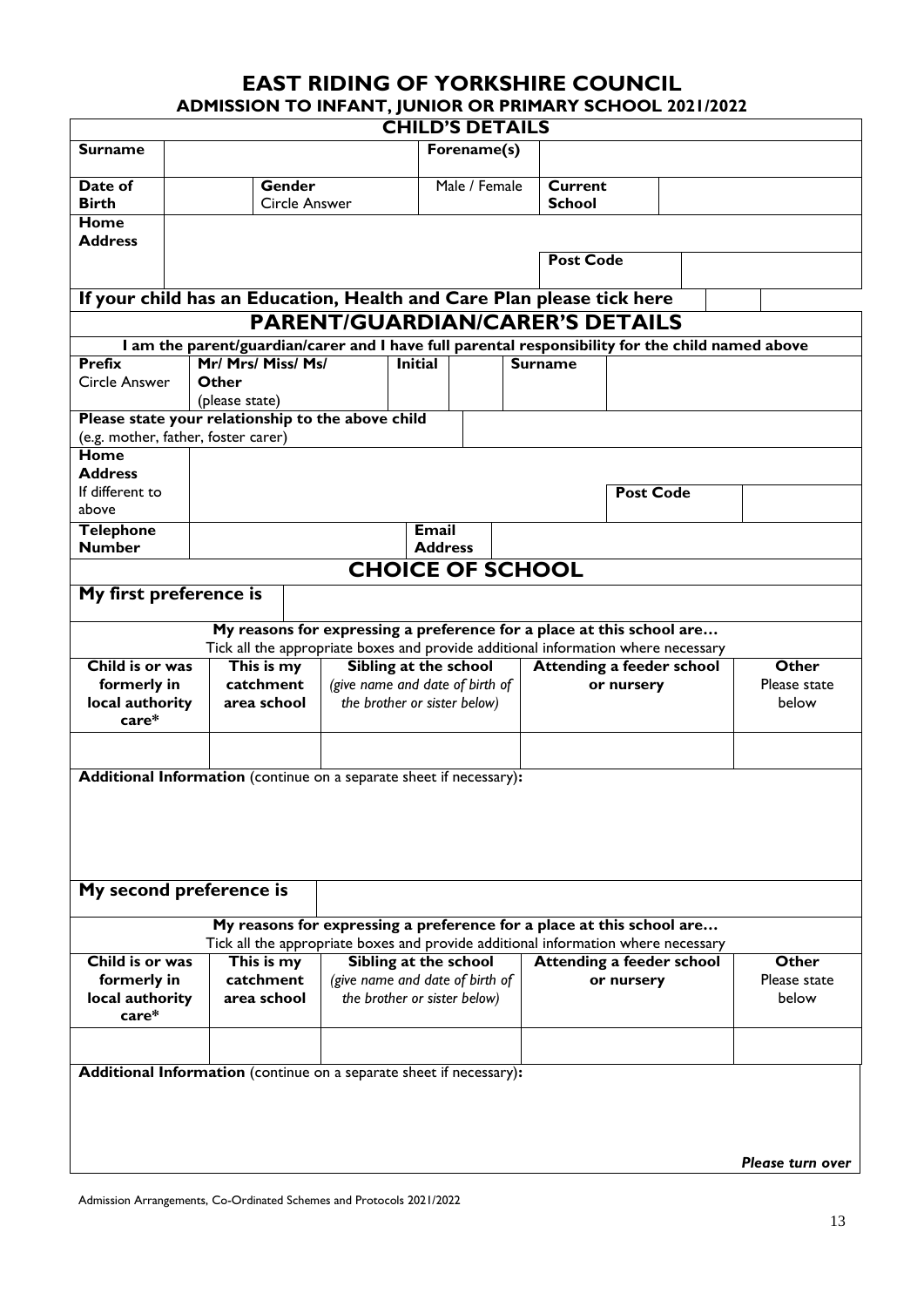| My third preference is                    |                          |                                                                            |                                                                                                                |                       |
|-------------------------------------------|--------------------------|----------------------------------------------------------------------------|----------------------------------------------------------------------------------------------------------------|-----------------------|
|                                           |                          |                                                                            | My reasons for expressing a preference for a place at this school are                                          |                       |
| Child is or was                           | This is my               | Sibling at the school                                                      | Tick all the appropriate boxes and provide additional information where necessary<br>Attending a feeder school | Other                 |
| formerly in<br>local authority<br>$care*$ | catchment<br>area school | (give name and date of birth<br>of the brother or sister below)            | or nursery                                                                                                     | Please state<br>below |
|                                           |                          |                                                                            |                                                                                                                |                       |
|                                           |                          | <b>Additional Information</b> (continue on a separate sheet if necessary): |                                                                                                                |                       |
|                                           |                          |                                                                            |                                                                                                                |                       |
|                                           |                          |                                                                            |                                                                                                                |                       |
|                                           |                          |                                                                            |                                                                                                                |                       |

*\* Includes children who are looked after by a local authority or who are provided with accommodation by that authority (see section 22 of the Children Act 1989). Also includes children who were previously looked after, including children looked after by a local authority outside of England, but ceased to be so because they were adopted or became subject to a residence order or special guardianship order. Documentary evidence that a child was previously in local authority care and has since been adopted or become subject to a residence order or special guardianship order should be submitted with the application.*

**All information supplied by you in connection with this application, both now and in the future, will be processed in confidence by East Riding of Yorkshire Council for the purposes of considering your application for a school place and (where appropriate) arranging the provision of home to school transport. However, in order to ensure that your needs and the accuracy of the information supplied are assessed properly and to ensure the efficient operation of the school admissions process, we may share this information with other bodies, in particular schools and other local authorities. We have a legal responsibility to protect public funds. We may use the information provided to prevent and detect fraud. We may also share this information with other organisations that handle public funds.**

#### **DETAILS GIVEN ON THIS FORM MAY BE VERIFIED. THE OFFER OF A PLACE MAY BE WITHDRAWN IF THE APPLICATION IS FOUND TO CONTAIN FRAUDULENT OR INTENTIONALLY MISLEADING INFORMATION**

**Citizens of countries that are not part of the European Economic Area and Switzerland should ensure that their child's visa entitles them to attend a state-funded school before applying for or taking up such a school place.**

| <b>Signed</b>                         | Date |  |
|---------------------------------------|------|--|
| (Person with Parental Responsibility) |      |  |
| <b>Print Name</b>                     |      |  |
|                                       |      |  |

#### Remember to return your form by 15 January 2021

Send to:

School Admissions Team East Riding of Yorkshire Council County Hall Beverley HU17 9BA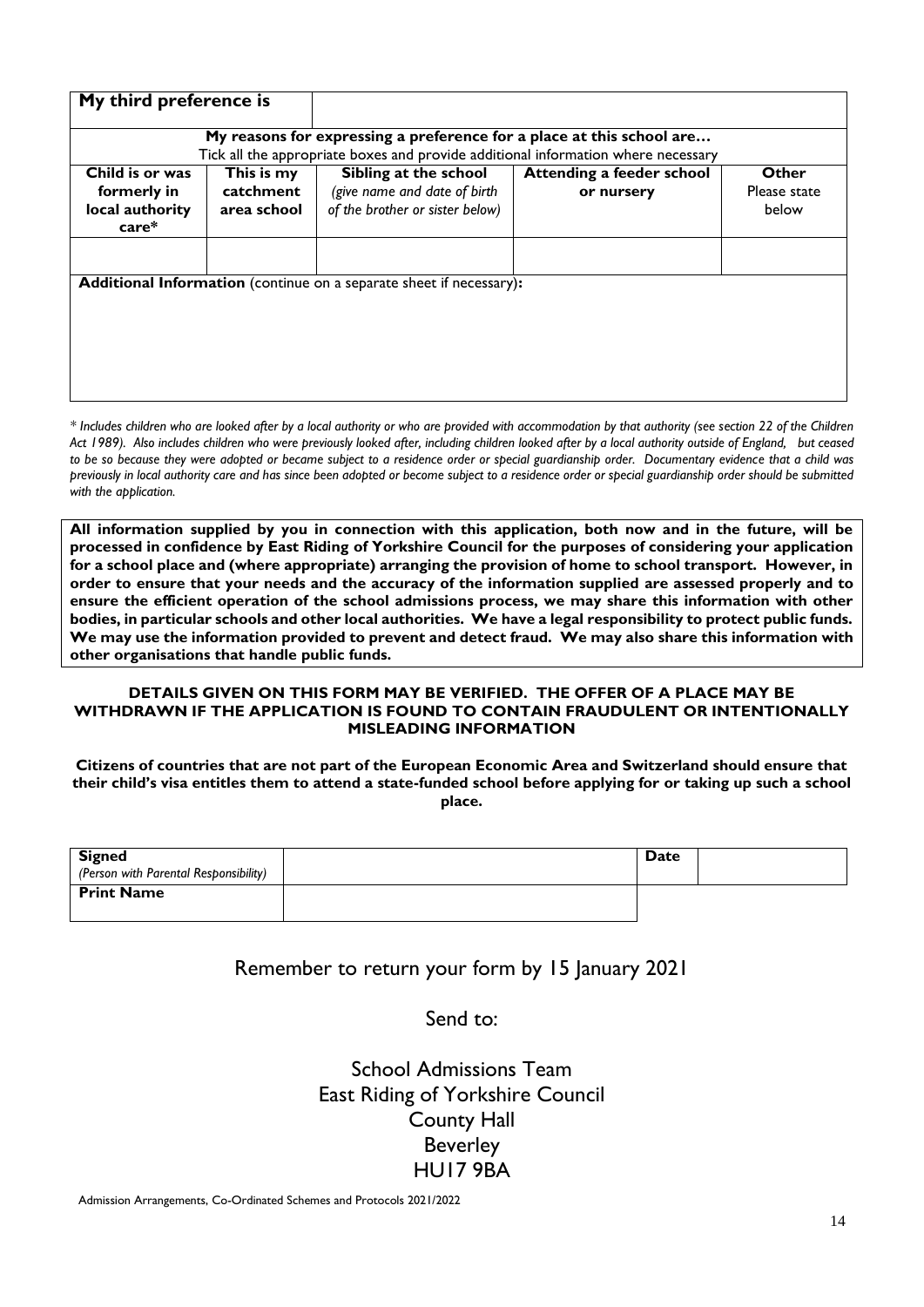# **SUPPLEMENTARY INFORMATION FORM**

|                | <b>CHILD'S DETAILS</b> |  |
|----------------|------------------------|--|
| <b>Surname</b> | Forename(s)            |  |

You only need to complete this form if you are applying for a place at one of the following schools. Please tick the school for which you are applying. If you are applying for places at more than one of the schools listed below you will have to complete a separate supplementary information form for each school.

St. John of Beverley RC VA Primary School Warter CE Primary School

Barmby Moor CE Primary School St. Joseph's Catholic Primary School, Goole

Howden CE Infant School St. Martin's CE VA School, Fangfoss

Our Lady and St. Peter's RC Primary School, Bridlington | St. Mary and St. Joseph's RC Primary School, Pocklington

Pollngton-Balne CE (VA) Primary School St. Mary's RC Primary School, Market Weighton

#### **PLEASE TICK ONE BOX FROM THOSE BELOW TO INDICATE YOUR CHILD'S FAITH OR RELIGION**

CHRISTIAN - CHURCH OF ENGLAND

CHRISTIAN - ROMAN CATHOLIC

OTHER CHRISTIAN Please state

OTHER FAITH Please state

NOT APPLICABLE

PRESENT PARISH/PLACE OF WORSHIP (If applicable)

If your child is a baptised or formally dedicated Christian, please enclose a photocopy of the Baptismal Certificate or proof of Baptism or Dedication. In addition, please ask your Minister or Religious Leader to complete the reference below.

#### **Reference to be completed by your Minister/Religious Leader**

#### **PLEASE STATE HOW YOU KNOW THE CHILD AND HOW REGULARLY THE FAMILY ATTEND YOUR CHURCH OR PLACE OF WORSHIP**

| <b>NAME OF MINISTER/</b> | Print please | Signature |
|--------------------------|--------------|-----------|
| <b>RELIGIOUS LEADER</b>  |              |           |

#### TELEPHONE NUMBER **DATE**

Admission Arrangements, Co-Oramated Schemes and Protocols 2021/2022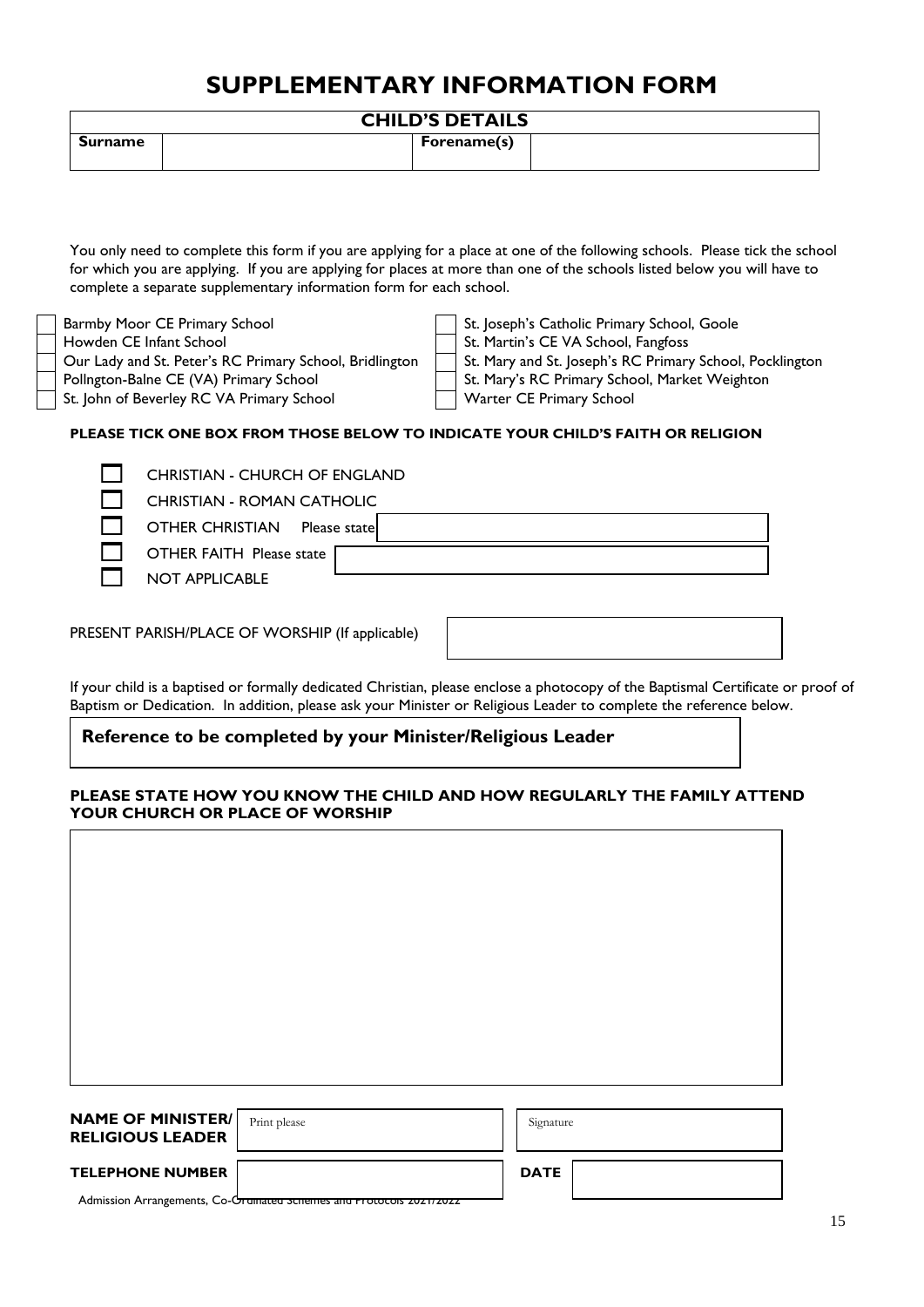#### **STATEMENT OF SPECIAL SOCIAL, MEDICAL OR OTHER REASONS**

Please describe the special social, medical or other reasons you have for wanting a place at the school indicated above and explain why you believe your child's needs can only be met at this school. Supporting evidence from an appropriate, qualified professional should be sent in to support of your application.

| <b>Signed</b><br>(Person with Parental Responsibility) | Date |  |
|--------------------------------------------------------|------|--|
| <b>Print Name</b>                                      |      |  |

Admission Arrangements, Co-Ordinated Schemes and Protocols 2021/2022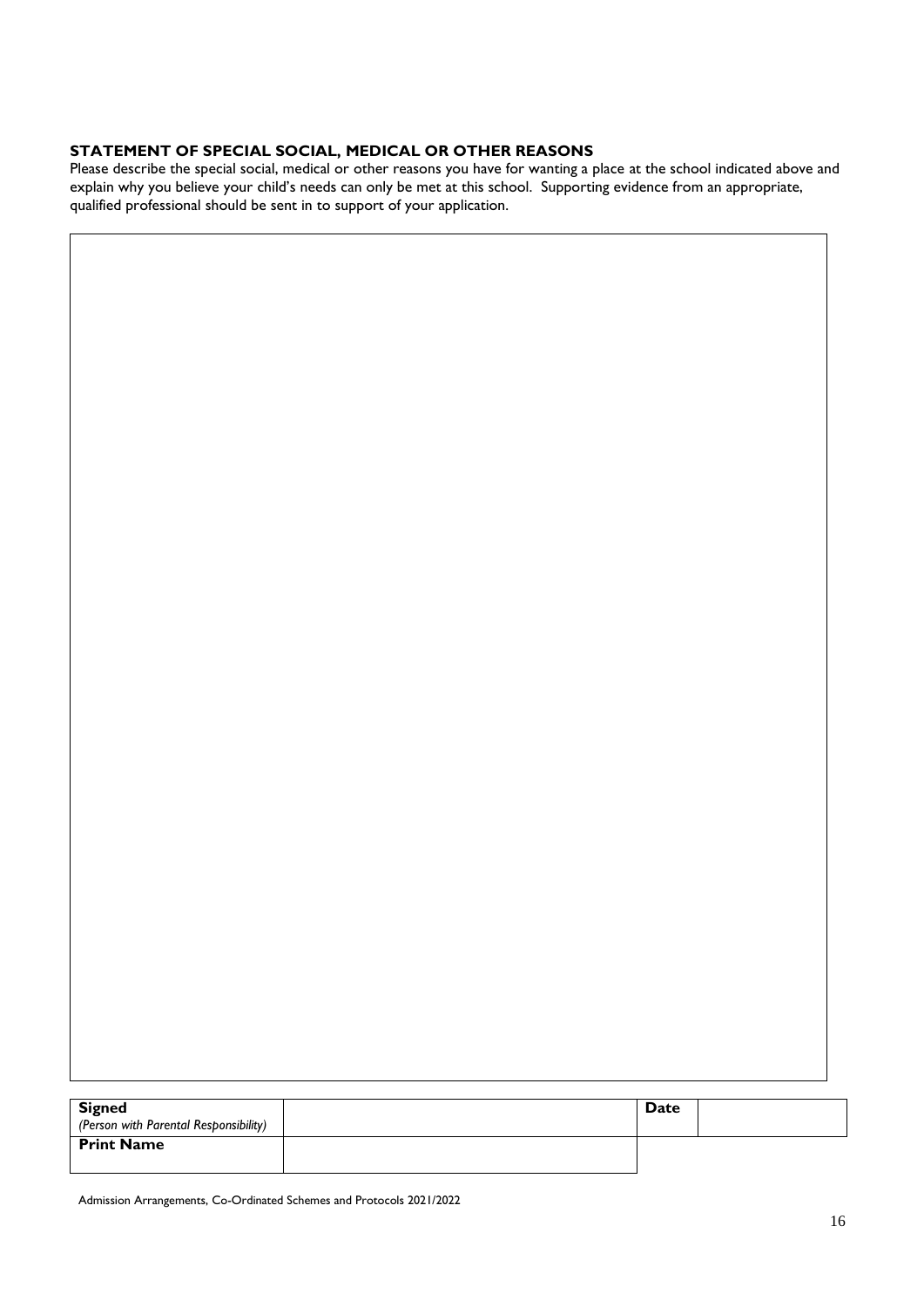#### **COMMON APPLICATION FORM AND SUPPLEMENTARY APPLICATION FORM FOR IN YEAR ADMISSIONS TO INFANT, JUNIOR AND PRIMARY SCHOOLS**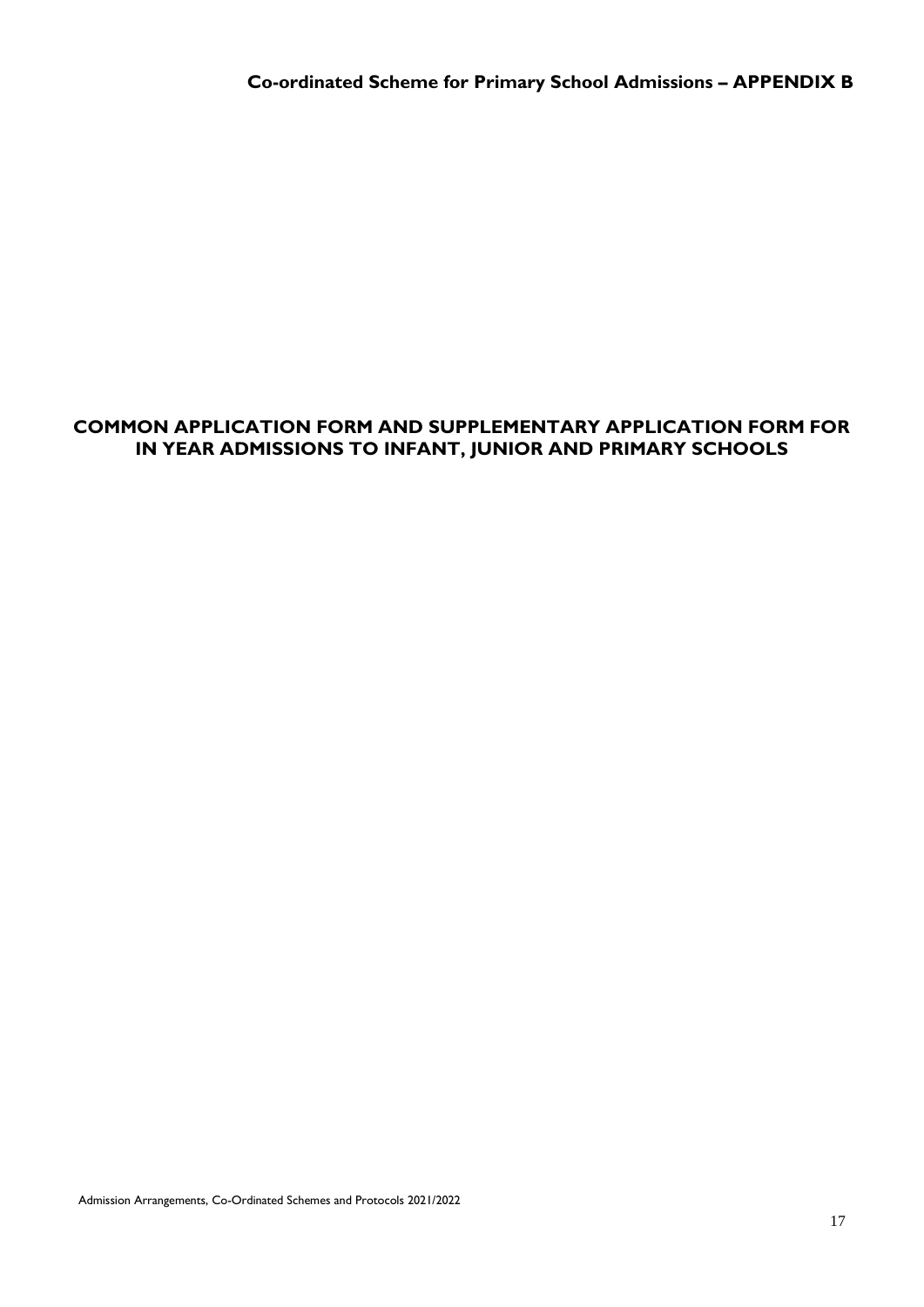| <b>IN-YEAR APPLICATION FOR A SCHOOL PLACE</b>                                                                                                                         |             |                                          |                          |                                                                     |               |          |
|-----------------------------------------------------------------------------------------------------------------------------------------------------------------------|-------------|------------------------------------------|--------------------------|---------------------------------------------------------------------|---------------|----------|
|                                                                                                                                                                       |             |                                          |                          | <b>SECTION ONE: Details about you and your child</b>                |               |          |
|                                                                                                                                                                       |             | <b>Your Child's Details</b>              |                          |                                                                     |               |          |
| <b>First Name</b>                                                                                                                                                     |             | Middle Name(s)                           |                          | Surname                                                             |               |          |
| DD<br><b>MM</b><br>Date of Birth<br>(DD/MM/YYYY)                                                                                                                      | <b>YYYY</b> | Gender<br>(Please delete as appropriate) |                          |                                                                     | Male / Female |          |
| Child's Nationality (e.g. British Citizen)                                                                                                                            |             |                                          |                          |                                                                     |               |          |
| <b>House Name/Number</b>                                                                                                                                              |             |                                          |                          |                                                                     |               |          |
| <b>Street</b>                                                                                                                                                         |             |                                          |                          |                                                                     |               |          |
| Town/City                                                                                                                                                             |             |                                          |                          | Postcode                                                            |               |          |
| Please answer the following questions and provide additional information as required.                                                                                 |             |                                          |                          |                                                                     |               |          |
| Has your child has been permanently excluded from any school?                                                                                                         |             |                                          |                          | Please give details of all permanent exclusions on a separate sheet |               | Yes / No |
| Is your child in local authority care (see guidance notes) ?<br>$\bullet$                                                                                             |             |                                          |                          |                                                                     |               | Yes / No |
|                                                                                                                                                                       |             |                                          |                          | Please provide details on a separate sheet                          |               |          |
| Was your child formerly in local authority care but has now been adopted, become<br>subject to a residence order or special guardianship order (see guidance notes) ? |             |                                          |                          |                                                                     |               | Yes / No |
|                                                                                                                                                                       |             |                                          |                          | Please provide details on a separate sheet                          |               |          |
|                                                                                                                                                                       |             |                                          |                          | <b>Parent/Guardian/Carer Details</b>                                |               |          |
| Mr/Mrs/Ms/Other (please state)                                                                                                                                        |             | Initial                                  |                          | Surname                                                             |               |          |
| House Name/Number                                                                                                                                                     |             |                                          |                          |                                                                     |               |          |
| Street                                                                                                                                                                |             |                                          |                          |                                                                     |               |          |
| Town/City                                                                                                                                                             |             |                                          |                          | Postcode                                                            |               |          |
| Telephone<br><b>Number</b>                                                                                                                                            |             |                                          | E-mail<br><b>Address</b> |                                                                     |               |          |
| What is your relationship to the above child?<br>(e.g. mother, father, foster carer etc.)                                                                             |             |                                          |                          |                                                                     |               |          |
|                                                                                                                                                                       |             |                                          |                          |                                                                     |               |          |
| Do you have parental responsibility for the above child? Please delete as appropriate.                                                                                |             |                                          |                          |                                                                     |               | Yes / No |
| If 'No' please state who has responsibility and explain why they are not making the application                                                                       |             |                                          |                          |                                                                     |               |          |
|                                                                                                                                                                       |             |                                          |                          |                                                                     |               |          |
|                                                                                                                                                                       |             |                                          |                          |                                                                     |               |          |
|                                                                                                                                                                       |             |                                          |                          |                                                                     |               |          |
|                                                                                                                                                                       |             |                                          |                          |                                                                     |               |          |
| When do you want your child to transfer to the new                                                                                                                    |             |                                          |                          |                                                                     |               |          |
| school ? (see guidance notes)                                                                                                                                         |             |                                          |                          |                                                                     |               |          |

Admission Arrangements, Co-Ordinated Schemes and Protocols 2021/2022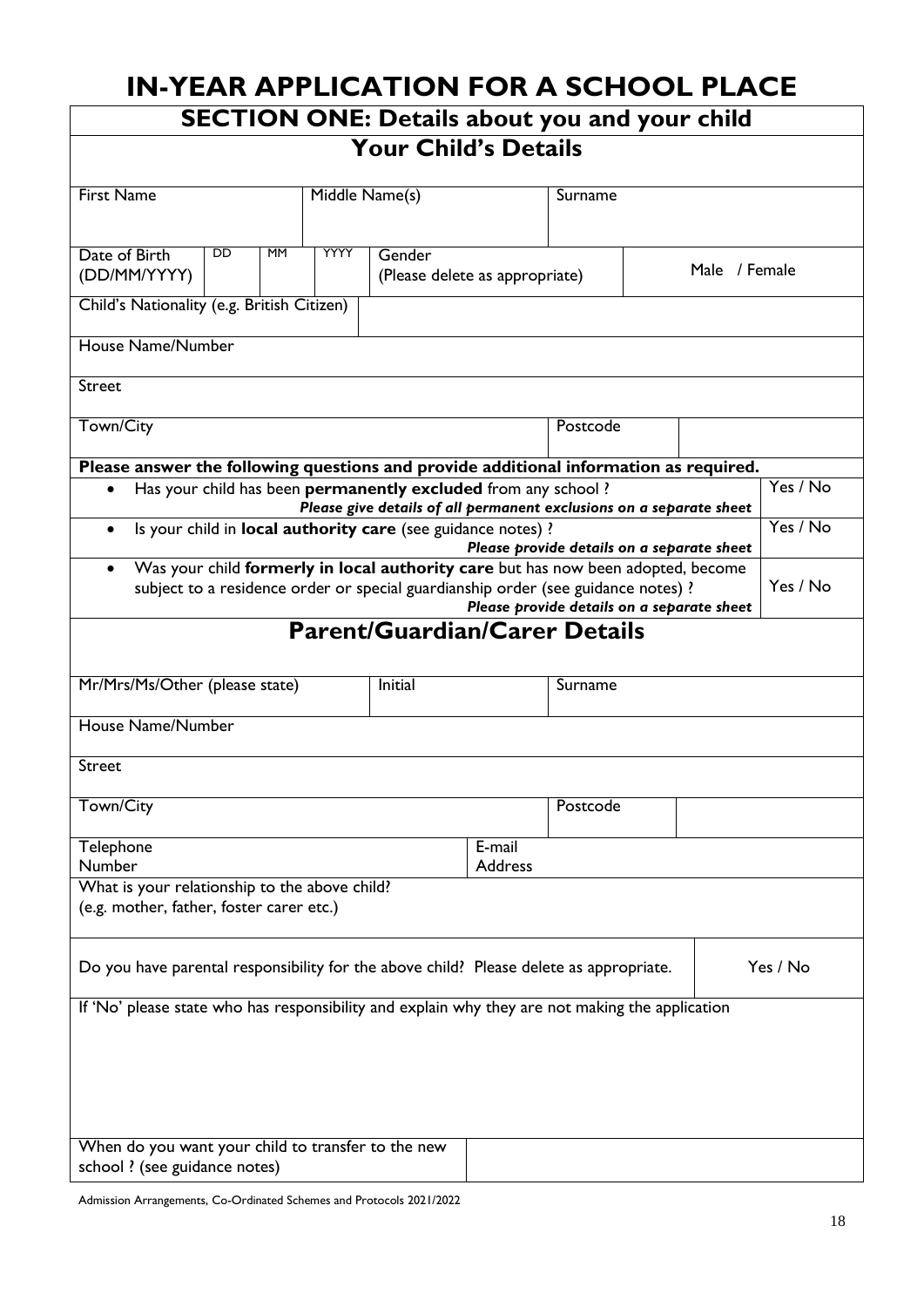# **Your Child's Previous School**

| Name of school, (please give full address and telephone number if the previous school is not in the East Riding of Yorkshire)                   |                                         |
|-------------------------------------------------------------------------------------------------------------------------------------------------|-----------------------------------------|
| Which local authority is your child's previous school<br>in?                                                                                    | When did your child last attend school? |
| Reason for leaving - if you are moving house, please provide full information about your new address and when the<br>house move will take place |                                         |
|                                                                                                                                                 | continue on separate sheet if necessary |

| <b>Your Child's Special Educational Needs Details</b> |                |                 |  |  |  |
|-------------------------------------------------------|----------------|-----------------|--|--|--|
| <b>SEN</b> stage (please tick if                      | <b>SEN</b>     | <b>EHC Plan</b> |  |  |  |
| applicable and provide latest IEP/PSP)                | <b>Support</b> |                 |  |  |  |
| If EHCP, date of the last                             |                |                 |  |  |  |
| annual review or interim review:                      |                |                 |  |  |  |
| Name of local authority officer                       |                |                 |  |  |  |
| attending review:                                     |                |                 |  |  |  |
| <b>Additional Needs:</b>                              |                |                 |  |  |  |
|                                                       |                |                 |  |  |  |
|                                                       |                |                 |  |  |  |
|                                                       |                |                 |  |  |  |
|                                                       |                |                 |  |  |  |
|                                                       |                |                 |  |  |  |

|                                           | <b>SECTION TWO: School Preferences</b>                                         |                                         |  |
|-------------------------------------------|--------------------------------------------------------------------------------|-----------------------------------------|--|
| <b>FIRST PREFERENCE</b>                   |                                                                                |                                         |  |
| I would like to apply for a place at:     |                                                                                |                                         |  |
| (enter the name of an East Riding school) |                                                                                |                                         |  |
|                                           |                                                                                |                                         |  |
|                                           |                                                                                |                                         |  |
| My reasons for choosing this school are:  |                                                                                |                                         |  |
|                                           | (tick boxes which apply and enter other reasons or details below)              |                                         |  |
| This is my catchment                      | Sibling at the school                                                          | <b>Religion or belief</b>               |  |
| area school                               | (give name and date of birth                                                   |                                         |  |
|                                           | of the brother or sister below)                                                |                                         |  |
|                                           | Please explain any other reasons why you want your child to go to this school: |                                         |  |
|                                           |                                                                                |                                         |  |
|                                           |                                                                                |                                         |  |
|                                           |                                                                                |                                         |  |
|                                           |                                                                                |                                         |  |
|                                           |                                                                                |                                         |  |
|                                           |                                                                                |                                         |  |
|                                           |                                                                                |                                         |  |
|                                           |                                                                                |                                         |  |
|                                           |                                                                                |                                         |  |
|                                           |                                                                                |                                         |  |
|                                           |                                                                                | Continue on separate sheet if necessary |  |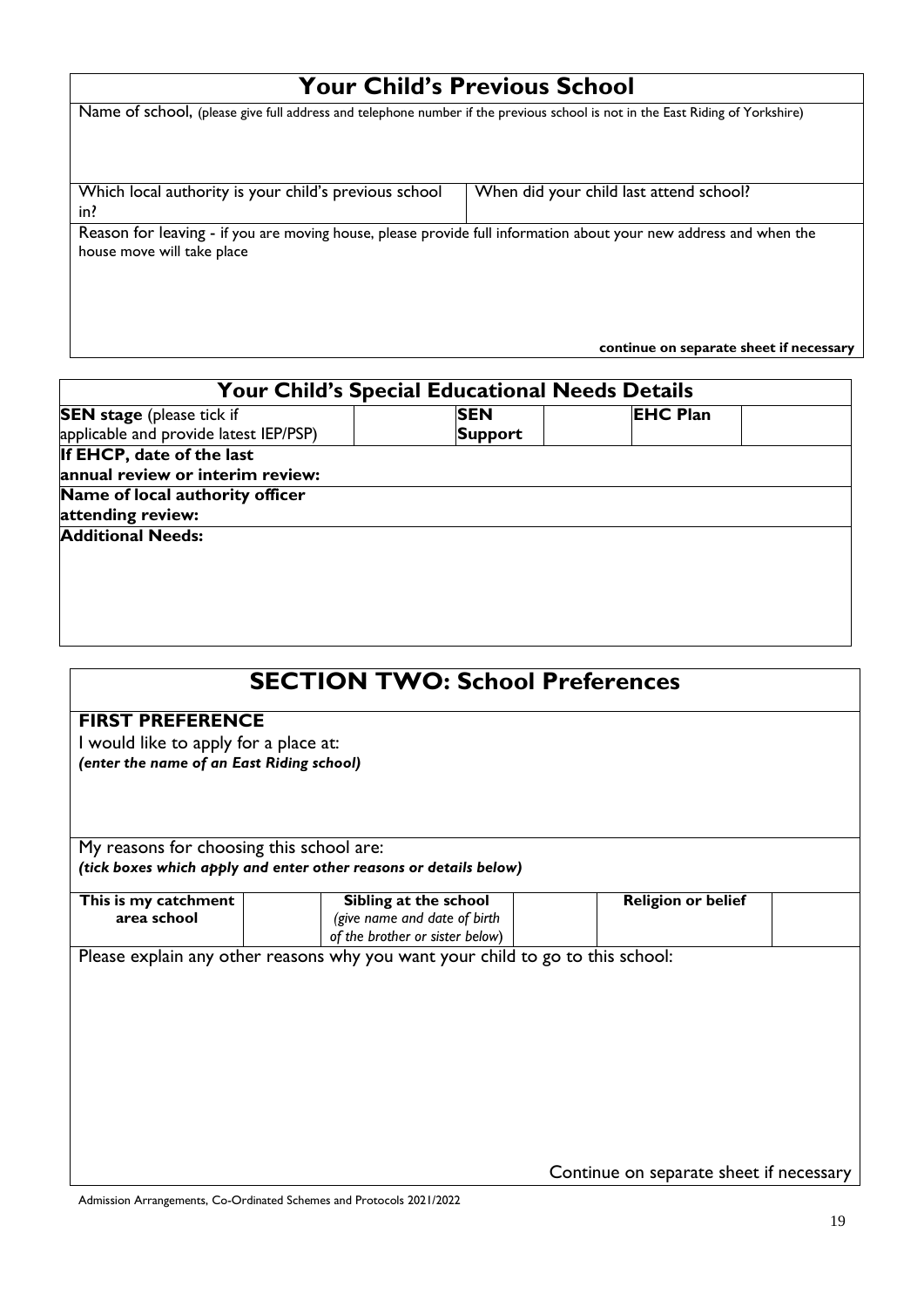# **SECOND PREFERENCE**

I would like to apply for a place at: *(enter the name of an East Riding school)*

My reasons for choosing this school are: *(tick boxes which apply and enter other reasons or details below)*

| This is my catchment<br>area school                                                                           | Sibling at the school<br>(give name and date of birth<br>of the brother or sister below)                          | <b>Religion or belief</b>               |
|---------------------------------------------------------------------------------------------------------------|-------------------------------------------------------------------------------------------------------------------|-----------------------------------------|
|                                                                                                               | Please explain any other reasons why you want your child to go to this school:                                    |                                         |
| <b>THIRD PREFERENCE</b><br>I would like to apply for a place at:<br>(enter the name of an East Riding school) |                                                                                                                   | continue on separate sheet if necessary |
|                                                                                                               |                                                                                                                   |                                         |
| My reasons for choosing this school are:                                                                      | (tick boxes which apply and enter other reasons or details below)                                                 |                                         |
|                                                                                                               | Sibling at the school                                                                                             | <b>Religion or belief</b>               |
| area school                                                                                                   | (give name and date of birth                                                                                      |                                         |
|                                                                                                               | of the brother or sister below)<br>Please explain any other reasons why you want your child to go to this school: |                                         |
| This is my catchment                                                                                          |                                                                                                                   |                                         |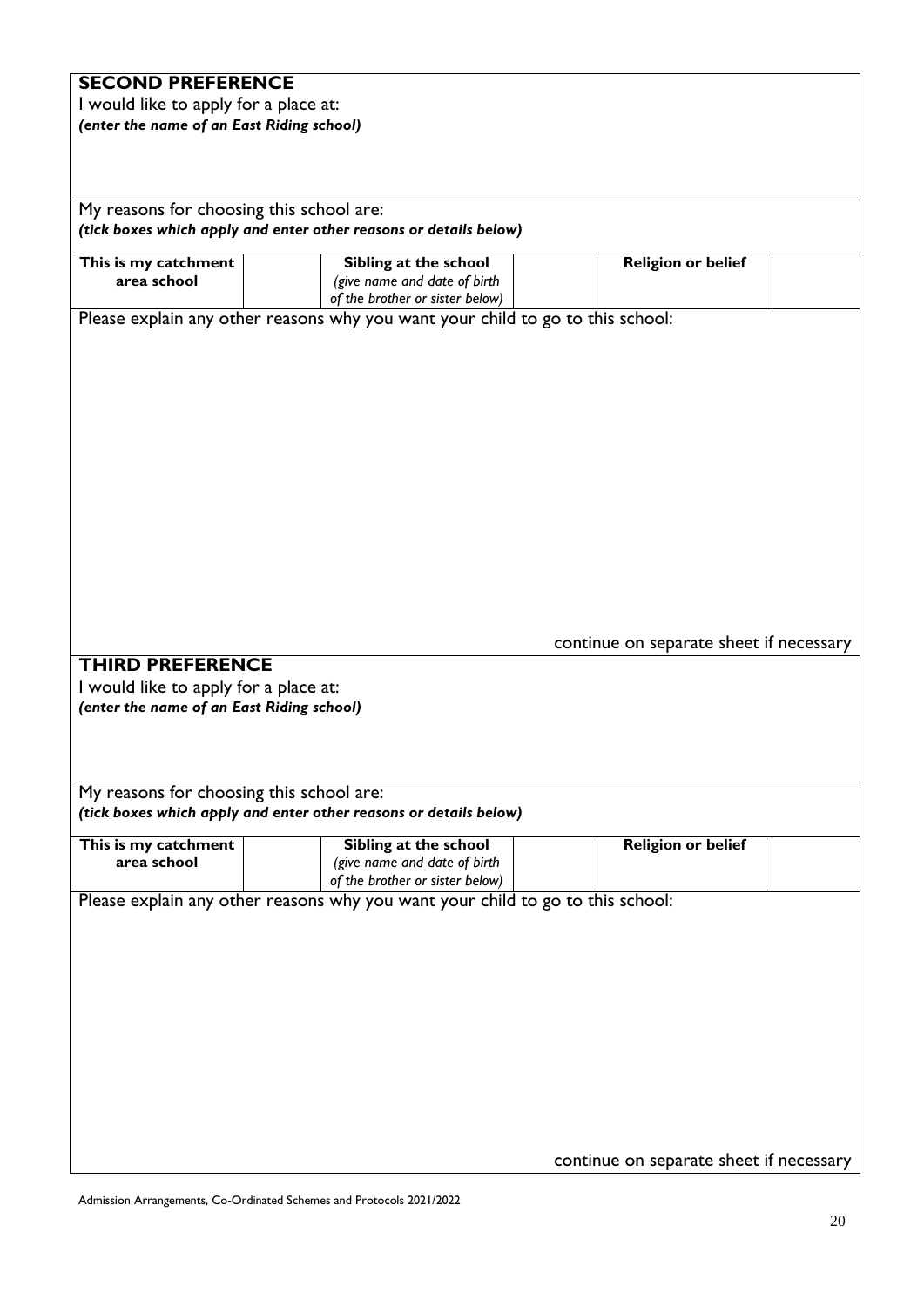# **SECTION THREE: Declaration**

All information supplied by you in connection with this application, both now and in the future, will be processed in confidence by East Riding of Yorkshire Council for the purposes of considering your application for a school place and (where appropriate) arranging the provision of home to school transport. However, in order to better assess your needs and the accuracy of the information supplied and to ensure the efficient operation of the school admissions process, we may share this information with other bodies, in particular schools and other local authorities. We have a legal responsibility to protect public funds. We may use the information provided to prevent and detect fraud. We may also share this information with other organisations that handle public funds.

#### **DETAILS GIVEN ON THE APPLICATION FORM MAY BE VERIFIED. THE OFFER OF A PLACE MAY BE WITHDRAWN IF THE APPLICATION IS FOUND TO CONTAIN FRAUDULENT OR INTENTIONALLY MISLEADING INFORMATION.**

**Citizens of countries that are not part of the European Economic Area and Switzerland should ensure that their child's visa entitles them to attend a state-funded school before applying for or taking up such a school place.**

**I declare that all the information I have given on this form is correct and true and that I have read and understood the guidance notes supplied with this form.**

Signed (parent / guardian / carer) **Date** 

Please send your form to: **School Admissions Team Children, Family and Adult Services East Riding of Yorkshire Council County Hall Beverley, HU17 9BA**

# **SECTION FOUR: Children in Local Authority Care**

**This form should be countersigned by a senior manager from Children's Social Care or the local authority's virtual school for looked after children.**

I confirm that:

- There are good reasons for this child's in year transfer between schools
- The school chosen as the first preference is the most suitable for this child and the school has been assessed by OFSTED as being good or outstanding, or there are special reasons why a school assessed as requiring improvement or inadequate has been chosen
- A pre-admission form has been completed and the child's PEP and/or Care Plan are enclosed (not required for children in the care of the East Riding of Yorkshire Council)

| <b>Signature</b>   |  |                                   | <b>Date</b> |  |
|--------------------|--|-----------------------------------|-------------|--|
| <b>Print name</b>  |  |                                   |             |  |
| Local<br>authority |  | Role, designation<br>or job title |             |  |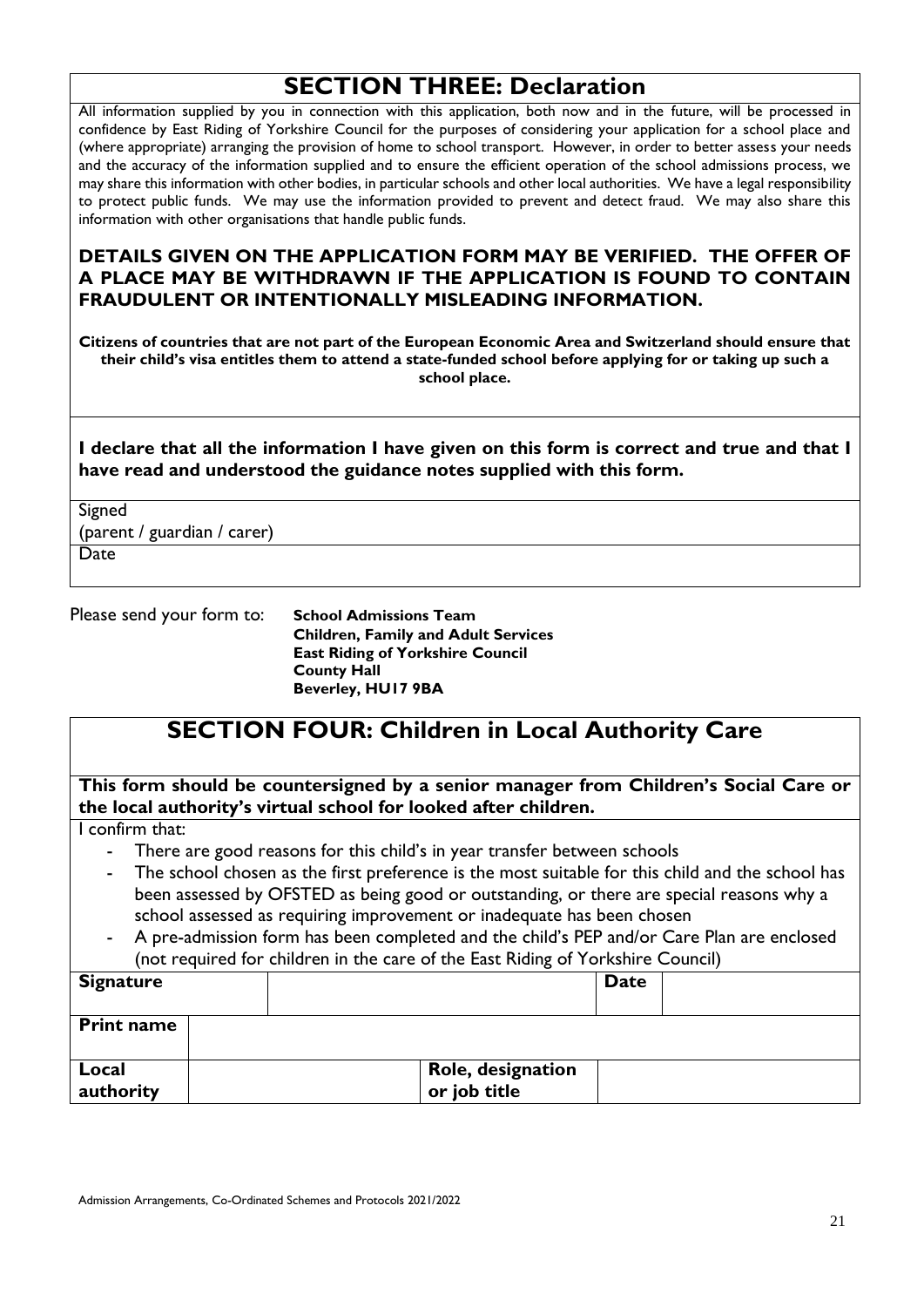# **SUPPLEMENTARY INFORMATION FORM**

| <b>CHILD'S DETAILS</b> |
|------------------------|
|------------------------|

|         | _ _ _ _ _ _ _ _ _ _ _ _ _ |
|---------|---------------------------|
| Surname | Forename(s)               |
|         |                           |

You only need to complete this form if you are applying for a place at one of the following schools. Please tick the school for which you are applying. If you are applying for places at more than one of the schools listed below you will have to complete a separate supplementary information form for each school.

Pollngton-Balne CE (VA) Primary School St. Mary's RC Primary School, Market Weighton

Barmby Moor CE Primary School St. Joseph's Catholic Primary School, Goole

Howden CE Infant School St. Martin's CE VA School, Fangfoss

Our Lady and St. Peter's RC Primary School, Bridlington | St. Mary and St. Joseph's RC Primary School, Pocklington

St. John of Beverley RC Primary School Warter CE Primary School

#### **PLEASE TICK ONE BOX FROM THOSE BELOW TO INDICATE YOUR CHILD'S FAITH OR RELIGION**

CHRISTIAN - CHURCH OF ENGLAND

CHRISTIAN - ROMAN CATHOLIC

OTHER CHRISTIAN Please state

OTHER FAITH Please state

NOT APPLICABLE

PRESENT PARISH/PLACE OF WORSHIP (If applicable)

If your child is a baptised or formally dedicated Christian, please enclose a photocopy of the Baptismal Certificate or proof of Baptism or Dedication. In addition, please ask your Minister or Religious Leader to complete the reference below.

#### **Reference to be completed by your Minister/Religious Leader**

#### **PLEASE STATE HOW YOU KNOW THE CHILD AND HOW REGULARLY THE FAMILY ATTEND YOUR CHURCH OR PLACE OF WORSHIP**

| <b>NAME OF MINISTER/</b><br><b>RELIGIOUS LEADER</b> | Print please | Signature   |
|-----------------------------------------------------|--------------|-------------|
|                                                     |              |             |
| <b>TELEPHONE NUMBER</b>                             |              | <b>DATE</b> |
|                                                     |              |             |

Admission Arrangements, Co-Ordinated Schemes and Protocols 2021/2022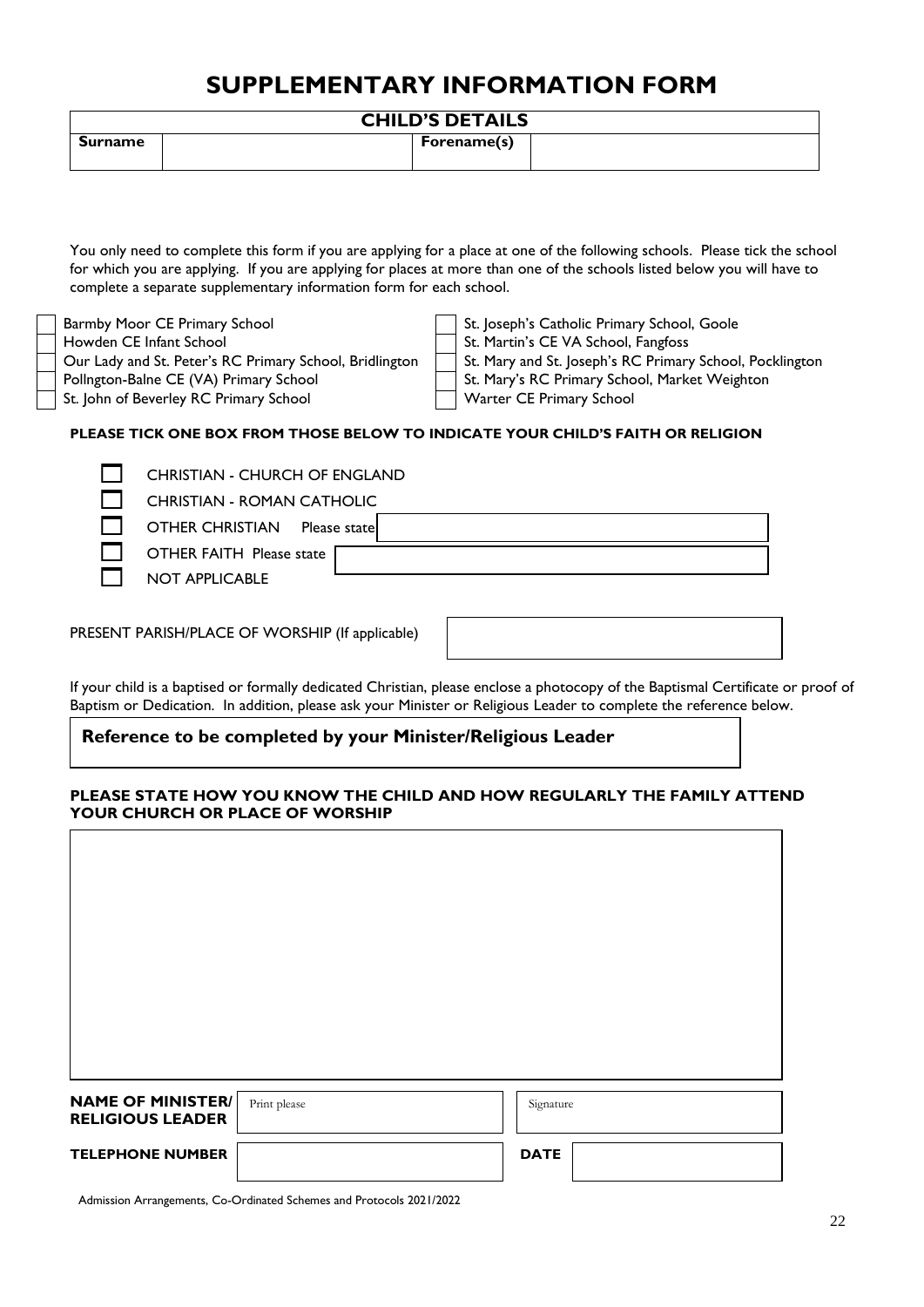#### **STATEMENT OF SPECIAL SOCIAL, MEDICAL OR OTHER REASONS**

Please describe the special social, medical or other reasons you have for wanting a place at the school indicated above and explain why you believe your child's needs can only be met at this school. Supporting evidence from an appropriate, qualified professional should be sent in to support of your application.

| <b>Signed</b><br>(Person with Parental Responsibility) | Date |  |
|--------------------------------------------------------|------|--|
|                                                        |      |  |
| <b>Print Name</b>                                      |      |  |
|                                                        |      |  |

Please see the guidance notes to find out where your form should be sent. If you are not sure, send your form to: **School Admissions Team** 

**Children, Family and Adult Services East Riding of Yorkshire Council County Hall Beverley, HU17 9BA**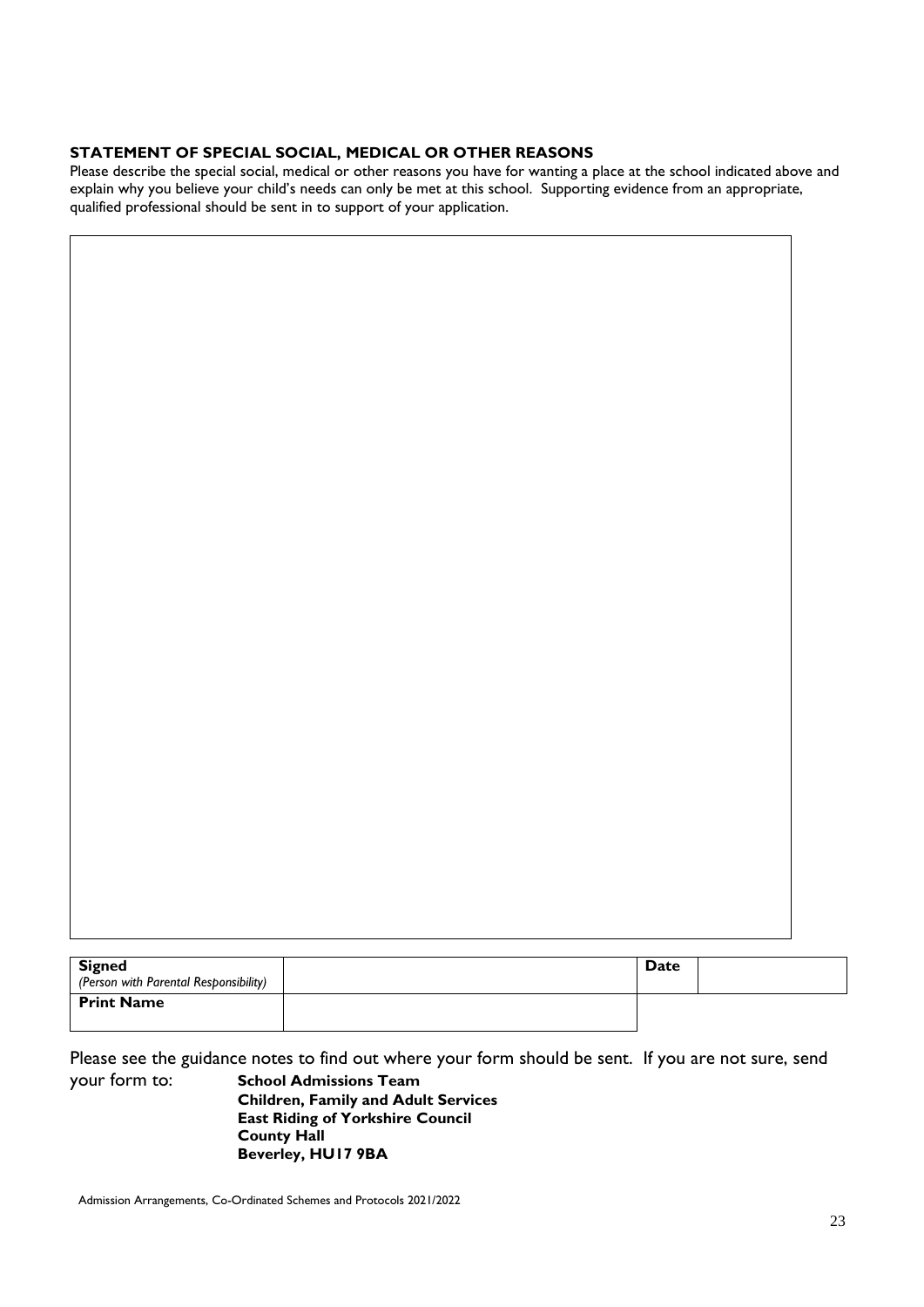# **Co-Ordinated Scheme for Admissions to Secondary Schools**

# **1 Reasons for a Co-ordinated Scheme**

Under the School Standards and Framework Act 1998, local authorities are required to formulate and determine co-ordinated schemes for secondary school admissions. Regulations specify what must be included in a co-ordinated scheme and the Secretary of State has also issued a School Admissions Code.

# **2 Aims of a Co-ordinated Scheme**

The Co-ordinated Scheme for Admissions to Secondary Schools (the Scheme) sets out how applicants must apply for school places and ensures that all applicants resident in the East Riding of Yorkshire, who apply for a school place in the normal admissions round for their child, are allocated a place at one school.

The Scheme will not be used to decide which children are eligible for a place at a school. The admission arrangements published by a school's admission authority will be used to determine a child's eligibility for a place at a school. The Scheme sets out how applications have to be made and the Scheme will be used to decide which place an applicant will be offered if: the child is eligible for a place at more than one school; or if the child does not qualify for a place at any of the schools for which the applicant has expressed preferences.

# **3 The Schools and Admission Authorities to which this Scheme Applies**

The Scheme applies to all mainstream community, foundation, voluntary aided and voluntary controlled secondary schools maintained by the East Riding of Yorkshire Council and to all academies in the East Riding of Yorkshire.

For all community and voluntary controlled schools maintained by the East Riding of Yorkshire Council, the Council is the admission authority. For all foundation and voluntary aided schools maintained by the East Riding of Yorkshire Council, the school's governing body is the admission authority. For all academies in the East Riding of Yorkshire the admission authority is the academy trust.

For the purposes of this Scheme and the Arrangements for In-Year Applications, the term "East Riding of Yorkshire schools" refers to all community, foundation and voluntary schools maintained by the East Riding of Yorkshire Council and to all academies located in the East Riding of Yorkshire.

# **4 The Common Application Form**

Applicants living in the East Riding of Yorkshire who want to apply in the normal admissions round for places for their children at secondary schools must use the East Riding of Yorkshire Council's Common Application Form for normal admissions to express their preferences for places at: East Riding of Yorkshire schools; and at schools maintained by other local authorities and academies in other local authority areas.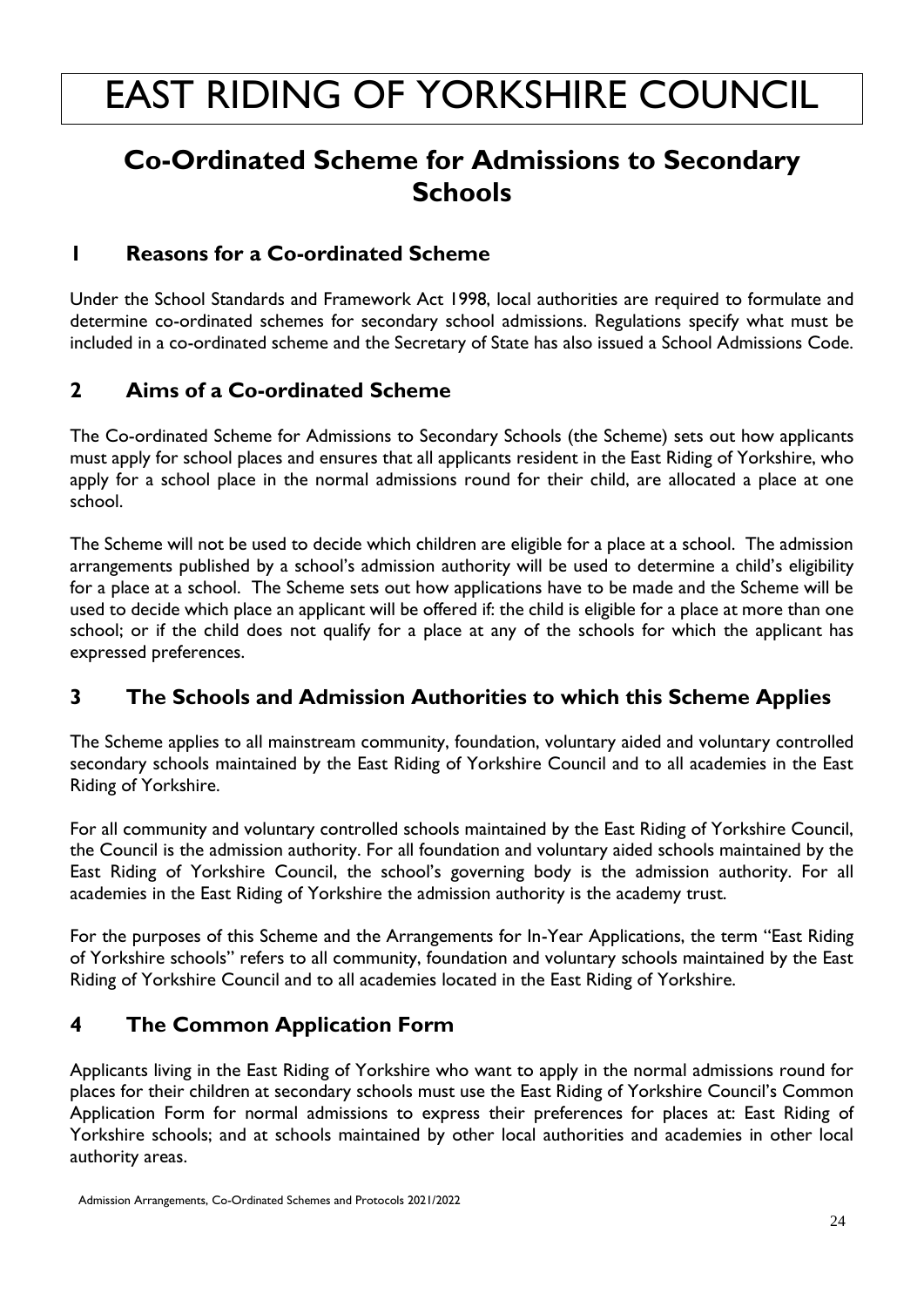Only one common application form can be processed for any given child. If more than one form is received for the same child and the preferences expressed are different on each form, the applicants will be required to submit a single common application form. No school place will be allocated to the child until a single form is submitted.

The Common Application Form allows applicants:

- i). to express preferences for places at up to three schools;
- ii). to give their reasons why they want a place at the school concerned;
- iii). and to rank their preferences in relation to each other.

If applicants express a preference for a school in another local authority area, the application and any supporting information submitted with the application will be forwarded to the school's maintaining authority or, if it is an academy, to the local authority responsible for the area where the school is located.

Applicants may have to complete a supplementary information form if a school for which they have applied requires more information than that which is provided by the applicant on the Common Application Form.

The Common Application Form is attached at Appendix A.

# **5 The Co-ordinated Scheme for Normal Admissions**

Normal admissions are admissions which are determined by 1 March 2021 for places in the normal year of entry to a secondary school, Year 7.

#### **5.1 Submitting the Common Application Form**

#### *5.1.1 Applicants living in the East Riding of Yorkshire*

*If using the East Riding of Yorkshire Council's online electronic Common Application Form,* the Common Application Form is submitted electronically to the East Riding of Yorkshire Council's School Admissions Team.

*If using a paper Common Application Form,* once completed, applicants should submit the Common Application Form by handing the form in or sending it to the East Riding of Yorkshire Council's School Admissions Team.

Any applications received directly by an academy or a foundation or voluntary aided school's governing body must be forwarded to the East Riding of Yorkshire Council's School Admissions Team.

#### *5.1.2 Applicants living outside the East Riding of Yorkshire*

Applicants living outside the East Riding of Yorkshire who want their child to attend an East Riding of Yorkshire school, should apply using the Common Application Form provided by their home local authority. The applicant's home local authority will then forward the application and any supporting documents to the East Riding of Yorkshire Council's School Admissions Team. Any applications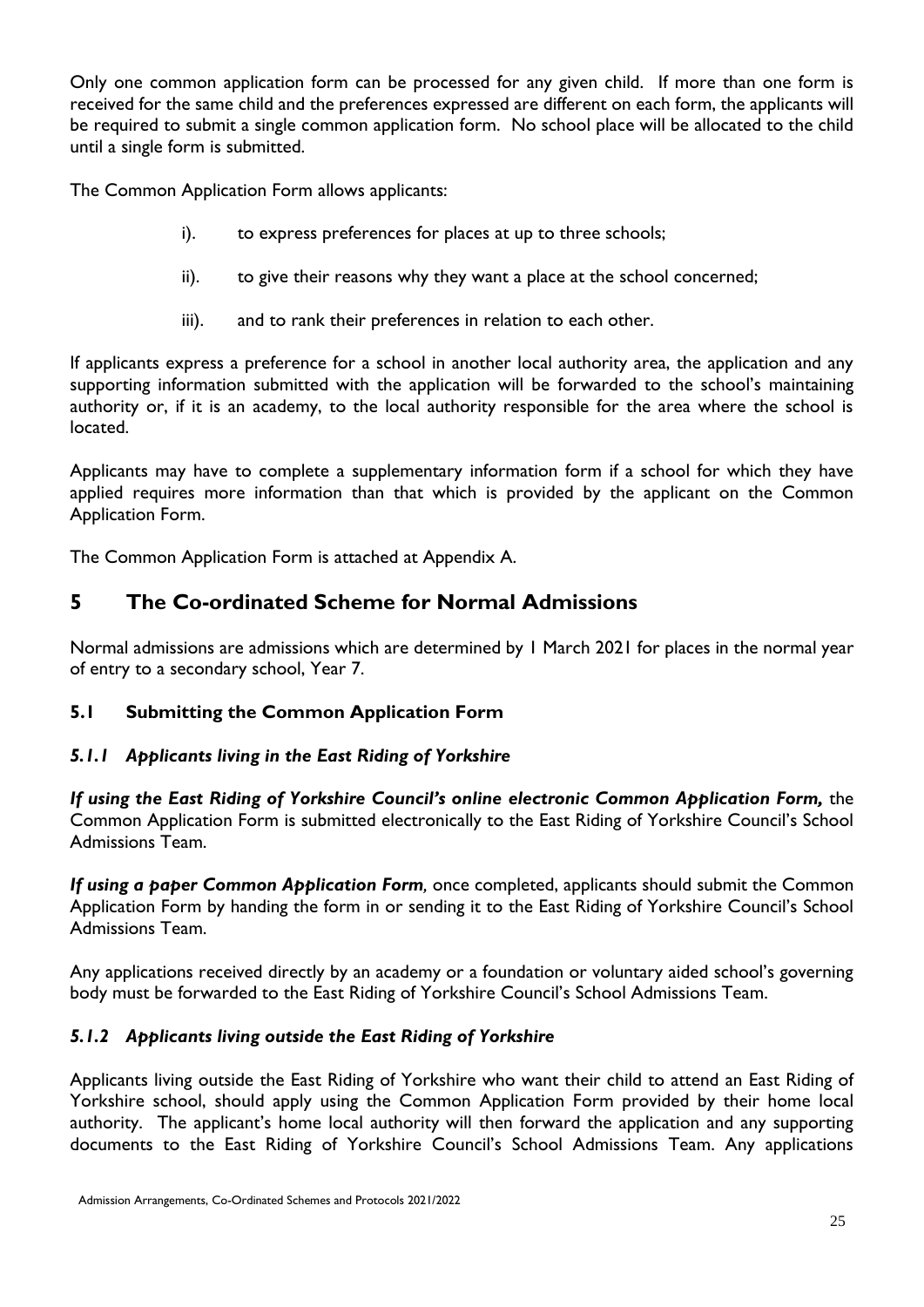submitted to the School Admissions Team by an applicant who lives outside the East Riding of Yorkshire will be forwarded to the applicant's home local authority.

#### **5.2 Determining Eligibility for a Place at a School**

Preferences expressed for places at East Riding of Yorkshire community or voluntary controlled schools will be considered by the East Riding of Yorkshire Council and the eligibility for places at the schools concerned will be determined using the published admission arrangements.

The governing bodies of academies and foundation or voluntary aided schools determine the admission arrangements for their schools and must use those admission arrangements to determine a child's eligibility for a place at the school. For schools whose governing bodies delegate authority to the East Riding of Yorkshire Council's School Admissions Team, the school's determined admission arrangements will be used by the School Admissions Team to prioritise applicants and to determine the applicants' eligibility for places.

Preferences expressed for places at schools outside the East Riding of Yorkshire will be referred to the individual school's local authority for eligibility to be determined under the school admission arrangements applicable in that area.

#### **5.3 Allocating a School Place**

.

#### *5.3.1 Applicants resident in the East Riding of Yorkshire*

Places will be allocated at schools in the following ways under the Scheme, depending on the number of schools at which a child is eligible for a place. In allocating places, all preferences expressed for maintained schools and academies will be taken into account.

- *If a child is eligible for a place at just one school named on the Common Application Form,*  the child will be allocated a place at that school.
- *If the child is eligible for a place at more than one school named on the Common Application Form,* the child will be allocated a place at the school the applicants have ranked as their highest preference.
- *If the child is not eligible for a place at any of the schools named on the Common Application Form,* the child will be allocated a place at their catchment area school, if places are available at that school. If a place cannot be allocated at the child's catchment area school, a place will be allocated to the child at the nearest East Riding of Yorkshire school which has a place available.

If a child resident in the East Riding of Yorkshire is allocated a place at a school maintained by another authority, that authority will be notified of the allocation.

#### *5.3.2 Applicants resident outside the East Riding of Yorkshire*

Details about an applicant's eligibility for places at East Riding of Yorkshire schools will be sent to the applicant's home local authority. That local authority will then determine which school place the applicant's child will be allocated using the co-ordinated scheme in operation in that authority. The applicant's home authority will then notify the East Riding of Yorkshire Council's School Admissions Team of any places at East Riding of Yorkshire schools allocated or not required.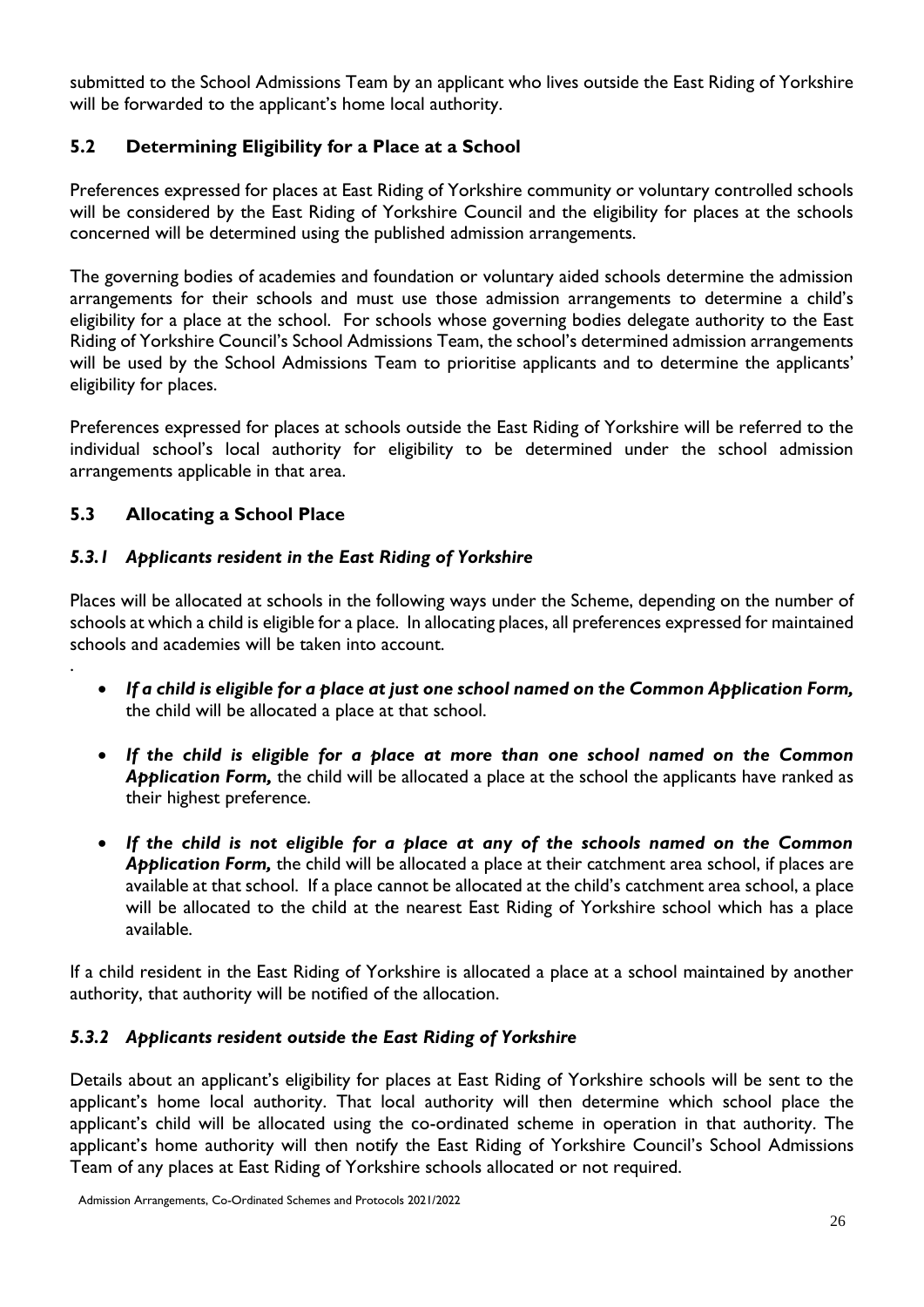#### *5.3.3 Notifying the governing bodies and headteachers of East Riding of Yorkshire schools*

Once the allocation of school places has been determined, the governing bodies of academies and foundation and voluntary aided schools and the headteachers of community and voluntary controlled schools will be informed of the applicants who have been allocated places at their schools.

#### *5.3.4 Notifying Applicants*

Notifications about the school place their child has been allocated by the East Riding of Yorkshire Council's School Admissions Team will be sent to applicants resident in the East Riding of Yorkshire on 1 March 2021. If the school place allocated is at a voluntary aided or foundation school, or is in another local authority area, the notification sent to applicants will be on behalf of the school's admission authority. Applicants will be asked to let the School Admissions Team know in writing by 15 March 2021 if they do not want their child to take up the school place allocated.

#### *5.3.5 Appeals*

The deadline for appeals against decisions not to grant a child a place at the applicant's preferred school is 7 May 2021. Appeals lodged by the deadline will be heard in June or July 2021. Appeals lodged after 7 May 2021 will be heard in June or July 2021 wherever possible.

#### **5.4 The Scheme Timetable**

The timetable for the Scheme is summarised below:

*12 September 2020* – Information about applying for school places will be distributed to applicants and the composite prospectus will be made available.

*31 October 2020 -* Closing date for submission of Common Application Forms. Forms received after this date will be treated as late applications (see below).

*27 November 2020* **-** Other local authorities will be notified of any Common Application Forms received on which applicants have expressed a preference for a school in their area. Other local authorities will also be asked to provide details of applications they have received from applicants resident in their area who have expressed preferences for places at East Riding of Yorkshire schools. The governing bodies of East Riding academies and foundation and voluntary aided schools will be sent details of the applications received.

*11 December 2020 –* The governing bodies of East Riding academies and foundation and voluntary aided schools confirm the prioritisation of applicants using the school's published admission arrangements and notify the School Admissions Team.

*10 January to 5 February 2021 -* The allocation of school places is determined by the local authority using the criteria set out in the co-ordinated scheme (paragraph 5.3). Other local authorities are informed of the allocation of places at East Riding of Yorkshire schools to children resident in their areas. Other local authorities will also be asked to provide details of the allocation of places at schools in their areas to East Riding of Yorkshire resident children. The exchange of information with other local authorities will be carried out as and when information is available to exchange.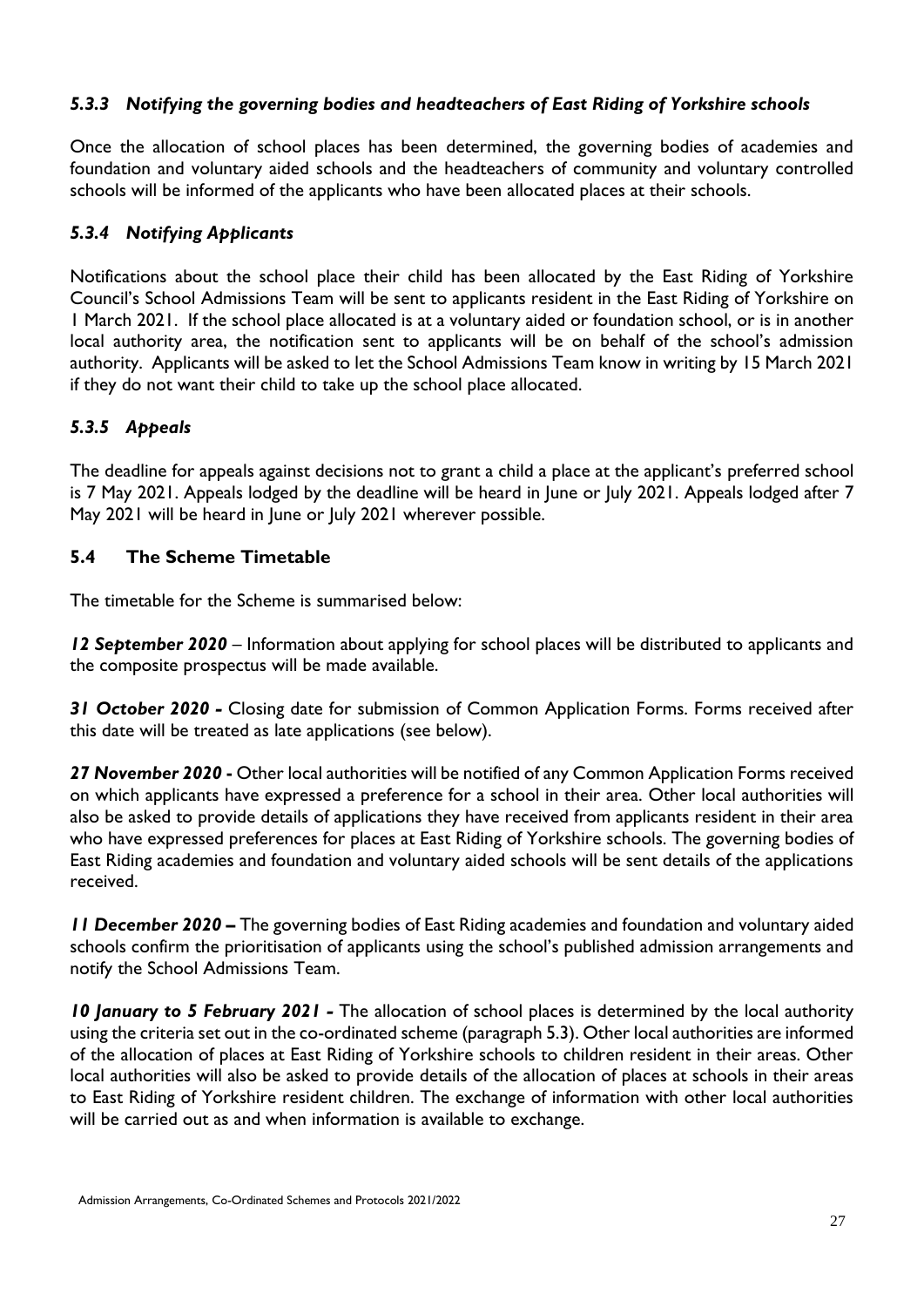*19 February 2021* **-** The allocation of school places will be adjusted to take account of information provided by other local authorities on the eligibility of East Riding of Yorkshire resident children for places at schools in their areas. The School Admissions Team sends information to all schools notifying them of the applicants who have been allocated places for their children.

*1 March 2021* **-** Applicants will be notified of the school place they have been allocated for their child.

*15 March 2021* **-** Applicants should notify the School Admissions Team if they do not want their child to take up the school place they have been allocated.

*7 May 2021* – Deadline for applicants to lodge appeals against admissions decisions in the normal admissions round.

*June and July 2021* – Appeals heard by independent school admission appeal panels.

#### **5.5 Late Applications**

Any Common Application Forms received after the deadline for the submission of forms (31 October 2020) will be regarded as a late application. Late applications will be dealt with differently depending on when the Common Application Form is lodged:

- *Common Application Forms submitted between 1 November 2020 and 9 January 2021 (inclusive)* will be considered under the Scheme and the applicants notified of the allocation of a school place on 1 March 2021 if the applicants have good reasons for submitting the form after the deadline, for example if the family have moved into the area. In determining whether or not there are good reasons for accepting a late application, the local authority will take into account the best interests of the child concerned.
- *Common Application Forms submitted between 10 January 2021 and 28 February 2021 (inclusive)* will be considered where possible under the co-ordinated scheme and the applicants notified of the place allocated to the child concerned on 1 March 2021. However, it will not always be possible to process applications received this late. If an application is submitted but cannot be processed by 1 March 2021, the application will be treated as an in-year admission (see In-Year Admission Arrangements).
- *Common Application Forms received on and after 1 March 2021* will be treated as in-year admissions (see In-Year Admission Arrangements).
- *If applicants do not submit a Common Application Form*, no school place will be allocated.

#### **5.6 Admission to a different year group than that appropriate to the child's age**

Any parent wanting to apply for their child to be admitted to a year group other than that appropriate to the child's age must contact the School Admissions Team before applying for a school place. The parents will have to identify the schools for which they want to express a preference and produce evidence to show that there is sufficient justification for the child to be educated in a year group other than that appropriate to the child's age. Before a parent can be allowed to make an application for a different year group than that relevant to the child's age, the School Admissions Team must have secured the agreement of the admission authority of the school that such an admission is justified and that an application can be submitted. The parent's application for a school place will then have to be processed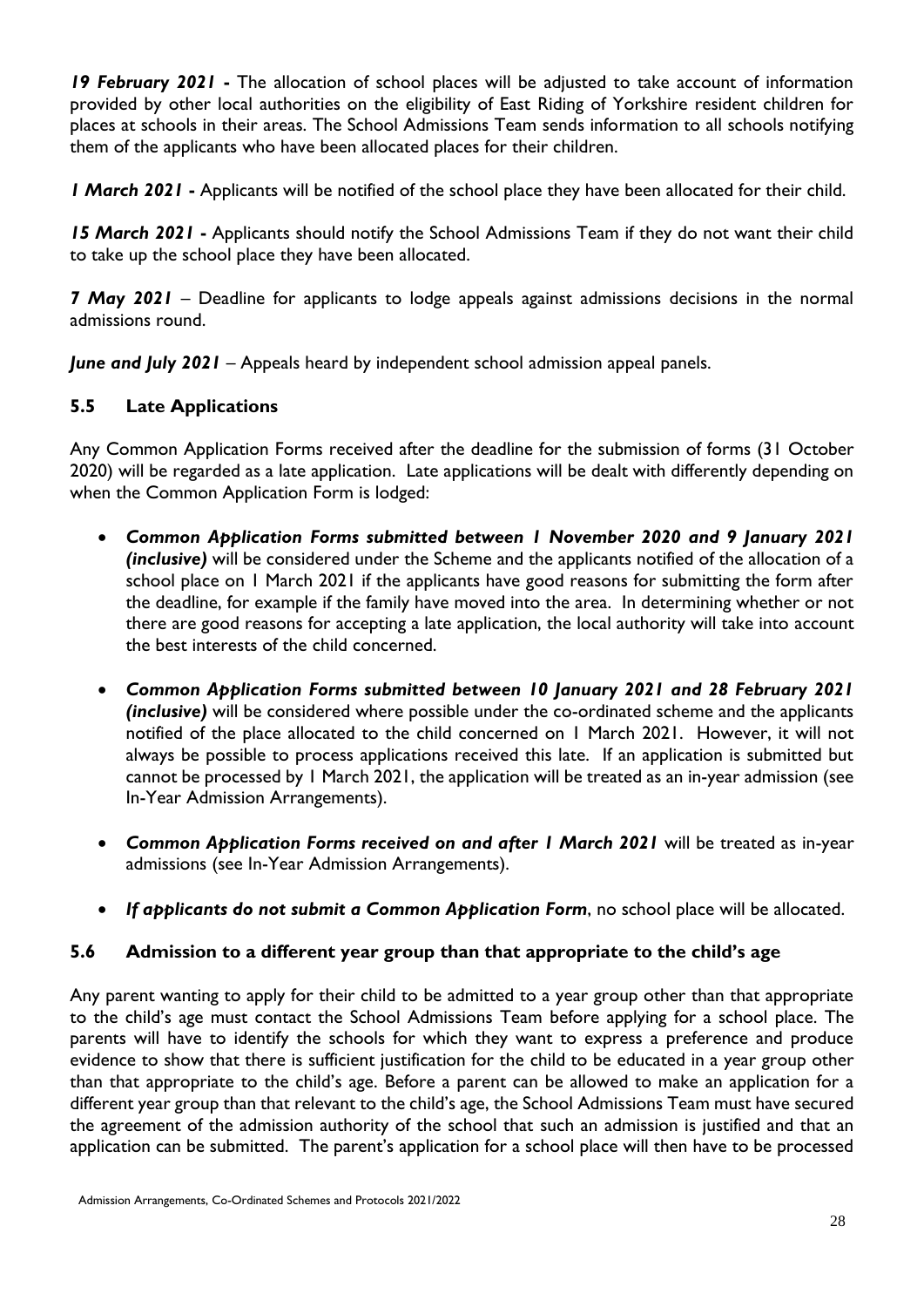and determined in accordance with the relevant Co-ordinated Scheme and the published admission arrangements for the school.

#### **5.7 Waiting Lists**

The East Riding of Yorkshire Council will maintain waiting lists for the normal year of entry for all East Riding of Yorkshire schools.

#### *5.7.1 How children are placed on a waiting list*

Where an application is unsuccessful and the applicant has not been allocated a place at a school ranked as a higher preference on their Common Application Form, the child's name will be placed on a waiting list for places. If the child is resident in the East Riding of Yorkshire and the applicant has not named their catchment area school as one of their preferences, the child's name will also be added to the waiting list for a place at that school.

#### *5.7.2 Prioritisation*

The school's over-subscription criteria will be used to prioritise those children on the waiting list.

#### *5.7.3 Allocation of places to those on the waiting list*

If the number allocated places (or the number on roll after the first day of the school year) falls below the admission number, the spare places will be allocated to the children with the highest priority for a place on the waiting list.

#### *5.7.4 Deletion of the waiting list*

A waiting list will be maintained until 31 December 2021, after which it will be deleted.

### **6 The Co-ordinated Scheme for In-year Applications**

For the purposes of this scheme, an in-year application is an application which:

- a) is submitted for a place at a school in a year group other than the normal year of entry to the school (the normal year of entry is, for example, Reception at an infant or primary school, Year 3 at a junior school or Year 7 at a secondary school);
- b) is submitted outside the normal admissions round for a place in the normal year of entry to a school;
- c) is submitted in the normal admissions round for a place in the normal year of entry to a school but was submitted too late to be determined under the co-ordinated scheme for normal admissions.

#### **6.1 Making an in-year application**

#### *6.1.1 Applicants living in the East Riding of Yorkshire*

Applicants living in the East Riding of Yorkshire who want to apply for a place for their child at an infant, junior or primary school must use the East Riding of Yorkshire Council's In-Year Common Application Form to express their preferences for places at maintained schools within the East Riding of Yorkshire and at maintained schools in other local authority areas. Applicants will only be allowed to make one application for a place at a given school in a given year group unless there is a significant and material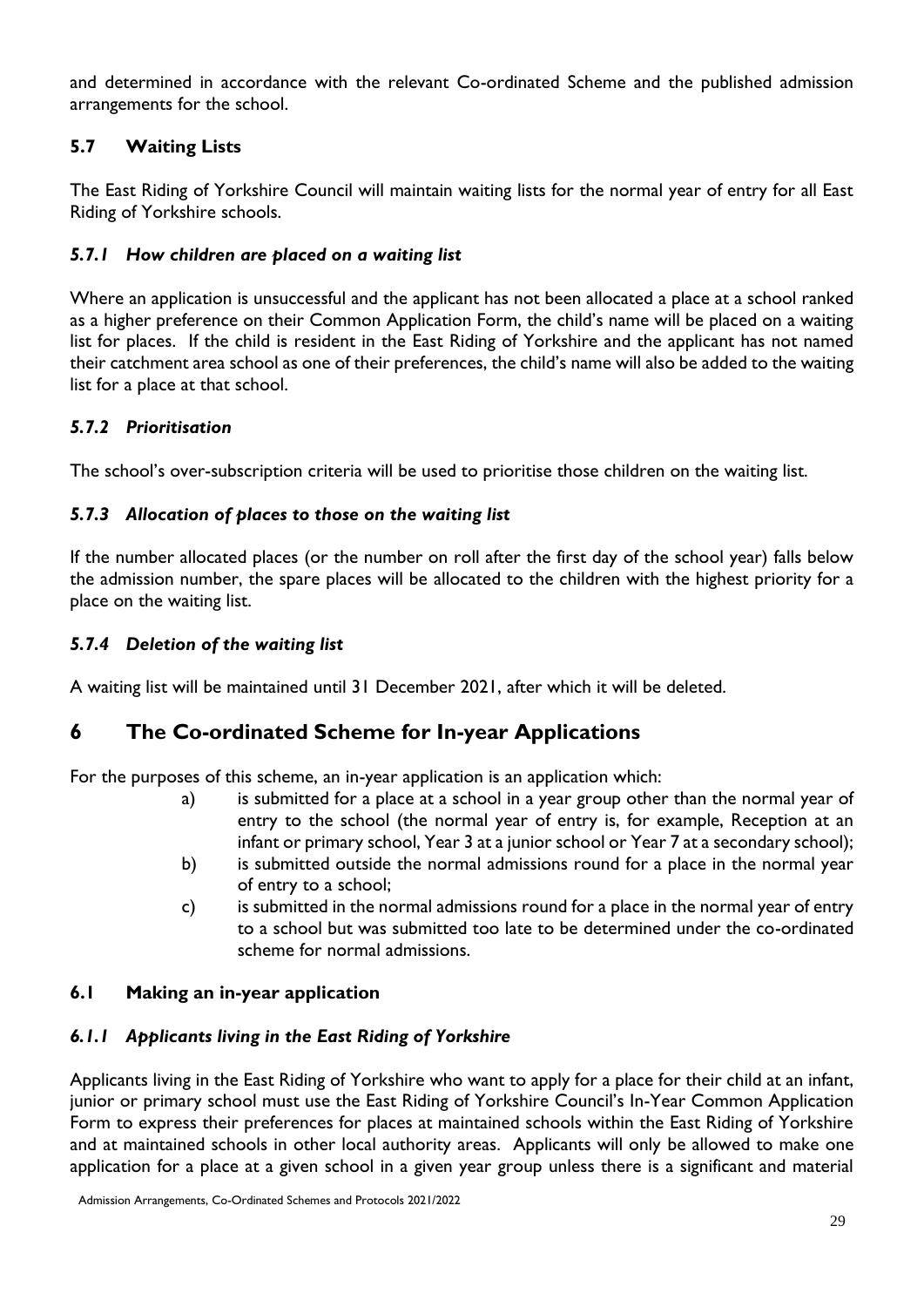change in their circumstances which directly relates to their reasons for wanting their child to go to a particular school.

If applicants express a preference for a school in another local authority area, the application and any supporting information submitted with the application will be forwarded to the local authority responsible for area in which the school is located.

Applicants may have to complete a supplementary information form if a school for which they have expressed a preference requires more information than that which is provided by the applicant on the In-year Common Application Form.

Any applications received direct by the governing body of an academy or of a foundation or voluntary aided school must be forwarded to the East Riding of Yorkshire Council's School Admissions Team.

#### *6.1.2 Applicants living outside the East Riding of Yorkshire*

Applicants living outside the East Riding of Yorkshire who want their child to attend an East Riding of Yorkshire school should make an application in accordance with the in-year co-ordinated scheme determined by their home local authority. If the applicant's home local authority does not have an inyear co-ordinated scheme, the applicant should send their application to the East Riding of Yorkshire Council's School Admissions Team. Applicants will only be allowed to make one application for a place at a given school in a given year group unless there is a significant and material change in their circumstances which directly relates to their reasons for wanting their child to go to a particular school.

#### **6.2 Allocating a school place**

A child's eligibility for a place at a school will be determined by reference to the school's admission arrangements and the Fair Access Protocol.

#### *6.2.1 Applicants resident in the East Riding of Yorkshire*

Places will be allocated at schools in the following ways under the Scheme, depending on the number of schools at which a child is eligible for a place. In allocating places, preferences for places at East Riding of Yorkshire schools and places at schools in other local authority areas will be taken into account. If a child is eligible for a place at a school named as one of the parents' preferences, eligibility for places at schools named by the applicant as lower preferences will not be considered.

- *If a child is eligible for a place at just one school named on the In-Year Common Application Form,* the child will be allocated a place at that school.
- *If the child is eligible for a place at more than one school named on the In-Year Common Application Form,* the child will be allocated a place at the school the applicant ranked as their highest preference.
- *If the child is not eligible for a place at any of the schools named on the In-Year Common Application Form and the child is on roll at a school which is within a reasonable travelling distance of their home address,* the child will not be allocated a place at another school. A school is within a reasonable travelling distance if the journey to the school from the child's home is up to two miles for a child in Reception or Years 1 to 3 or three miles for a child in Years 4 to 11; or if the child is entitled to free transport to their current school under the provisions of the East Riding of Yorkshire Council's Home to School and College Transport Policy.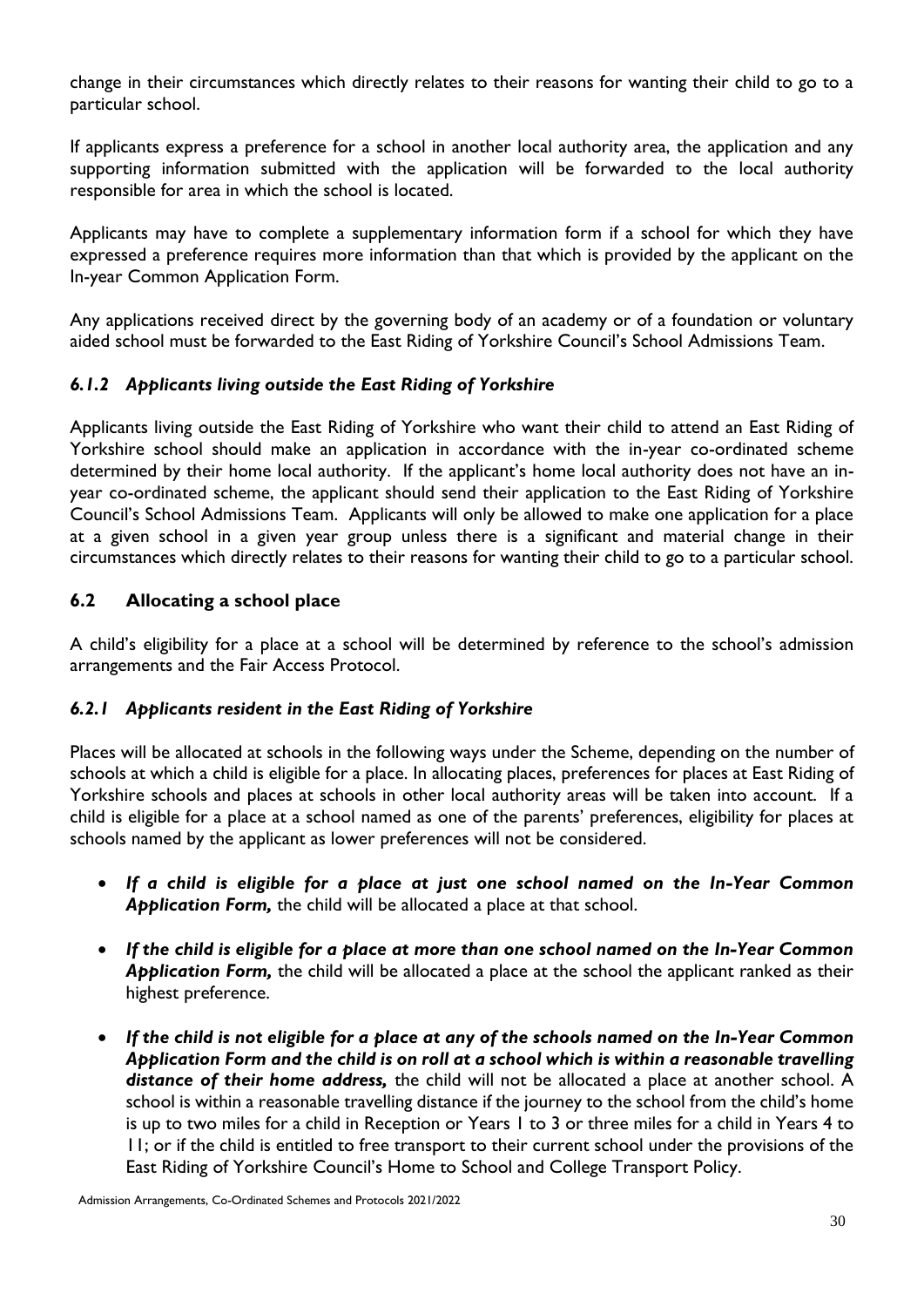*If the child is not eligible for a place at any of the schools named on the In-Year Common Application Form and the child is not on roll at a school which is within a reasonable travelling distance of their home address (as defined above),* the child will be allocated a place at their catchment area school, if places are available at that school. If a place cannot be allocated at the child's catchment area school, a place will be allocated to the child at the nearest East Riding of Yorkshire school which has a place available in the child's year group.

#### *6.2.2 Applicants resident outside the East Riding of Yorkshire*

Details about an applicant's eligibility for places at schools maintained by the East Riding of Yorkshire Council will be sent to the applicant's home local authority. Eligibility for a place at a school will be determined by reference to the school's published admission arrangements and the Fair Access Protocol. The applicant's home local authority will then determine which school place the applicant's child will be allocated using the co-ordinated scheme in operation in that authority. The applicant's home authority will then notify the East Riding of Yorkshire Council's School Admissions Team of any places allocated or not required. If the applicant's home local authority does not have an in-year co-ordinated scheme, the School Admissions Team will allocate the child a place at the highest ranked preference at which a place is available.

#### *6.2.3 Notifying applicants resident in the East Riding of Yorkshire*

Applicants resident in the East Riding of Yorkshire will be notified of the school place they have been allocated by the East Riding of Yorkshire Council's School Admissions Team. If the school place allocated is at a voluntary aided or foundation school, academy or is at a school in another local authority area, the notification sent to applicants will be on behalf of the school's admission authority. Applicants will be asked to let the School Admissions Team know within two weeks if they do not want their child to take up the school place allocated.

#### *6.2.4 Notifying the governing bodies of academies, foundation and voluntary aided schools and the headteachers of community and voluntary controlled schools*

If the applicant has been allocated a place at an East Riding of Yorkshire school, the governing body of an academy, a foundation or a voluntary aided school and the headteacher of a community or a voluntary controlled school will be sent the details of a child who has been allocated a place at their school.

#### *6.2.5 Applying for a place in a year group other than that appropriate to the child's age*

Parents will have to identify the schools for which they want to express a preference and produce evidence to show that there is sufficient justification for the child's admission to a year group other than that appropriate to the child's age. Before a parent can be allowed to make an application for admission to a year group other than that determined by the child's age, the School Admissions Team must have secured the agreement of the admission authority of the school to such an application being submitted. The parent's application for a school place will then have to be processed and determined in accordance with the Co-ordinated Scheme and the published admission arrangements for the school.

#### **6.3 Timetable for processing an in-year application**

All in-year applications will normally be dealt with in accordance with the following timetable. Special circumstances relating to an individual case may mean that the timetable below cannot be followed.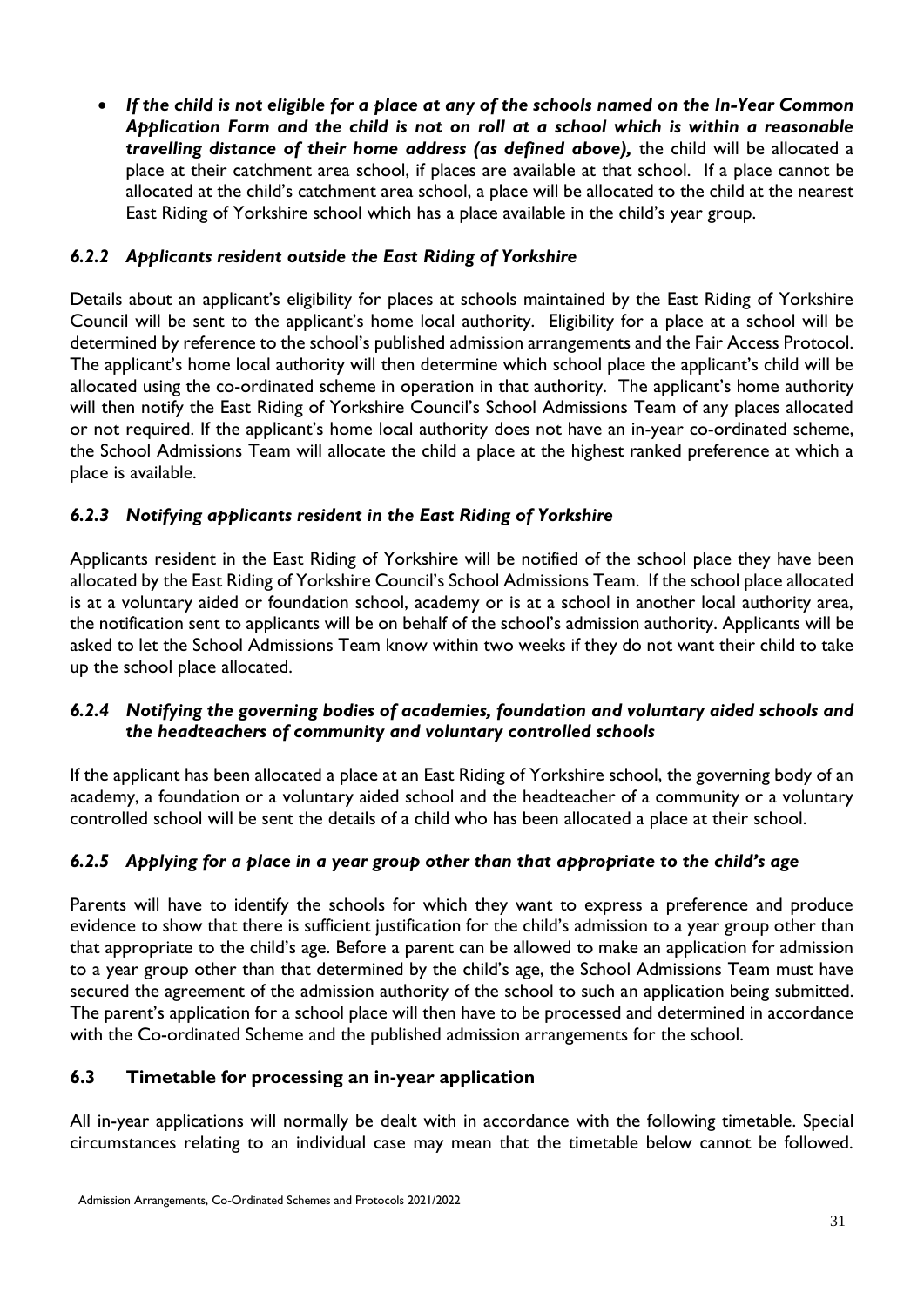Where applications are received or processed during school holiday periods, applications may take considerably longer to process.

#### *6.3.1 Applicants resident in the East Riding of Yorkshire*

- **Day I** Application received with all necessary documentation.
- *By day 6* Applications requesting places at community and voluntary controlled schools maintained by the East Riding of Yorkshire Council are determined and applicants and schools are notified.

Details of applications naming schools maintained by other local authorities are forwarded to the relevant local authorities.

Details of applications naming academies in the East Riding and foundation and voluntary aided schools maintained by the East Riding of Yorkshire Council whose governing bodies have not delegated authority to the Council's School Admissions Team will be forwarded to the governing bodies.

- *By day 11* Other local authorities and the East Riding academies and foundation and voluntary aided schools respond with notifications of places available for East Riding resident applicants.
- *By day 16* School Admissions Team notifies applicants and the relevant local authorities of places allocated at schools outside the East Riding of Yorkshire.

#### *6.3.2 Applicants resident outside the East Riding of Yorkshire*

**Day I** Notification received from another local authority of an application for a place at an East Riding of Yorkshire school.

> Details of applications naming East Riding academies and foundation and voluntary aided schools whose governing bodies have not delegated authority to the Council's School Admissions Team will be forwarded to the governing bodies.

*By day 6* Foundation and voluntary aided schools' governing bodies' responses received.

Response sent by the School Admissions Team notifying the applicant's local authority of the availability of places at East Riding schools.

*By day 11* The applicant's local authority notifies the School Admissions Team of any school places allocated or no longer required.

#### **6.4 Waiting Lists**

Waiting lists will only be maintained for the normal year of admission to a school, as described above in Co-ordinated Scheme for Normal Admissions. Waiting lists will not be maintained for any other year group.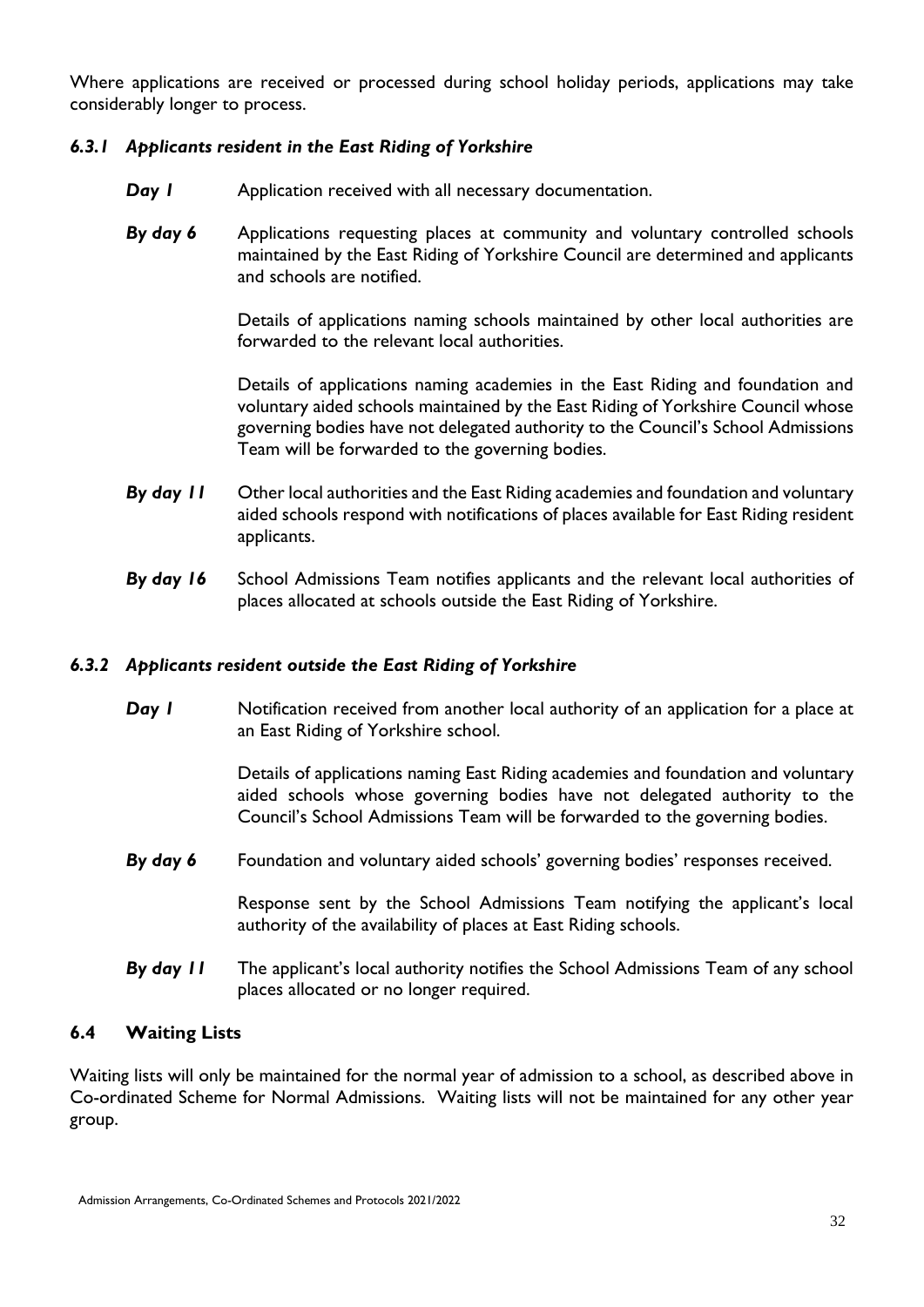#### **COMMON APPLICATION FORM FOR NORMAL ADMISSIONS TO SECONDARY SCHOOLS**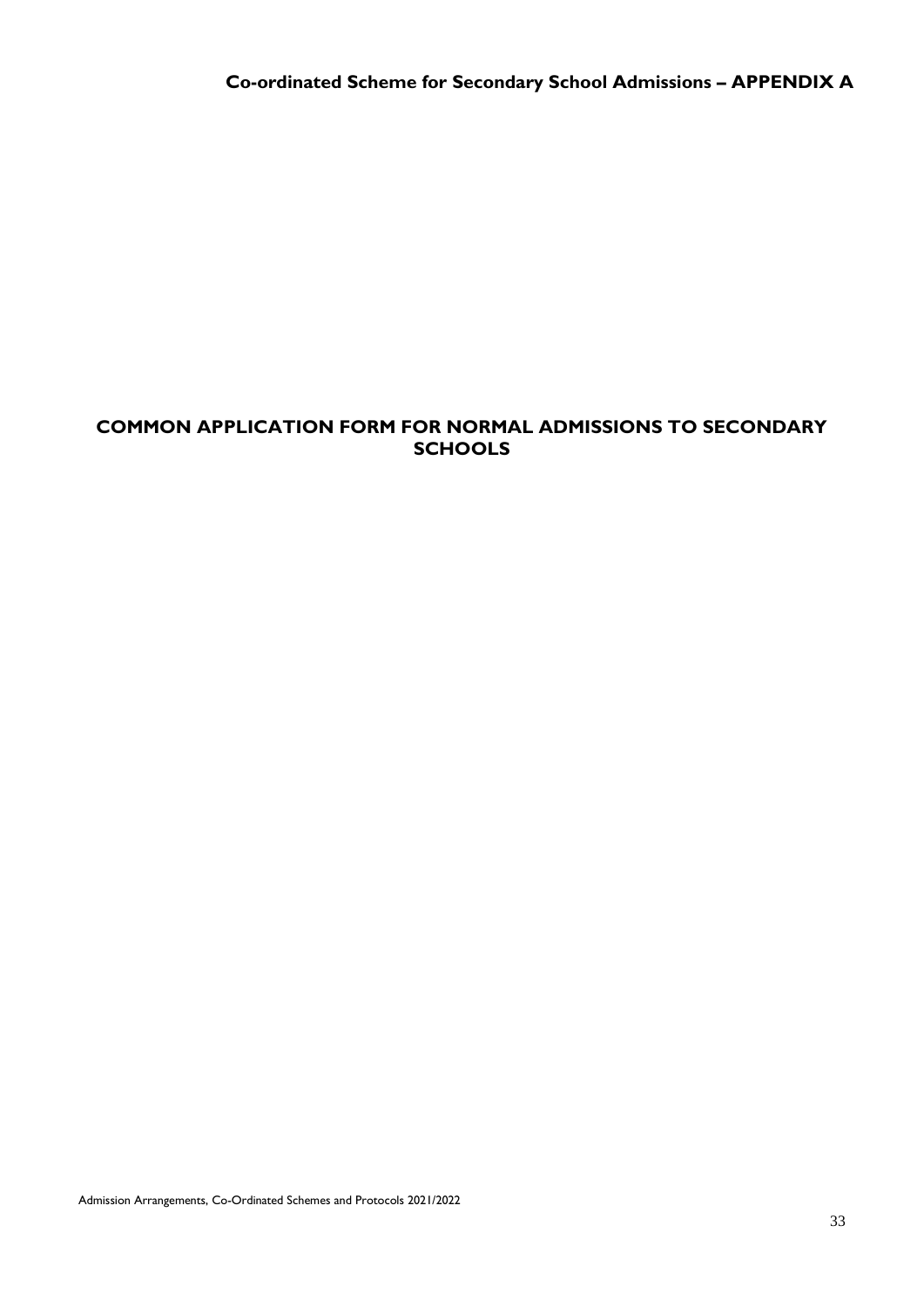### **EAST RIDING OF YORKSHIRE COUNCIL ADMISSION TO SECONDARY SCHOOL 2021/2022**

| <b>CHILD'S DETAILS</b> |                                                                       |             |                  |  |  |  |
|------------------------|-----------------------------------------------------------------------|-------------|------------------|--|--|--|
| <b>Surname</b>         |                                                                       | Forename(s) |                  |  |  |  |
| Date of                | Gender                                                                | Male/Female | Current          |  |  |  |
| <b>Birth</b>           | Circle Answer                                                         |             | <b>School</b>    |  |  |  |
| Home<br><b>Address</b> |                                                                       |             |                  |  |  |  |
|                        |                                                                       |             | <b>Post Code</b> |  |  |  |
|                        | If your child has an Education, Health and Care Plan please tick here |             |                  |  |  |  |

| <b>PARENT/GUARDIAN/CARER'S DETAILS</b>                                                         |                                                                                       |                |                |                  |  |  |
|------------------------------------------------------------------------------------------------|---------------------------------------------------------------------------------------|----------------|----------------|------------------|--|--|
| am the parent/guardian/carer and I have full parental responsibility for the child named above |                                                                                       |                |                |                  |  |  |
| Prefix                                                                                         | Mr/Mrs/Miss/Ms/ Other                                                                 | <b>Initial</b> | <b>Surname</b> |                  |  |  |
| Circle Answer                                                                                  | (please state)                                                                        |                |                |                  |  |  |
|                                                                                                | Please state your relationship to the above child (e.g. mother, father, foster carer) |                |                |                  |  |  |
| Home                                                                                           |                                                                                       |                |                |                  |  |  |
| <b>Address</b>                                                                                 |                                                                                       |                |                |                  |  |  |
| If different to                                                                                |                                                                                       |                |                | <b>Post Code</b> |  |  |
| above                                                                                          |                                                                                       |                |                |                  |  |  |
| <b>Telephone</b>                                                                               |                                                                                       |                | Email          |                  |  |  |
| <b>Number</b>                                                                                  |                                                                                       |                | <b>Address</b> |                  |  |  |

|                          |             |                              | <b>CHOICE OF SCHOOL</b>                                                                                                                                    |                 |                    |                  |
|--------------------------|-------------|------------------------------|------------------------------------------------------------------------------------------------------------------------------------------------------------|-----------------|--------------------|------------------|
| My first preference is   |             |                              |                                                                                                                                                            |                 |                    |                  |
|                          |             |                              |                                                                                                                                                            |                 |                    |                  |
|                          |             |                              | My reasons for expressing a preference for a place at this school are<br>Tick all the appropriate boxes and provide additional information where necessary |                 |                    |                  |
| Child is or was          | This is my  |                              | Sibling at the school                                                                                                                                      | <b>Religion</b> | <b>Attending a</b> | Other            |
| catchment<br>formerly in |             | (give name and date of birth | or                                                                                                                                                         | feeder          | Please             |                  |
| local authority          | area school |                              | of the brother or sister below)                                                                                                                            | belief          | school             | state            |
| $care*$                  |             |                              |                                                                                                                                                            |                 |                    |                  |
|                          |             |                              |                                                                                                                                                            |                 |                    |                  |
|                          |             |                              | Additional Information (continue on a separate sheet if necessary):                                                                                        |                 |                    |                  |
|                          |             |                              |                                                                                                                                                            |                 |                    |                  |
|                          |             |                              |                                                                                                                                                            |                 |                    |                  |
|                          |             |                              |                                                                                                                                                            |                 |                    |                  |
|                          |             |                              |                                                                                                                                                            |                 |                    |                  |
|                          |             |                              |                                                                                                                                                            |                 |                    |                  |
| My second preference is  |             |                              |                                                                                                                                                            |                 |                    |                  |
|                          |             |                              |                                                                                                                                                            |                 |                    |                  |
|                          |             |                              | My reasons for expressing a preference for a place at this school are                                                                                      |                 |                    |                  |
|                          |             |                              | Tick all the appropriate boxes and provide additional information where necessary                                                                          |                 |                    |                  |
| Child is or was          | This is my  |                              | Sibling at the school                                                                                                                                      | <b>Religion</b> | <b>Attending a</b> | <b>Other</b>     |
| formerly in              | catchment   |                              | (give name and date of birth                                                                                                                               | or              | feeder             | Please state     |
| local authority          | area school |                              | of the brother or sister below)                                                                                                                            | belief          | school             |                  |
| care*                    |             |                              |                                                                                                                                                            |                 |                    |                  |
|                          |             |                              |                                                                                                                                                            |                 |                    |                  |
|                          |             |                              | Additional Information (continue on a separate sheet if necessary):                                                                                        |                 |                    |                  |
|                          |             |                              |                                                                                                                                                            |                 |                    |                  |
|                          |             |                              |                                                                                                                                                            |                 |                    |                  |
|                          |             |                              |                                                                                                                                                            |                 |                    |                  |
|                          |             |                              |                                                                                                                                                            |                 |                    | Please turn over |
|                          |             |                              |                                                                                                                                                            |                 |                    |                  |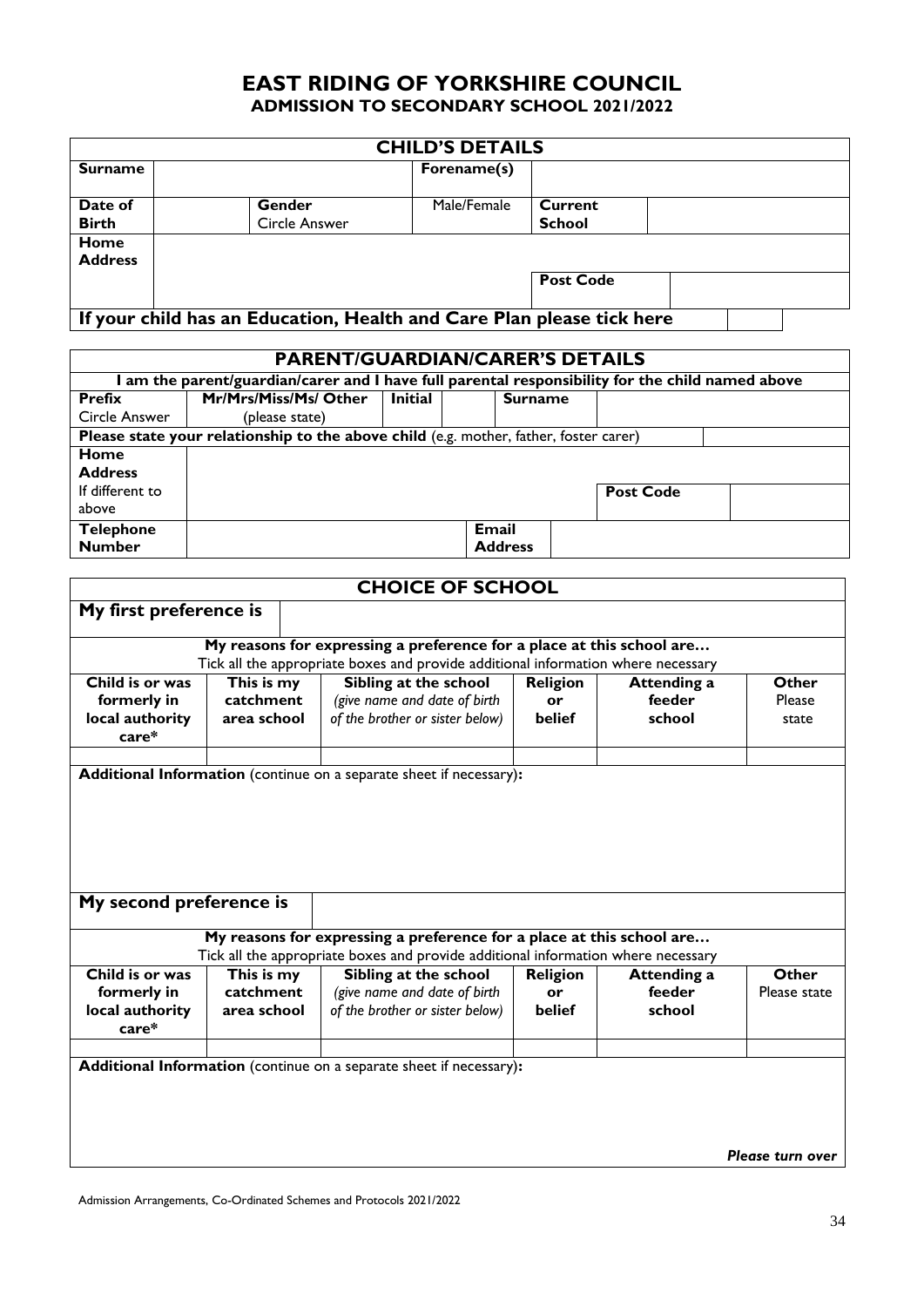|                                                              | My third preference is                 |                                                                                          |                          |                                 |                       |
|--------------------------------------------------------------|----------------------------------------|------------------------------------------------------------------------------------------|--------------------------|---------------------------------|-----------------------|
|                                                              |                                        | My reasons for expressing a preference for a place at this school are                    |                          |                                 |                       |
|                                                              |                                        | Tick all the appropriate boxes and provide additional information where necessary        |                          |                                 |                       |
| Child is or was<br>formerly in<br>local authority<br>$care*$ | This is my<br>catchment<br>area school | Sibling at the school<br>(give name and date of birth<br>of the brother or sister below) | Religion<br>or<br>belief | Attending a<br>feeder<br>school | Other<br>Please state |
|                                                              |                                        |                                                                                          |                          |                                 |                       |

*\* Includes children who are looked after by a local authority or who are provided with accommodation by that authority (see section 22 of the Children*  Act 1989). Also includes children who were previously looked after, including children who were previously looked after by a local authority outside *England, but ceased to be so because they were adopted or became subject to a residence order or special guardianship order. Documentary evidence that a child was previously in local authority care and has since been adopted or become subject to a residence order or special guardianship order should be submitted with the application.*

**All information supplied by you in connection with this application, both now and in the future, will be processed in confidence by East Riding of Yorkshire Council for the purposes of considering your application for a school place and (where appropriate) arranging the provision of home to school transport. However, in order to better assess your needs and the accuracy of the information supplied and to ensure the efficient operation of the school admissions process, we may share this information with other bodies, in particular schools and other local education authorities. We have a legal responsibility to protect public funds. We may use the information provided to prevent and detect fraud. We may also share this information with other organisations that handle public funds.**

#### **DETAILS GIVEN ON THIS FORM MAY BE VERIFIED. THE OFFER OF A PLACE MAY BE WITHDRAWN IF THE APPLICATION IS FOUND TO CONTAIN FRAUDULENT OR INTENTIALLY MISLEADING INFORMATION**

**Citizens of countries that are not part of the European Economic Area and Switzerland should ensure that their child's visa entitles them to attend a state-funded school before applying for or taking up such a school place.**

| <b>Signed</b>                         | Date |  |
|---------------------------------------|------|--|
| (Person with Parental Responsibility) |      |  |
| <b>Print Name</b>                     |      |  |
|                                       |      |  |

#### Remember to return your form by 31 October 2020

Send to:

School Admissions Team East Riding of Yorkshire Council County Hall Beverley HU17 9BA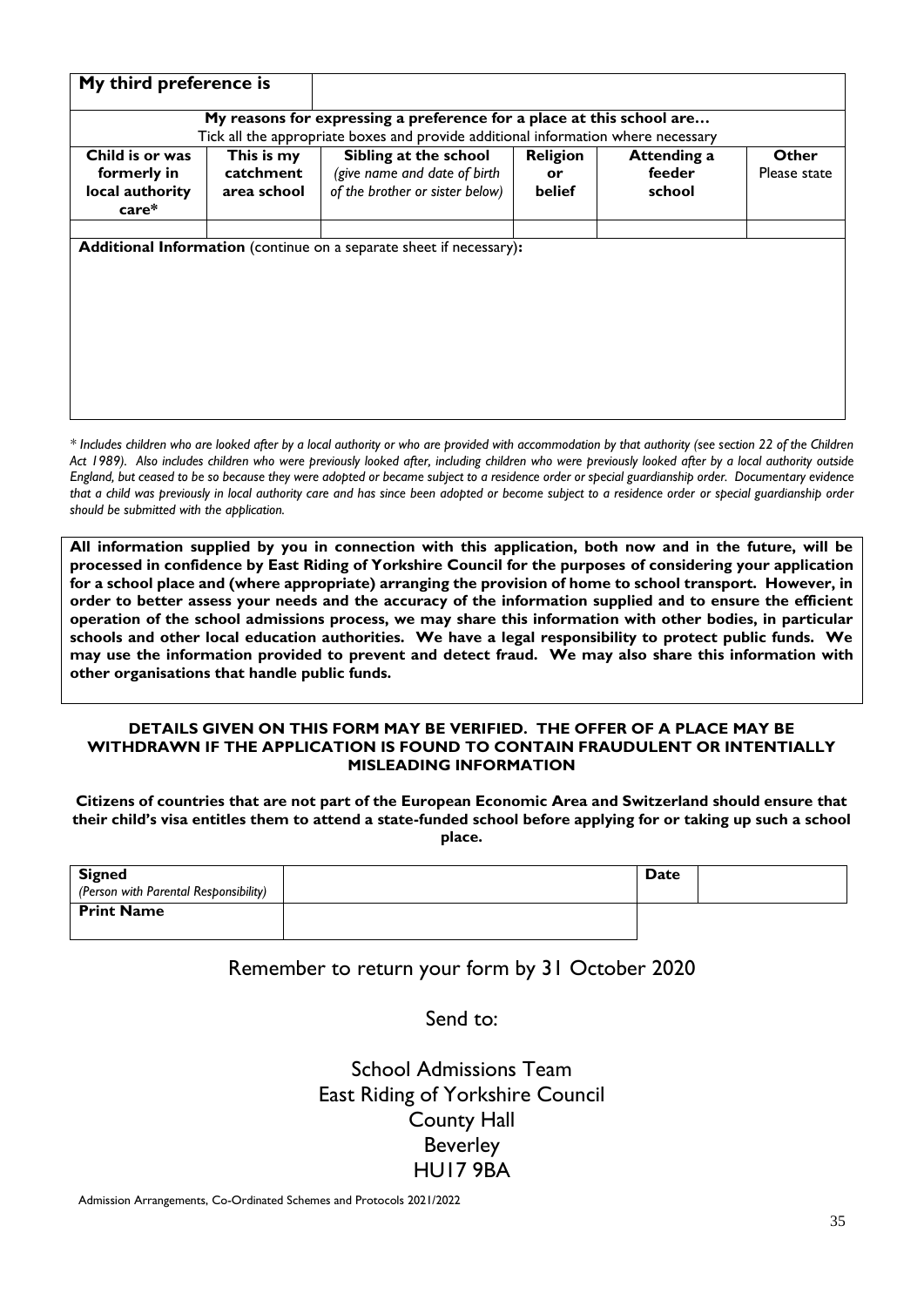**Co-ordinated Scheme for Secondary School Admissions – APPENDIX B** 

#### **COMMON APPLICATION FORM FOR IN YEAR ADMISSIONS TO SECONDARY SCHOOLS**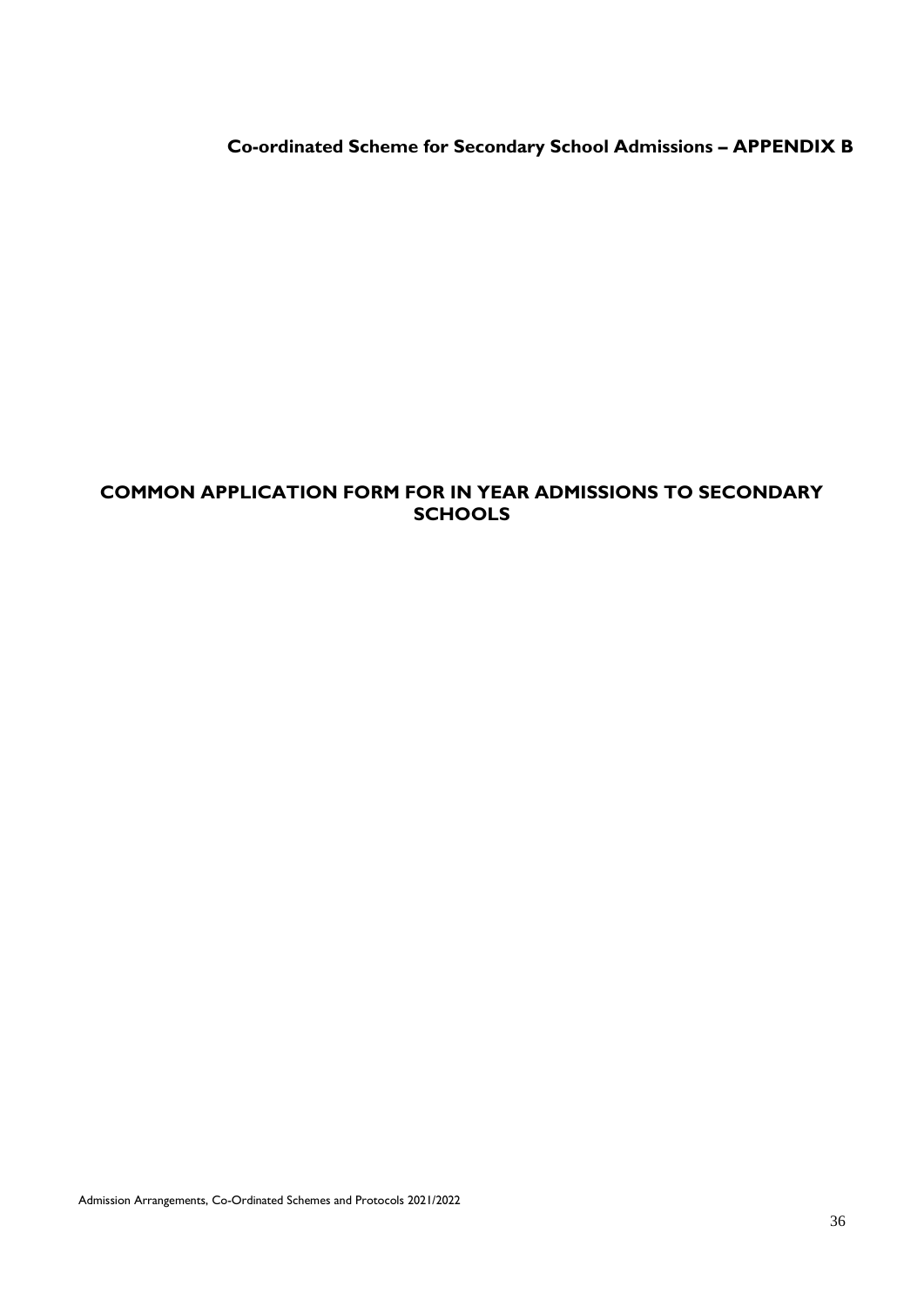# **IN-YEAR APPLICATION FOR A SCHOOL PLACE**

|                                                                                                 |             |                                      |                          | <b>SECTION ONE: Details about you and your child</b>                |               |          |
|-------------------------------------------------------------------------------------------------|-------------|--------------------------------------|--------------------------|---------------------------------------------------------------------|---------------|----------|
|                                                                                                 |             | <b>Your Child's Details</b>          |                          |                                                                     |               |          |
| <b>First Name</b>                                                                               |             | Middle Name(s)                       | Surname                  |                                                                     |               |          |
| Date of Birth<br>DD<br><b>MM</b>                                                                | <b>YYYY</b> | Gender                               |                          |                                                                     |               |          |
| (DD/MM/YYYY)                                                                                    |             | (Please delete as appropriate)       |                          |                                                                     | Male / Female |          |
| Child's Nationality (e.g. British Citizen)                                                      |             |                                      |                          |                                                                     |               |          |
| House Name/Number                                                                               |             |                                      |                          |                                                                     |               |          |
| <b>Street</b>                                                                                   |             |                                      |                          |                                                                     |               |          |
| Town/City                                                                                       |             |                                      |                          | Postcode                                                            |               |          |
| Please answer the following questions and provide additional information as required.           |             |                                      |                          |                                                                     |               |          |
| Has your child has been permanently excluded from any school?                                   |             |                                      |                          | Please give details of all permanent exclusions on a separate sheet |               | Yes / No |
| Is your child in local authority care (see guidance notes)?                                     |             |                                      |                          | Please provide details on a separate sheet                          |               | Yes / No |
| Was your child formerly in local authority care but has now been adopted, become<br>$\bullet$   |             |                                      |                          |                                                                     |               |          |
| subject to a residence order or special guardianship order (see guidance notes)?                |             |                                      |                          | Please provide details on a separate sheet                          |               | Yes / No |
|                                                                                                 |             | <b>Parent/Guardian/Carer Details</b> |                          |                                                                     |               |          |
| Mr/Mrs/Ms/Other (please state)                                                                  |             | Initial                              |                          | Surname                                                             |               |          |
| House Name/Number                                                                               |             |                                      |                          |                                                                     |               |          |
| <b>Street</b>                                                                                   |             |                                      |                          |                                                                     |               |          |
| Town/City                                                                                       |             |                                      |                          | Postcode                                                            |               |          |
| Telephone<br>Number                                                                             |             |                                      | E-mail<br><b>Address</b> |                                                                     |               |          |
| What is your relationship to the above child?                                                   |             |                                      |                          |                                                                     |               |          |
| (e.g. mother, father, foster carer etc.)                                                        |             |                                      |                          |                                                                     |               |          |
| Do you have parental responsibility for the above child? Please delete as appropriate.          |             |                                      |                          |                                                                     |               | Yes / No |
| If 'No' please state who has responsibility and explain why they are not making the application |             |                                      |                          |                                                                     |               |          |
|                                                                                                 |             |                                      |                          |                                                                     |               |          |
|                                                                                                 |             |                                      |                          |                                                                     |               |          |
|                                                                                                 |             |                                      |                          |                                                                     |               |          |
| When do you want your child to transfer to the new<br>school ? (see guidance notes)             |             |                                      |                          |                                                                     |               |          |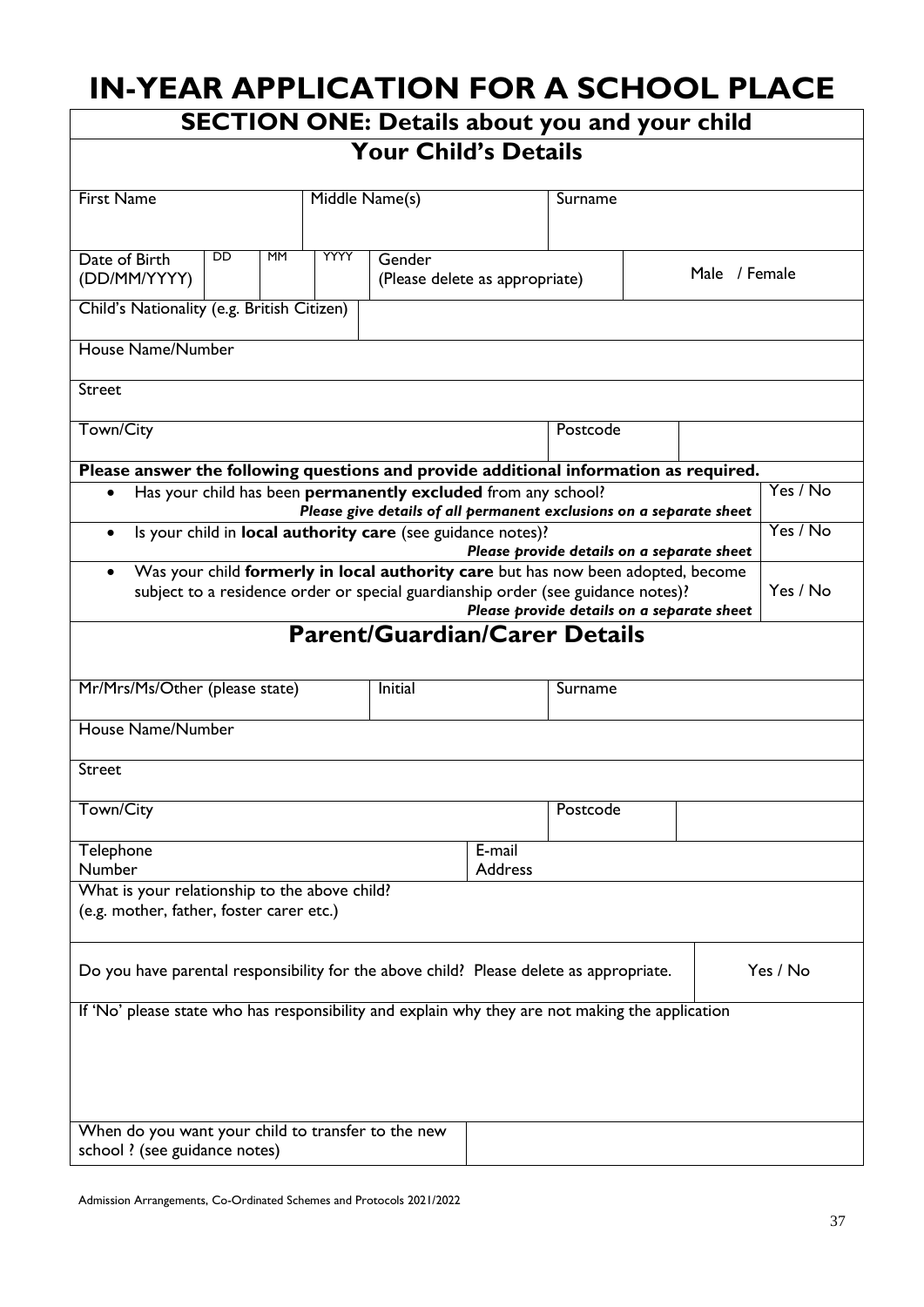# **Your Child's Previous School**

| Name of school, (please give full address and telephone number if the previous school is not in the East Riding of Yorkshire)                   |                                         |
|-------------------------------------------------------------------------------------------------------------------------------------------------|-----------------------------------------|
| Which local authority is your child's previous school<br>in?                                                                                    | When did your child last attend school? |
| Reason for leaving - if you are moving house, please provide full information about your new address and when the<br>house move will take place |                                         |
|                                                                                                                                                 | continue on separate sheet if necessary |

| <b>Your Child's Special Educational Needs Details</b> |                |                 |  |  |
|-------------------------------------------------------|----------------|-----------------|--|--|
| <b>SEN stage</b> (please tick if                      | <b>SEN</b>     | <b>EHC Plan</b> |  |  |
| applicable and provide latest IEP/PSP)                | <b>Support</b> |                 |  |  |
| If EHCP, date of the last                             |                |                 |  |  |
| annual review or interim review:                      |                |                 |  |  |
| Name of local authority officer                       |                |                 |  |  |
| attending review:                                     |                |                 |  |  |
| <b>Additional Needs:</b>                              |                |                 |  |  |
|                                                       |                |                 |  |  |
|                                                       |                |                 |  |  |
|                                                       |                |                 |  |  |
|                                                       |                |                 |  |  |
|                                                       |                |                 |  |  |

|                                           | <b>SECTION TWO: School Preferences</b>                                         |                                         |  |  |  |
|-------------------------------------------|--------------------------------------------------------------------------------|-----------------------------------------|--|--|--|
| <b>FIRST PREFERENCE</b>                   |                                                                                |                                         |  |  |  |
| I would like to apply for a place at:     |                                                                                |                                         |  |  |  |
| (enter the name of an East Riding school) |                                                                                |                                         |  |  |  |
|                                           |                                                                                |                                         |  |  |  |
|                                           |                                                                                |                                         |  |  |  |
|                                           |                                                                                |                                         |  |  |  |
| My reasons for choosing this school are:  |                                                                                |                                         |  |  |  |
|                                           | (tick boxes which apply and enter other reasons or details below)              |                                         |  |  |  |
| This is my catchment                      | Sibling at the school                                                          | <b>Religion or belief</b>               |  |  |  |
| area school                               | (give name and date of birth                                                   |                                         |  |  |  |
|                                           | of the brother or sister below)                                                |                                         |  |  |  |
|                                           | Please explain any other reasons why you want your child to go to this school: |                                         |  |  |  |
|                                           |                                                                                |                                         |  |  |  |
|                                           |                                                                                |                                         |  |  |  |
|                                           |                                                                                |                                         |  |  |  |
|                                           |                                                                                |                                         |  |  |  |
|                                           |                                                                                |                                         |  |  |  |
|                                           |                                                                                |                                         |  |  |  |
|                                           |                                                                                |                                         |  |  |  |
|                                           |                                                                                |                                         |  |  |  |
|                                           |                                                                                | Continue on separate sheet if necessary |  |  |  |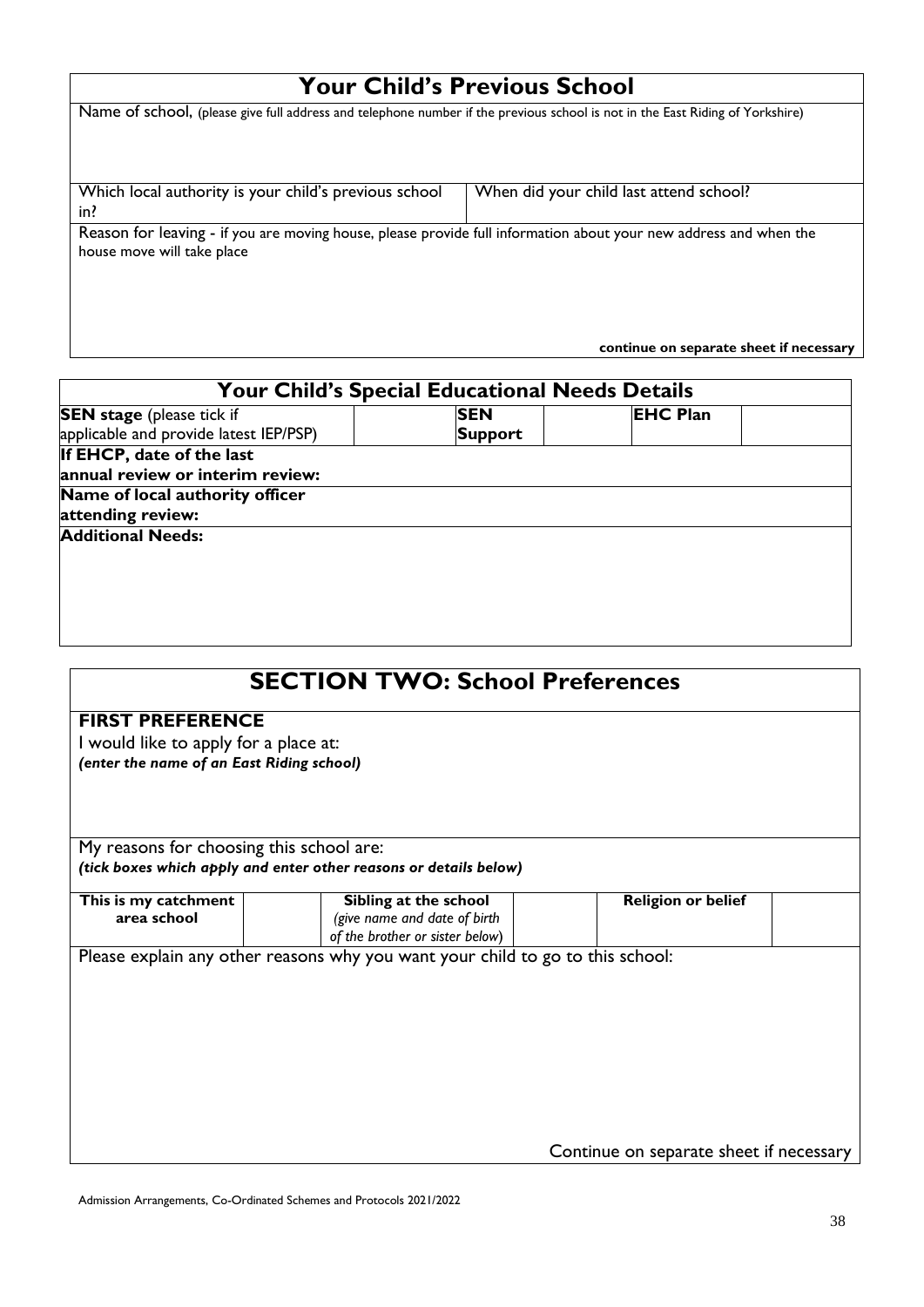# **SECOND PREFERENCE**

I would like to apply for a place at: *(enter the name of an East Riding school)*

My reasons for choosing this school are: *(tick boxes which apply and enter other reasons or details below)*

| This is my catchment                                             | Sibling at the school                                                          | <b>Religion or belief</b>               |  |
|------------------------------------------------------------------|--------------------------------------------------------------------------------|-----------------------------------------|--|
| area school                                                      | (give name and date of birth                                                   |                                         |  |
|                                                                  | of the brother or sister below)                                                |                                         |  |
|                                                                  | Please explain any other reasons why you want your child to go to this school: |                                         |  |
|                                                                  |                                                                                |                                         |  |
|                                                                  |                                                                                |                                         |  |
|                                                                  |                                                                                |                                         |  |
|                                                                  |                                                                                |                                         |  |
|                                                                  |                                                                                |                                         |  |
|                                                                  |                                                                                |                                         |  |
|                                                                  |                                                                                |                                         |  |
|                                                                  |                                                                                |                                         |  |
|                                                                  |                                                                                |                                         |  |
|                                                                  |                                                                                |                                         |  |
|                                                                  |                                                                                |                                         |  |
|                                                                  |                                                                                |                                         |  |
|                                                                  |                                                                                |                                         |  |
|                                                                  |                                                                                |                                         |  |
|                                                                  |                                                                                |                                         |  |
|                                                                  |                                                                                | continue on separate sheet if necessary |  |
| <b>THIRD PREFERENCE</b>                                          |                                                                                |                                         |  |
|                                                                  |                                                                                |                                         |  |
| I would like to apply for a place at:                            |                                                                                |                                         |  |
| (enter the name of an East Riding school)                        |                                                                                |                                         |  |
|                                                                  |                                                                                |                                         |  |
|                                                                  |                                                                                |                                         |  |
|                                                                  |                                                                                |                                         |  |
|                                                                  |                                                                                |                                         |  |
|                                                                  |                                                                                |                                         |  |
|                                                                  |                                                                                |                                         |  |
|                                                                  | (tick boxes which apply and enter other reasons or details below)              |                                         |  |
|                                                                  |                                                                                |                                         |  |
|                                                                  | Sibling at the school                                                          | <b>Religion or belief</b>               |  |
| area school                                                      | (give name and date of birth                                                   |                                         |  |
|                                                                  | of the brother or sister below)                                                |                                         |  |
|                                                                  | Please explain any other reasons why you want your child to go to this school: |                                         |  |
|                                                                  |                                                                                |                                         |  |
|                                                                  |                                                                                |                                         |  |
| My reasons for choosing this school are:<br>This is my catchment |                                                                                |                                         |  |
|                                                                  |                                                                                |                                         |  |
|                                                                  |                                                                                |                                         |  |
|                                                                  |                                                                                |                                         |  |
|                                                                  |                                                                                |                                         |  |
|                                                                  |                                                                                |                                         |  |
|                                                                  |                                                                                |                                         |  |
|                                                                  |                                                                                |                                         |  |
|                                                                  |                                                                                |                                         |  |
|                                                                  |                                                                                |                                         |  |
|                                                                  |                                                                                |                                         |  |
|                                                                  |                                                                                |                                         |  |
|                                                                  |                                                                                |                                         |  |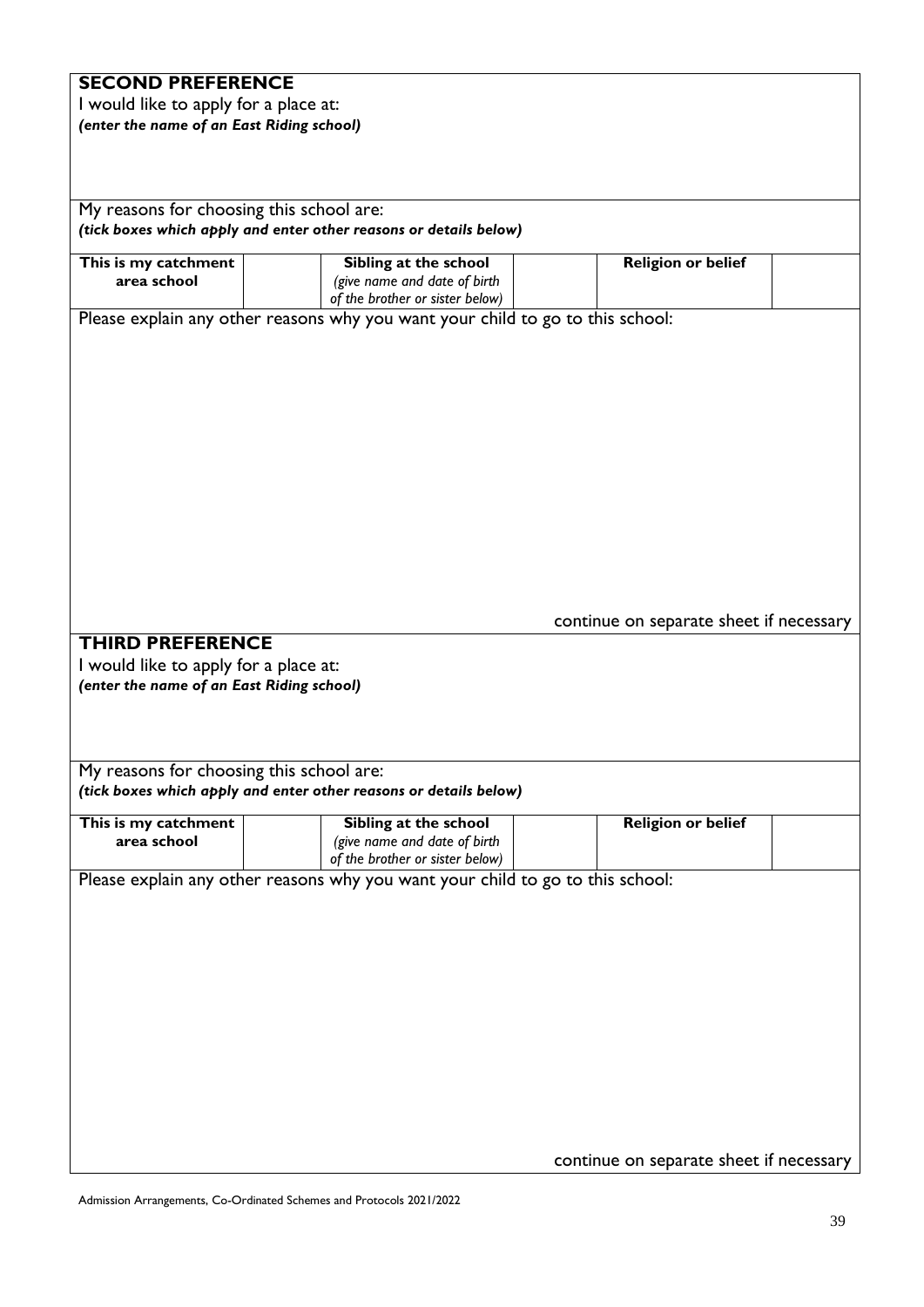# **SECTION THREE: Declaration**

All information supplied by you in connection with this application, both now and in the future, will be processed in confidence by East Riding of Yorkshire Council for the purposes of considering your application for a school place and (where appropriate) arranging the provision of home to school transport. However, in order to better assess your needs and the accuracy of the information supplied and to ensure the efficient operation of the school admissions process, we may share this information with other bodies, in particular schools and other local authorities. We have a legal responsibility to protect public funds. We may use the information provided to prevent and detect fraud. We may also share this information with other organisations that handle public funds.

#### **DETAILS GIVEN ON THE APPLICATION FORM MAY BE VERIFIED. THE OFFER OF A PLACE MAY BE WITHDRAWN IF THE APPLICATION IS FOUND TO CONTAIN FRAUDULENT OR INTENTIONALLY MISLEADING INFORMATION.**

**Citizens of countries that are not part of the European Economic Area and Switzerland should ensure that their child's visa entitles them to attend a state-funded school before applying for or taking up such a school place.**

**I declare that all the information I have given on this form is correct and true and that I have read and understood the guidance notes supplied with this form.**

Signed (parent / guardian / carer)

Date

Please send your form to: **School Admissions Team** 

**Children, Family and Adult Services East Riding of Yorkshire Council County Hall Beverley, HU17 9BA**

# **SECTION FOUR: Children in Local Authority Care**

**This form should be countersigned by a senior manager from Children's Social Care or the local authority's virtual school for looked after children.**

I confirm that:

- There are good reasons for this child's in year transfer between schools
- The school chosen as the first preference is the most suitable for this child and the school has been assessed by OFSTED as being good or outstanding, or there are special reasons why a school assessed as requiring improvement or inadequate has been chosen
- A pre-admission form has been completed and the child's PEP and/or Care Plan are enclosed (not required for children in the care of the East Riding of Yorkshire Council)

| <b>Signature</b>   | <b>Date</b>                          |
|--------------------|--------------------------------------|
| <b>Print name</b>  |                                      |
| Local<br>authority | designation<br>Role,<br>or job title |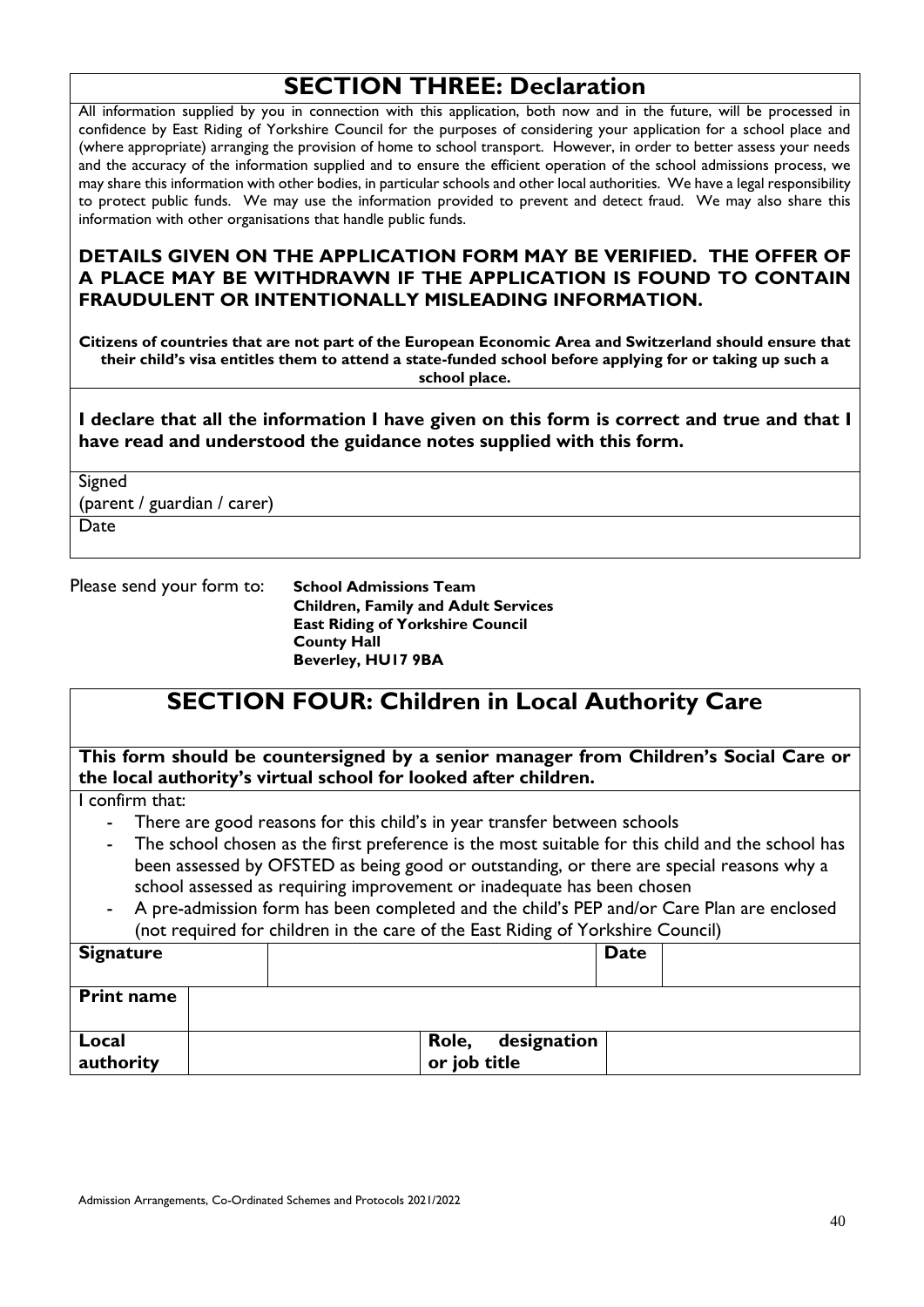# **SUPPLEMENTARY INFORMATION FORM**

| <b>CHILD'S DETAILS</b> |  |             |  |
|------------------------|--|-------------|--|
| Surname                |  | Forename(s) |  |

You only need to complete this form if you are applying for a place at one of the following schools. Please tick the school for which you are applying. If you are applying for places at more than one of the schools listed below you will have to complete a separate supplementary information form for each school.

Pollngton-Balne CE (VA) Primary School St. Mary's RC Primary School, Market Weighton

St. John of Beverley RC Primary School Warter CE Primary School

Barmby Moor CE Primary School<br>
Howden CE Infant School<br>
St. Martin's CE VA School, Fangfoss

St. Martin's CE VA School, Fangfoss

Our Lady and St. Peter's RC Primary School, Bridlington St. Mary and St. Joseph's RC Primary School, Pocklington

#### **PLEASE TICK ONE BOX FROM THOSE BELOW TO INDICATE YOUR CHILD'S FAITH OR RELIGION**

| <b>CHRISTIAN - CHURCH OF ENGLAND</b>    |
|-----------------------------------------|
| <b>CHRISTIAN - ROMAN CATHOLIC</b>       |
| <b>OTHER CHRISTIAN</b><br>Please statel |
| OTHER FAITH Please state                |
| <b>NOT APPLICABLE</b>                   |
|                                         |

PRESENT PARISH/PLACE OF WORSHIP (If applicable)

|  |  | If your child is a baptised or formally dedicated Christian, please enclose a photocopy of the Baptismal Certificate or proof of |  |
|--|--|----------------------------------------------------------------------------------------------------------------------------------|--|
|  |  | Baptism or Dedication. In addition, please ask your Minister or Religious Leader to complete the reference below.                |  |

#### **Reference to be completed by your Minister/Religious Leader**

#### **PLEASE STATE HOW YOU KNOW THE CHILD AND HOW REGULARLY THE FAMILY ATTEND YOUR CHURCH OR PLACE OF WORSHIP**

| <b>NAME OF MINISTER/[</b><br><b>RELIGIOUS LEADER</b> | Print please | Signature   |
|------------------------------------------------------|--------------|-------------|
| <b>TELEPHONE NUMBER</b>                              |              | <b>DATE</b> |

Admission Arrangements, Co-Ordinated Schemes and Protocols 2021/2022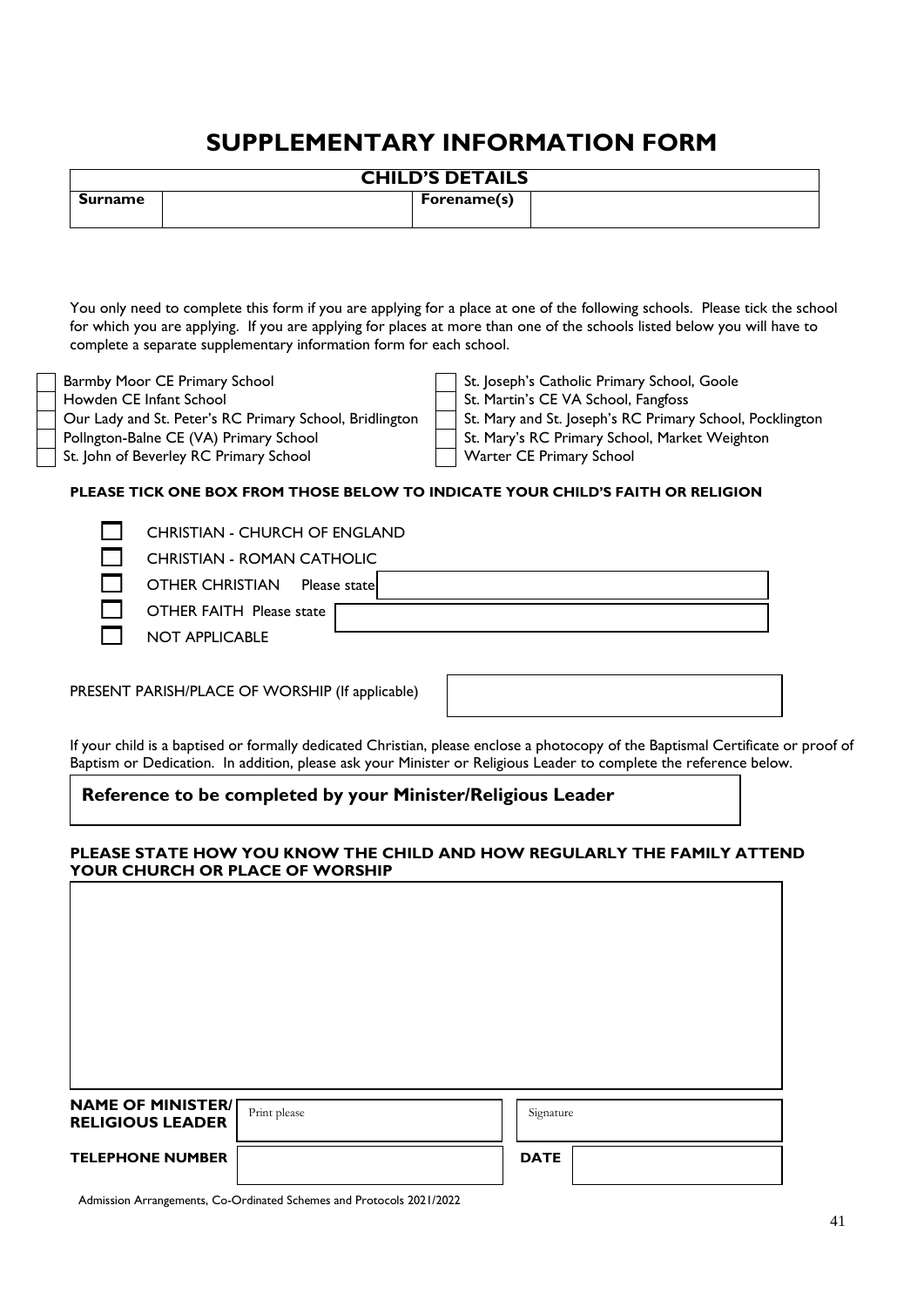#### **STATEMENT OF SPECIAL SOCIAL, MEDICAL OR OTHER REASONS**

Please describe the special social, medical or other reasons you have for wanting a place at the school indicated above and explain why you believe your child's needs can only be met at this school. Supporting evidence from an appropriate, qualified professional should be sent in to support of your application.

| <b>Signed</b>                         | Date |  |
|---------------------------------------|------|--|
| (Person with Parental Responsibility) |      |  |
| <b>Print Name</b>                     |      |  |
|                                       |      |  |

Please see the guidance notes to find out where your form should be sent. If you are not sure, send your form to: **School Admissions Team** 

**Children, Family and Adult Services East Riding of Yorkshire Council County Hall Beverley, HU17 9BA**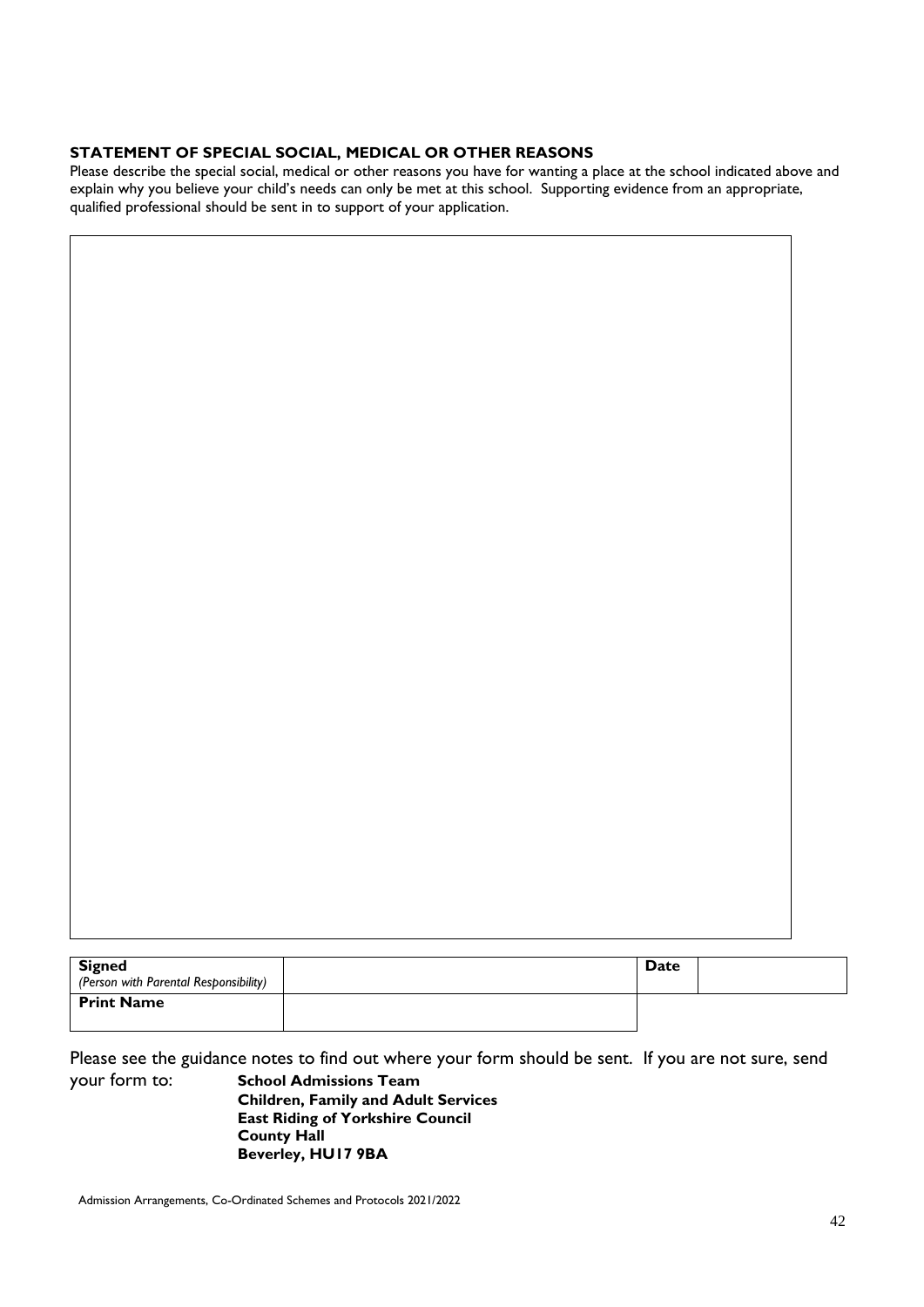# **In-Year Admissions to East Riding of Yorkshire Community and Voluntary Controlled Schools**

## **1 Introduction**

- 1.1 These in-year admission arrangements set out how in-year applications for places at community and voluntary controlled schools maintained by the East Riding of Yorkshire Council will be determined.
- 1.2 For the purposes of these arrangements, an in-year application is an application which:
	- a) is submitted for a place at a school in a year group other than the normal year of entry to the school (the normal year of entry is, for example, Reception at an infant or primary school, Year 3 at a junior school or Year 7 at a secondary school);
	- b) is submitted outside the normal admissions round for a place in the normal year of entry to a school;
	- c) is submitted in the normal admissions round for a place in the normal year of entry to a school but was submitted too late to be determined under the co-ordinated scheme for normal admissions.
- 1.3 The term "East Riding of Yorkshire schools" refers to all community, foundation and voluntary schools maintained by the East Riding of Yorkshire Council and to all academies located in the East Riding of Yorkshire.

### **2 Making an in-year application**

- 2.1 Applicants resident in the East Riding of Yorkshire have to make applications for school places in accordance with the East Riding of Yorkshire Council's Co-ordinated Schemes for School Admissions.
- 2.2 Applicants resident outside the East Riding of Yorkshire should make applications for school places in accordance with the co-ordinated schemes determined by the local authority responsible for the area where they live. If the applicant's home local authority does not have a co-ordinated scheme for in year school admissions, the application for a place at an East Riding of Yorkshire school should be submitted to the School Admissions Team

# **3 Determining an application**

#### **3.1 The Fair Access Protocol**

3.1.1 A child's eligibility for a place at a school will be determined by reference to the in-year admission arrangements and the Fair Access Protocol. **The admission of a child to a school can normally only be considered under the provisions of the Fair Access Protocol if the child cannot be allocated a place through the operation of the in-year admission arrangements.** (See separate document on the Fair Access Protocol).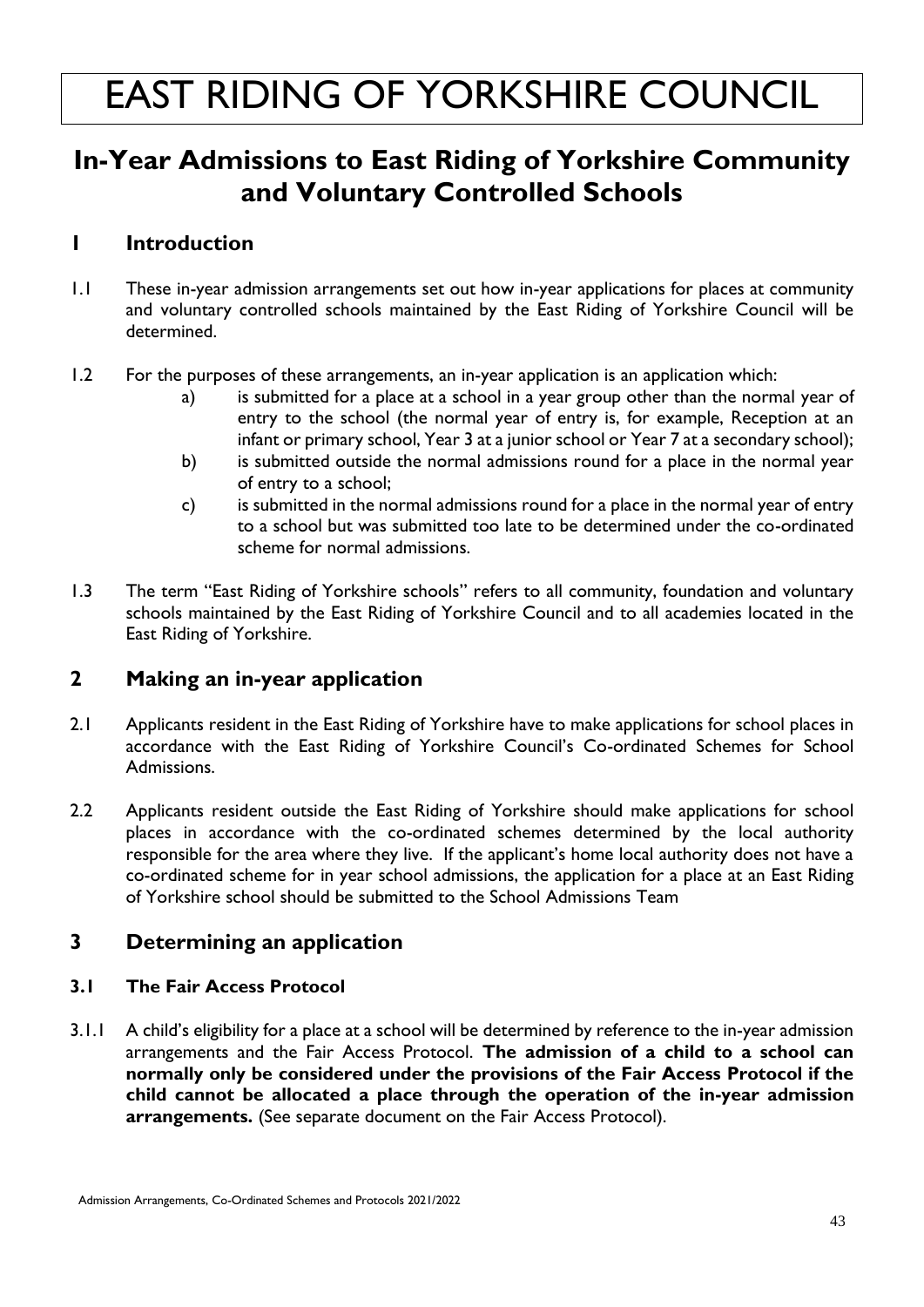#### **3.2 In-Year admission arrangements for community and voluntary controlled schools**

3.2.1 The following arrangements apply to community and voluntary controlled schools. Academies and foundation and voluntary aided schools' governing bodies can elect to adopt these arrangements.

#### **3.2.2 Admission Limit**

An in-year applicant will normally be allocated a place at a school if the number on roll in the National Curriculum Year Group appropriate to the child's age is below the admission number published for admissions to that year group when it was the relevant year group for normal admissions. Exceptionally, the admission number applied to a year group outside the normal year of entry can be varied if there has been a change in circumstances at the school since the admission number was published. The school's governing body must be able to demonstrate that there are good and valid reasons for varying the admission number applied to in-year admissions. (See separate arrangements for in-year variations to community and voluntary controlled schools' admission numbers).

#### **3.2.3 Child's Year Group**

Applications will normally be determined on the basis that the child is to be admitted to the National Curriculum Year Group appropriate to the child's age. An application for admission to a year group other than that appropriate to the child's age may be considered if the applicant can show that the child's best interests can only be adequately catered for in that way. Being taught in a mixed age group class will not, on its own, be regarded as evidence of accelerated or delayed progress.

Requests from applicants wanting to submit an application for a place for their child in a year group other than that appropriate to the child's age should be submitted to the School Admissions Team with any supporting documents.

Decisions about whether or not an application can be considered for admission to a year group other than that appropriate to the child's age will be made by the Director of Children, Schools and Families or by an officer nominated by the Director. Applicants may be asked to submit additional documentary evidence in support of their request to be allowed to apply for a place in a different year group for their child. In determining the applicant's request, the Director or the nominated officer will consider each case on its own, individual merits and may seek advice from the Fair Access Panel. If it is decided that an application for a place in a year group other than that appropriate to the child's age can be submitted, the parent's application will then have to be processed and determined in accordance with the relevant Co-ordinated Scheme and the published admission arrangements for the school.

#### **3.2.4 Siblings in the Same Year Group**

If applications are received for siblings in the same year group and there are only sufficient places available for one or more of those siblings but not all, the school's admission limit will be exceeded and all siblings in the same year group will be allocated places.

#### **3.2.5 Children Permanently Excluded Twice**

The arrangements in the School Admissions Code for suspending the parent's right to express a preference for a place for their child where that child has been permanently excluded from two or more schools will be applied in cases where it is felt appropriate to do so. Each case will be considered on its own merits.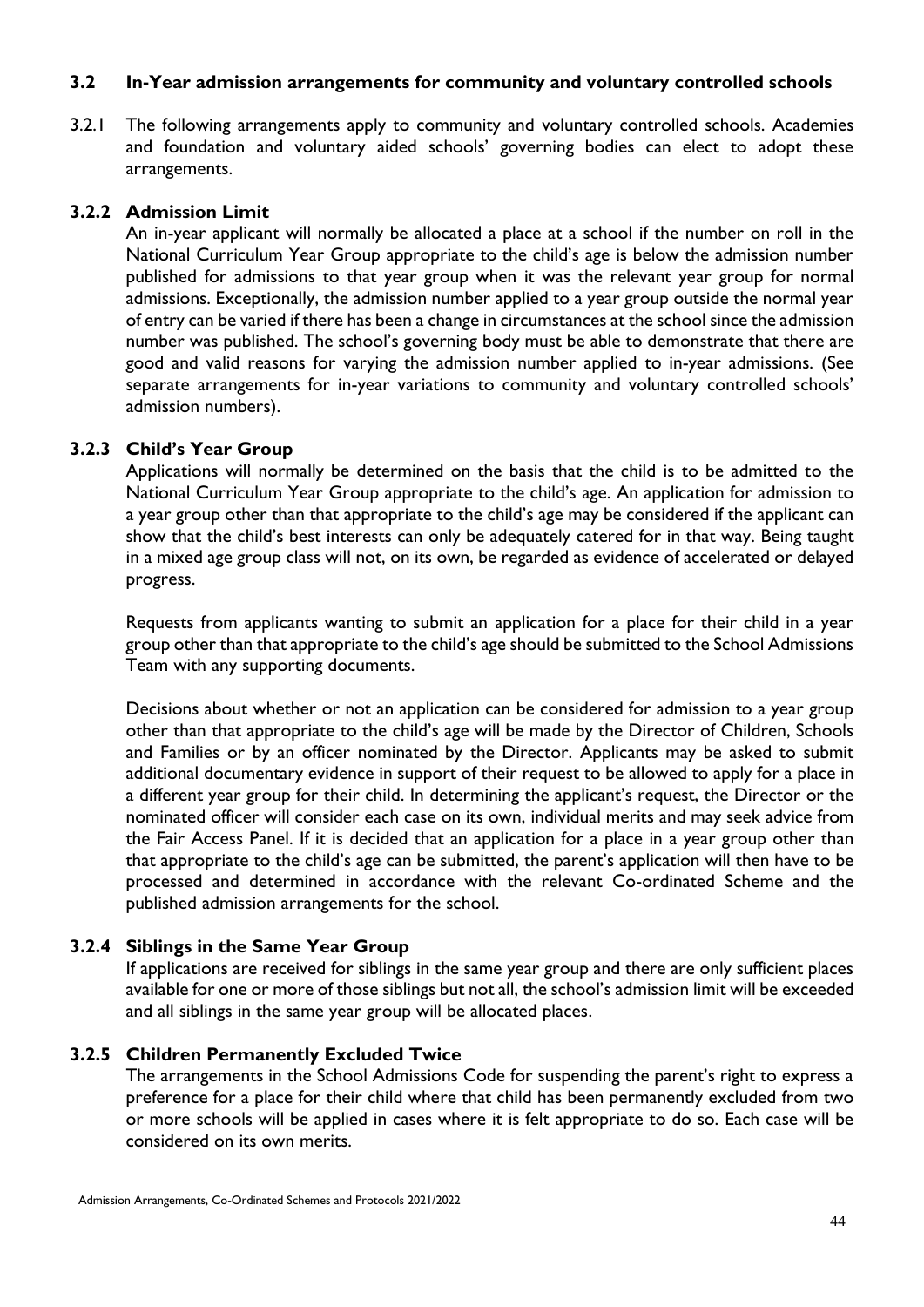#### **3.2.6 Processing Applications**

Applications will be dealt with in order of the date on which the application is received. If more than one in-year application for the same year group at the same school are received at the same time, the school's published over-subscription criteria will be used to prioritise the children if places cannot be offered to all applicants.

#### **3.2.7 Waiting Lists**

Other than for the normal year of admission as described in the Co-ordinated Schemes, no waiting lists will be maintained for places at schools.

### **4 Admission to a school**

- 4.1 With the exception of the provisions relating to looked after children (see below), admission will normally take place in accordance with the following timings unless there are special circumstances:
	- a) If the child is not on roll at a school or their current school is not within a reasonable travelling distance of the child's home, the child will be admitted to the school as soon as reasonably possible and normally within 20 school days of the date of the letter notifying the applicant that a school place has been allocated. A school is within a reasonable travelling distance if: the journey to the school from the child's home using the shortest available walking route is up to two miles for a child in Reception or Years 1 to 3 or three miles for a child in Years 4 to 11; or if the child is entitled to free transport to their current school under the provisions of the relevant local authority's home to school and college transport policy.
	- b) If the child is on roll at a school which is within a reasonable travelling distance of the child's home (as defined above), the child will be admitted to the new school at the start of the next school term, unless the notification is sent to the school within 20 school days of the end of a term, in which case the child will be admitted after the half term break in the next school term.

### **5 The Fair Access Protocol**

- 5.1 The Secretary of State's School Admissions Code includes a mandatory requirement that all local authorities have a Fair Access Protocol. Protocols must include special arrangements to be applied where vulnerable or challenging children cannot be found a suitable school place through the operation of the standard in-year admissions processes. The Fair Access Protocol in operation in the East Riding includes provisions which can be applied automatically in certain cases. Other provisions require cases to be referred to the Fair Access Panel.
- 5.2 Provisions of the Fair Access Protocol which are applied without reference to the Fair Access Panel include the following.
- **5.2.1 Children who are looked after by a local authority and children who were looked after prior to their adoption**

Special arrangements apply to the in-year admission of children who are looked after by a local authority and to children who were looked after but ceased to be so because they were adopted or became subject to a residence order or special guardianship order. A looked after child is a child who is in the care of a local authority or is provided with accommodation by that authority (see section 22 of the Children Act 1989). An "adopted child" is a child adopted under the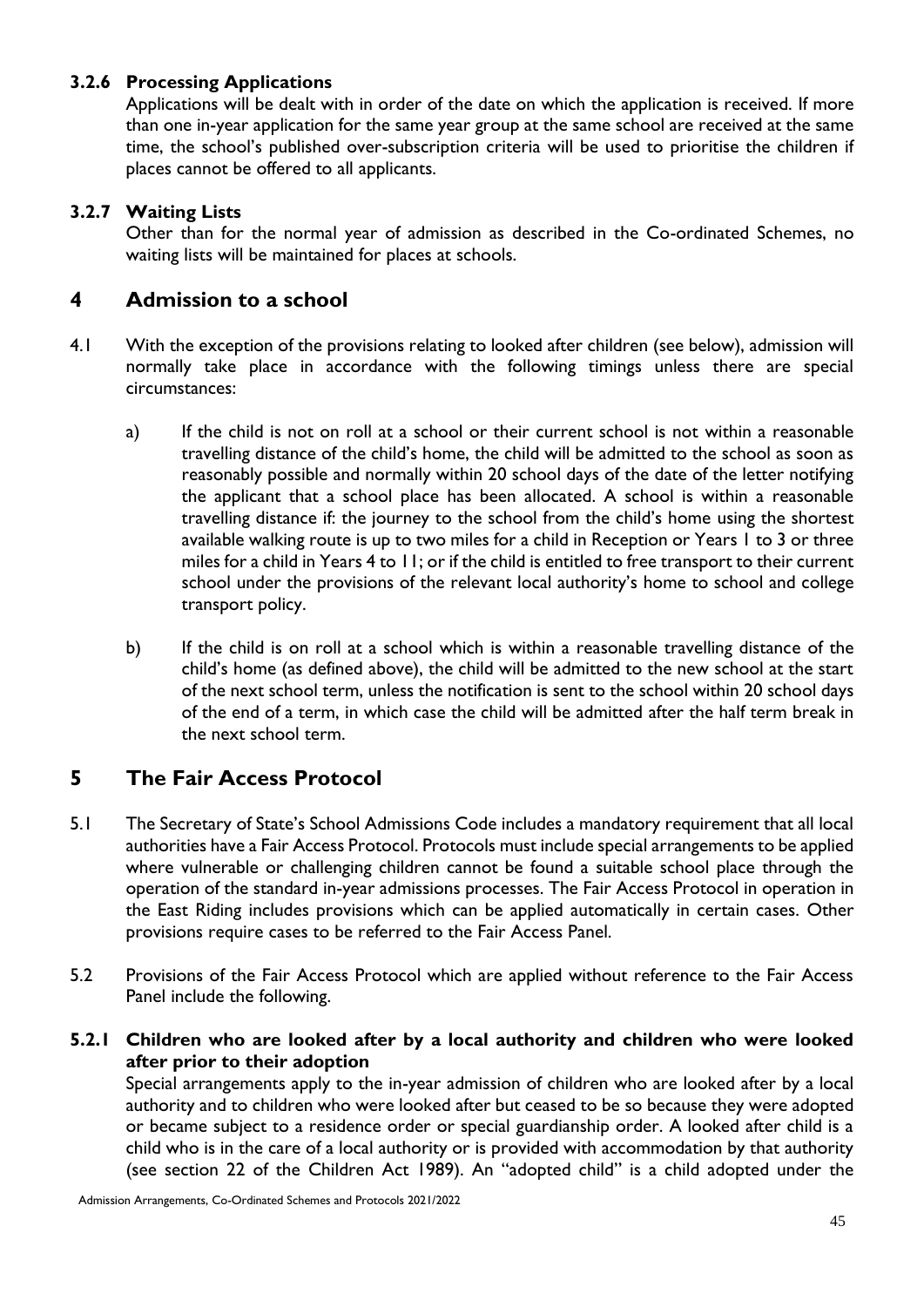Adoption and Children Act 2002 or the Adoption Act 1976. A "residence order" is an order made under the terms of the Children Act 1989. Section 14A of the Children Act 1989 defines a 'special guardianship order' as an order appointing one or more individuals to be a child's special guardian (or special guardians). Where an application is submitted for a school place for a looked after or previously looked after child (as defined above), if the child cannot be allocated a place at the most suitable school through the standard in-year arrangements, the Fair Access Protocol will be used to allocate the child a place at the most suitable school. The School Admissions Team will determine the most suitable school, taking into account, among other things, the catchment area the child lives in, the preferences expressed by the applicant and the availability of places at schools. The Fair Access Panel will determine applications where the School Admissions Team's determination and the applicant's preference cannot be reconciled (see Fair Access Protocol). The admission to school of a looked after child or a child who was looked after prior to their adoption must take place as soon as possible. If the child cannot be placed on roll quickly or is not attending within 10 school days of the application being determined, the headteacher must notify the School Admissions Team.

#### **5.2.2 Children with no access to another school**

If a child who is resident in the East Riding of Yorkshire is not eligible for a place at any of the schools for which applications have been submitted and is either not on roll at any school or their current school is not within a reasonable distance from their home, the Fair Access Protocol may be applied to place the child at a school.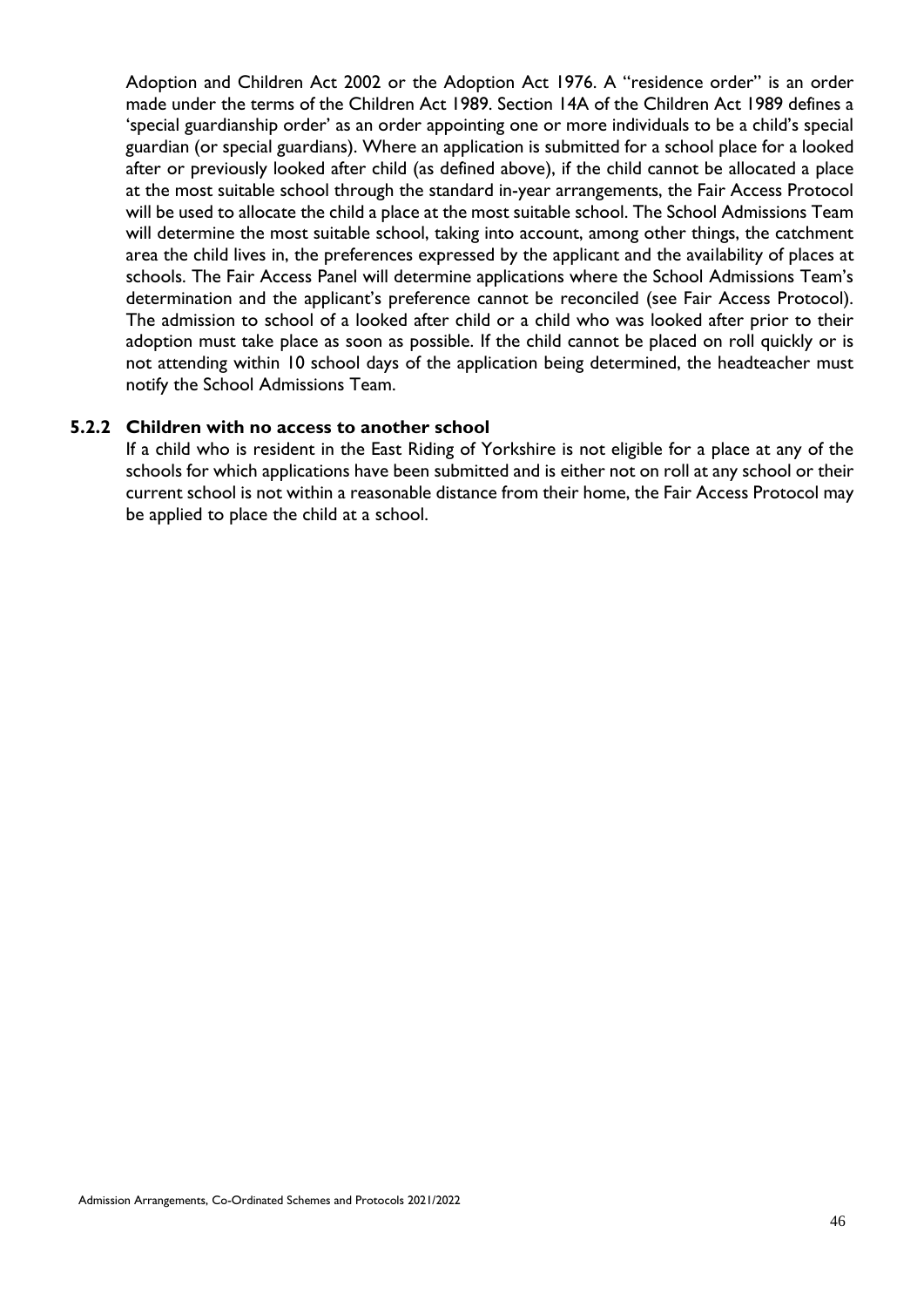# **Community and Voluntary Controlled Infant, Junior and Primary Schools' Over-Subscription Criteria and Definitions**

## **Introduction**

Each year admission authorities have to determine the criteria that will be used to prioritise applicants if a school is over-subscribed. The criteria for community and voluntary controlled infant, junior and primary schools are set out below along with the definitions of the terms used in the criteria.

# **Year Group for Admission**

A child will be admitted to a school into the National Curriculum Year relevant to the child's age.

# **Compulsory School Age**

There is a legal requirement that all children attend school or receive suitable education once they reach compulsory school age. The actual points at which each child reaches this compulsory school age are set out in the table below.

|                     | Child's fifth birthday (inclusive<br>dates) | <b>Child reaches</b><br>compulsory school |  |
|---------------------|---------------------------------------------|-------------------------------------------|--|
| From                | Τо                                          | age                                       |  |
| I September 2021    | 31 December 2021                            | 31 December 2021                          |  |
| I January 2022      | 31 March 2022                               | 31 March 2022                             |  |
| <b>I</b> April 2022 | 31 August 2022                              | 31 August 2022                            |  |

# **Timing of Admission**

Children allocated Reception places in the normal admissions round at a community or voluntary controlled infant or primary school maintained by the East Riding of Yorkshire Council will normally be admitted to the school at the beginning of the autumn term.

# **Delayed and Deferred Admission to Reception**

Admission Arrangements, Co-Ordinated Schemes and Protocols 2021/2022 Children normally start in a Reception (Foundation Stage 2) year group at a school at the beginning of the autumn term of the school year in which the child reaches five years of age. Parents can delay the date their child is admitted to the Reception year group or attends full time at a school until the date on which the child reaches compulsory school age or until the beginning of the final term of the school year for which they have applied, whichever is the earlier date. Any parent wanting to delay their child's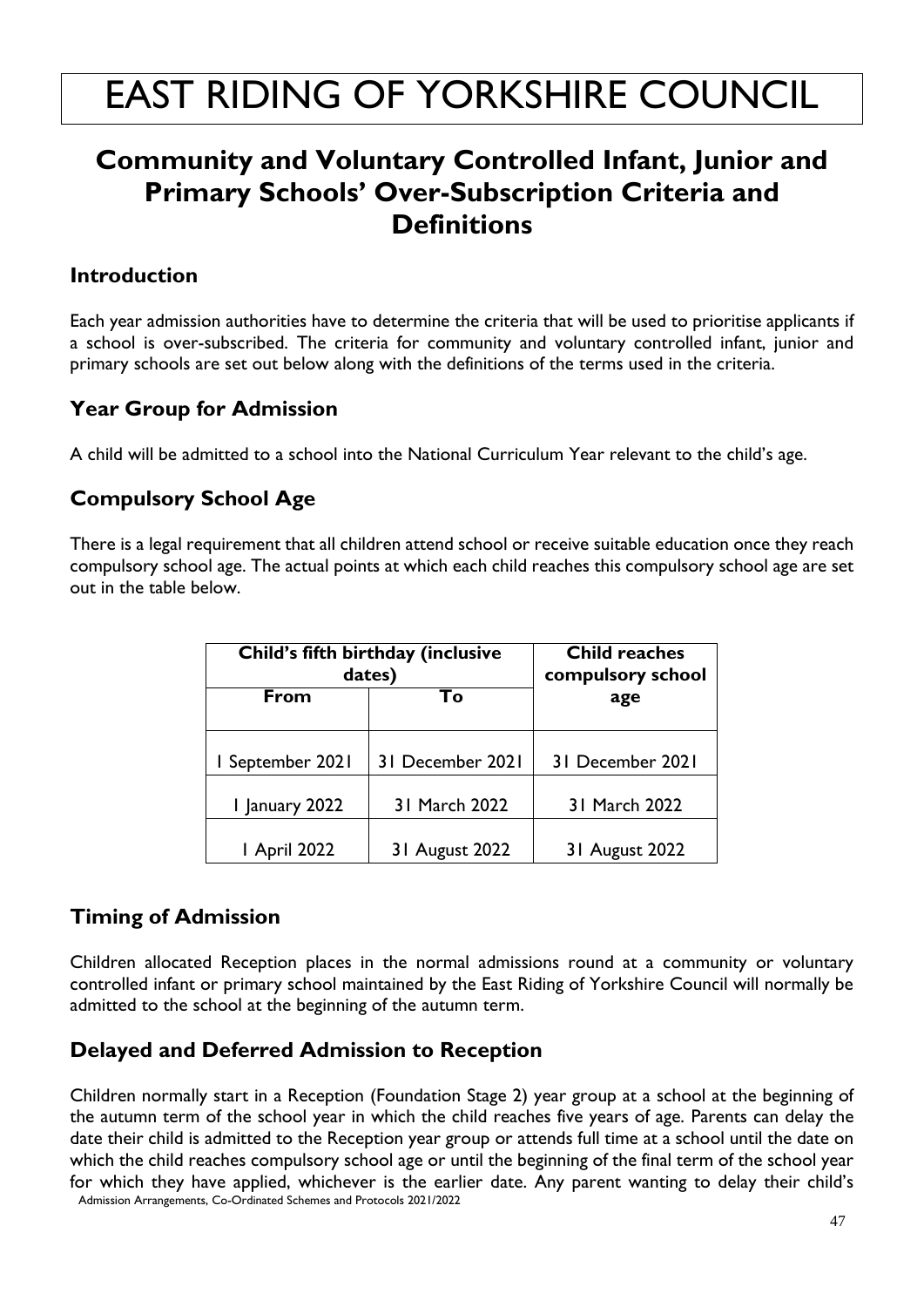admission in this way should make the relevant arrangements with the headteacher of the school after the parent's application for a place has been determined and notification of the allocation of a school place has been received by the parent.

Requests from applicants wanting to submit an application for a place for their child in a year group other than that appropriate to the child's age should be submitted to the School Admissions Team with any supporting documents.

Decisions about whether or not an application can be considered for admission to a year group other than that appropriate to the child's age will be made by the Director of Children, Schools and Families or by an officer nominated by the Director. Applicants may be asked to submit additional documentary evidence in support of their request to be allowed to apply for a place in a different year group for their child. In determining the applicant's request, the Director or the nominated officer will consider each case on its own, individual merits and may seek advice from the Fair Access Panel. The Director or his nominated officer must also consult the headteacher of the school or schools for which the parent wants to apply before making a decision about the parent's request. If it is decided that an application for a place in a year group other than that appropriate to the child's age can be submitted, the parent's application will then have to be processed and determined in accordance with the relevant Co-ordinated Scheme and the published admission arrangements for the school.

# **Early or Late Transfer from Infant to Junior School**

If the child's parents want to apply for their child to transfer to a junior school with a year group other than that appropriate to the child's age, the parent must submit a request to the School Admissions Team with any supporting documents.

Decisions about whether or not an application can be considered for admission to a year group other than that appropriate to the child's age will be made in the same way as described above for delayed admission to Reception.

# **Children with Education, Health and Care Plans**

Applications received relating to children with an Education, Health and Care Plan will be dealt with in accordance with the Special Educational Needs and Disability Code of Practice. Where a school is named in the child's Education, Health and Care Plan, the school has a duty to admit the child.

# **Siblings**

For the purposes of these school admission arrangements, the term "siblings" refers to children living as part of the same family unit at the same address. A family unit consists of children and their parents/carers. The term "parent/carer" includes any person who is the birth parent, person with parental responsibility, special guardianship or who has care of that child.

# **Measurement of Distance from Child's Home to School**

Admission Arrangements, Co-Ordinated Schemes and Protocols 2021/2022 Where distance from the child's home to school has to be measured, the school's admission authority uses a computer GIS mapping system using Ordnance Survey information, to measure the distance and adopts the address points for the child's home and the school as recorded on the Local Land & Property Gazetteer, (referred to as LLPG). The actual distance measured is a straight line from the LLPG recorded address point for the child's normal home address to the LLPG recorded address point for the school. If a school has a split site, the distance will be measured to the LLPG address point for the school site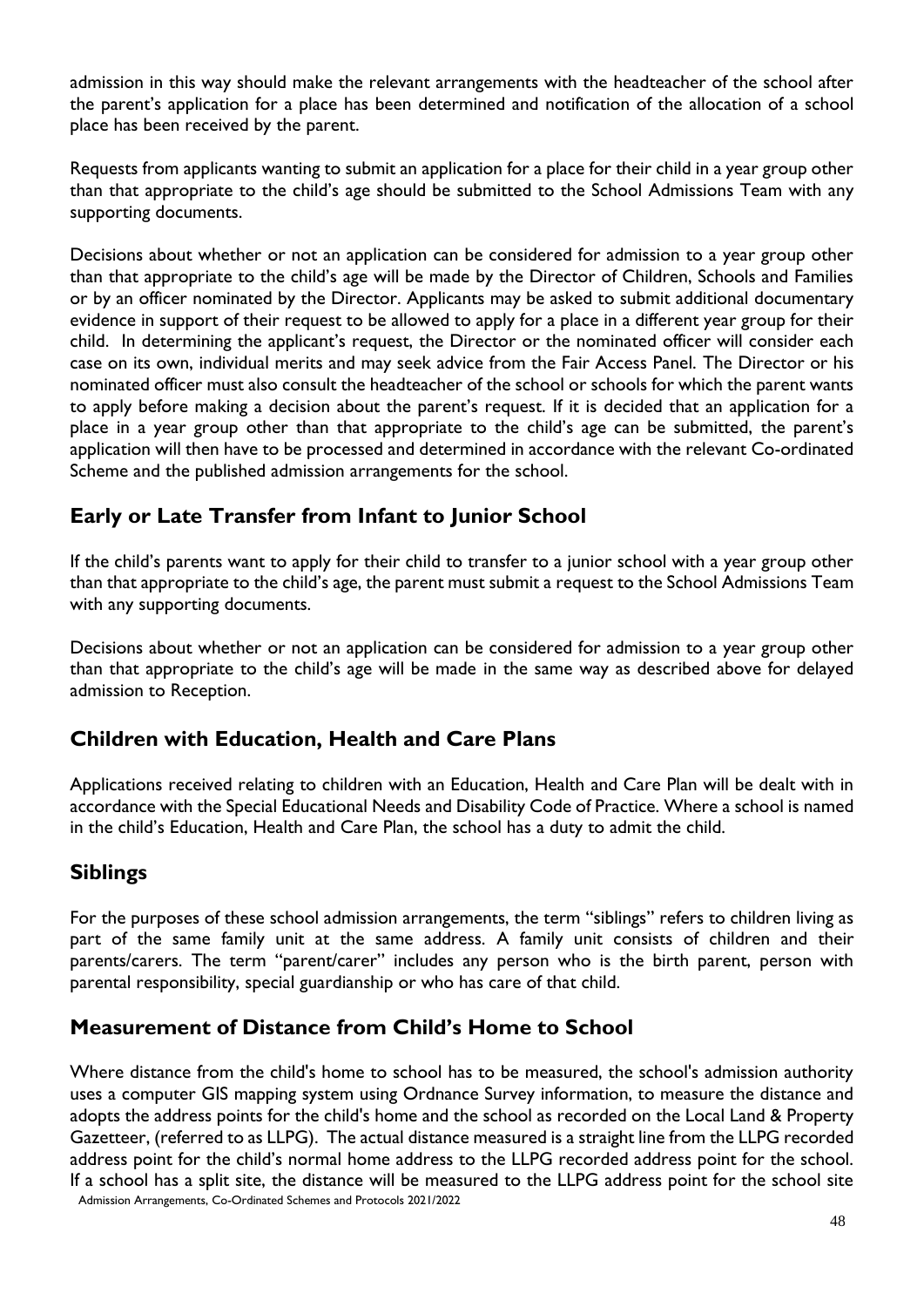which is appropriate for the child's year group. The distance will be measured on the School Admissions Team's computerised GIS mapping system using Ordnance Survey information.

A child is normally deemed to be resident with their parents/carers. If a child has more than one home address, the applicant must use on the application form the address at which the child lives for the majority of the school week. Documentary evidence may be required to show that the child is resident at the address named on the application form.

## **Allocation of Places**

The criteria set out below will be used to prioritise all applicants who have applied for a place at the school. The number to be given places at the school will be limited to the published admission number for that school unless there are exceptional circumstances. Once all applicants have been prioritised in accordance with these admission arrangements, decisions about which children will be given places at the school will be made in accordance with the co-ordinated scheme or schemes for school admissions applicable to the applicant concerned.

*Criterion (i) –* **Places will first be given to children who are looked after by a local authority and to children who were previously looked after, including those who were previously looked after by a local authority outside England, but ceased to be so because they were adopted or became subject to a residence order or special guardianship order.**

A looked after child is a child who is in the care of a local authority or is provided with accommodation by that authority (see section 22 of the Children Act 1989). Any application submitted for a child who is looked after by a local authority should be supported by the authority's Children's Services Department. An "adopted child" is a child adopted under the Adoption and Children Act 2002 or Adoption Act 1976. A "residence order" is an order made under the terms of the Children Act 1989. Section 14A of the Children Act 1989 defines a 'special guardianship order' as an order appointing one or more individuals to be a child's special guardian (or special guardians).

#### *Criterion (ii) –* **Places will next be given to children who live in the school's designated catchment area.**

Information about catchment areas can be obtained from the School Admissions Team or from the school. The child concerned must be resident in the catchment area by 26 February 2021 to qualify under this criterion for the normal admissions round.

If applications are submitted for siblings in the same year group and a place is available for one or more but not all of the siblings from the same family, the admission number will be exceeded to allow them to be placed at the school unless this would lead to the statutory limit on infant class sizes being exceeded.

If the number of applicants meeting the first two criteria is greater than the published admission number, priority will be given to those who meet Criterion (i); and those who fulfil Criterion (ii) will be prioritised using Criteria (iii), (iv) and (v).

Admission Arrangements, Co-Ordinated Schemes and Protocols 2021/2022 *Criterion (iii) –* **For primary schools, places will next be given to children who have a sibling attending the school in Reception or Years 1 to 5. For infant schools, places will next be given to children who have a sibling attending the infant school in Reception or Years 1 and 2 or Years 3 to 5 at the junior school for which the infant school is a named feeder school.**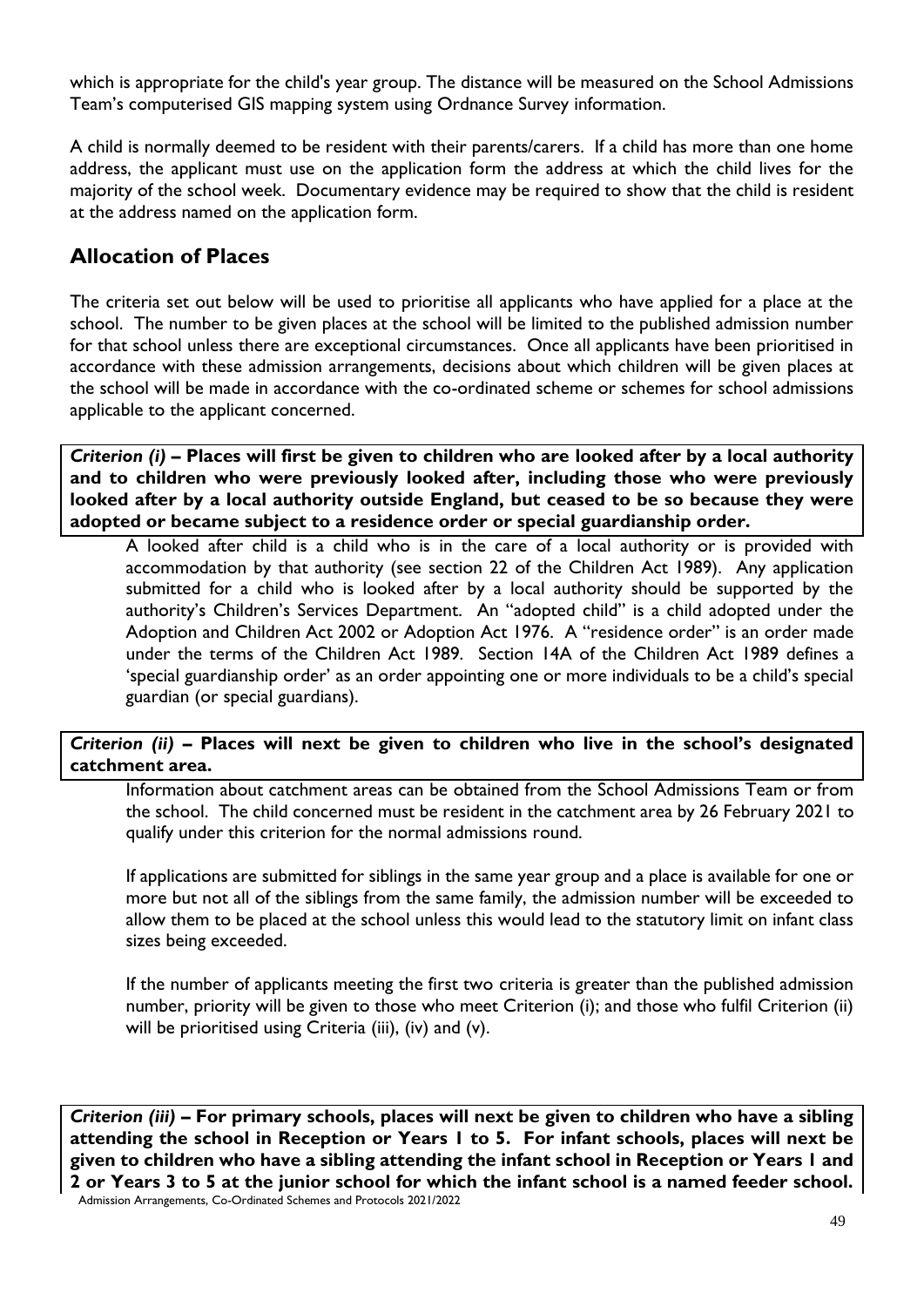#### **For junior schools, places will next be given to children who have a sibling attending the junior school in Years 3 to 5 or Reception or Years 1 and 2 at a named feeder infant school.**

If applications are submitted for siblings in the same year group and a place is available for one or more but not all of the siblings from the same family, the admission number will be exceeded to allow them to be placed at the school.

If the number of applicants meeting Criteria (i), (ii) and (iii) is greater than the published admission number, priority will be given to those fulfilling Criteria (i) and (ii) and those who fulfil Criterion (iii) will be prioritised using Criteria (iv) and (v).

#### *Criterion (iv) (junior schools only) -* **Places will next be given to children who have attended one of the school's named feeder infant schools since the beginning of National Curriculum Year 1.**

To qualify, the child must have attended the infant school from the start of Year 1, the school year in which the child becomes six years old. Attending a "feeder" school does not guarantee a child a place at the junior school.

If applications are submitted for siblings in the same year group and a place is available for one or more but not all of the siblings from the same family, the admission number will be exceeded to allow them to be placed at the school unless this would lead to the statutory limit on infant class sizes being exceeded.

If the number of applicants meeting Criteria (i), (ii), (iii) and (iv) exceeds the published admission number, priority will be given to those fulfilling Criteria (i), (ii) and (iii); and those who fulfil Criterion (iv) will be prioritised using Criterion (v).

*Criterion (v) -* **Places will next be given to those children who live closest to the school. The distance from the child's home to the school will be measured and priority will be given to those living nearest to the school.** 

If applications are submitted for siblings in the same year group and a place is available for one or more but not all of the siblings from the same family, the admission number will be exceeded to allow them to be placed at the school unless this would lead to the statutory limit on infant class sizes being exceeded.

Random allocation will be used as a tie-break to decide who has the highest priority for admission if the distance between two children's homes and the school is the same. The process will be independently verified.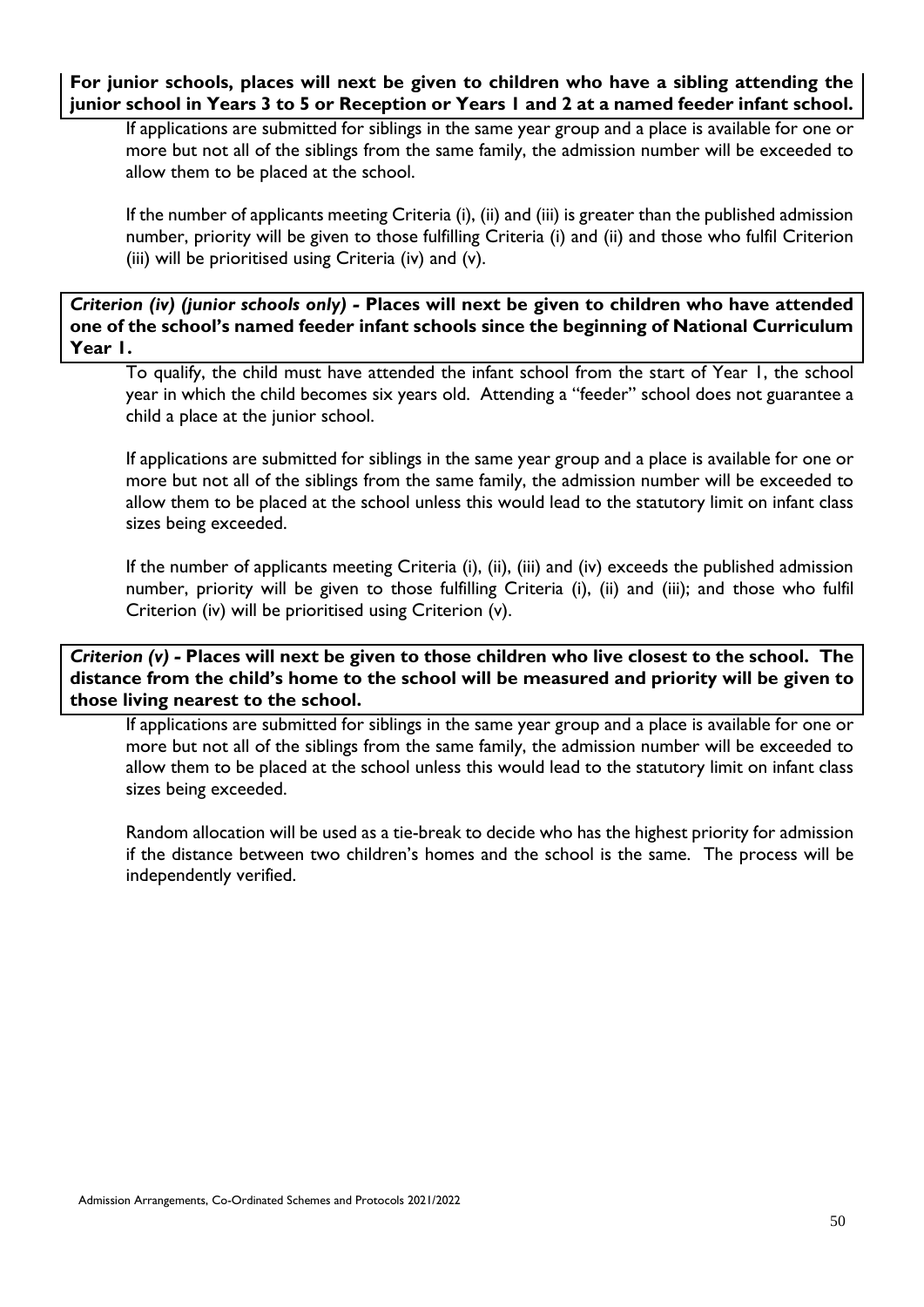# **Community and Voluntary Controlled Secondary Schools' Over- Subscription Criteria and Definitions**

# **Introduction**

Each year admission authorities have to determine the criteria that will be used to prioritise applicants if a school is over-subscribed. The criteria for community and voluntary controlled secondary schools are set out below along with the definitions of the terms used in the criteria.

# **Year Group for Admission**

A pupil will be admitted to a school into the National Curriculum Year relevant to the pupil's age. Pupils will normally leave primary education at the end of Year 6 and transfer to a secondary school at the start of Year 7.

# **Early or Late Transfer from Primary to Secondary School**

If parents want their child to transfer to secondary school in a year group other than that relevant to the child's age, the child's parents must submit a request to be allowed to make such an application to the School Admissions Team with any supporting documents.

Decisions about whether or not an application can be considered for admission to a year group other than that appropriate to the child's age will be made by the Director of Children, Schools and Families or by an officer nominated by the Director. Applicants may be asked to submit additional documentary evidence in support of their request to be allowed to apply for a place in a different year group for their child. In determining the applicant's request, the Director or the nominated officer will consider each case on its own, individual merits and may seek advice from the Fair Access Panel. The Director or his nominated officer must also consult the headteacher of the school or schools for which the parent wants to apply before making a decision about the parent's request. If it is decided that an application for a place in a year group other than that appropriate to the child's age can be submitted, the parent's application will then have to be processed and determined in accordance with the relevant Co-ordinated Scheme and the published admission arrangements for the school.

# **Children with Education, Health and Care Plans**

Applications received relating to children with an Education, Health and Care Plan will be dealt with in accordance with the on Special Educational Needs and Disability Code of Practice. Where a school is named in a child's Education, Health and Care Plan, the school has a duty to admit the child.

# **Siblings**

For the purposes of these school admission arrangements, the term "siblings" refers to children living as part of the same family unit at the same address. A family unit consists of children and their parents/carers. The term "parent/carer" includes any person who is the birth parent, person with parental responsibility, special guardianship or who has care of that child.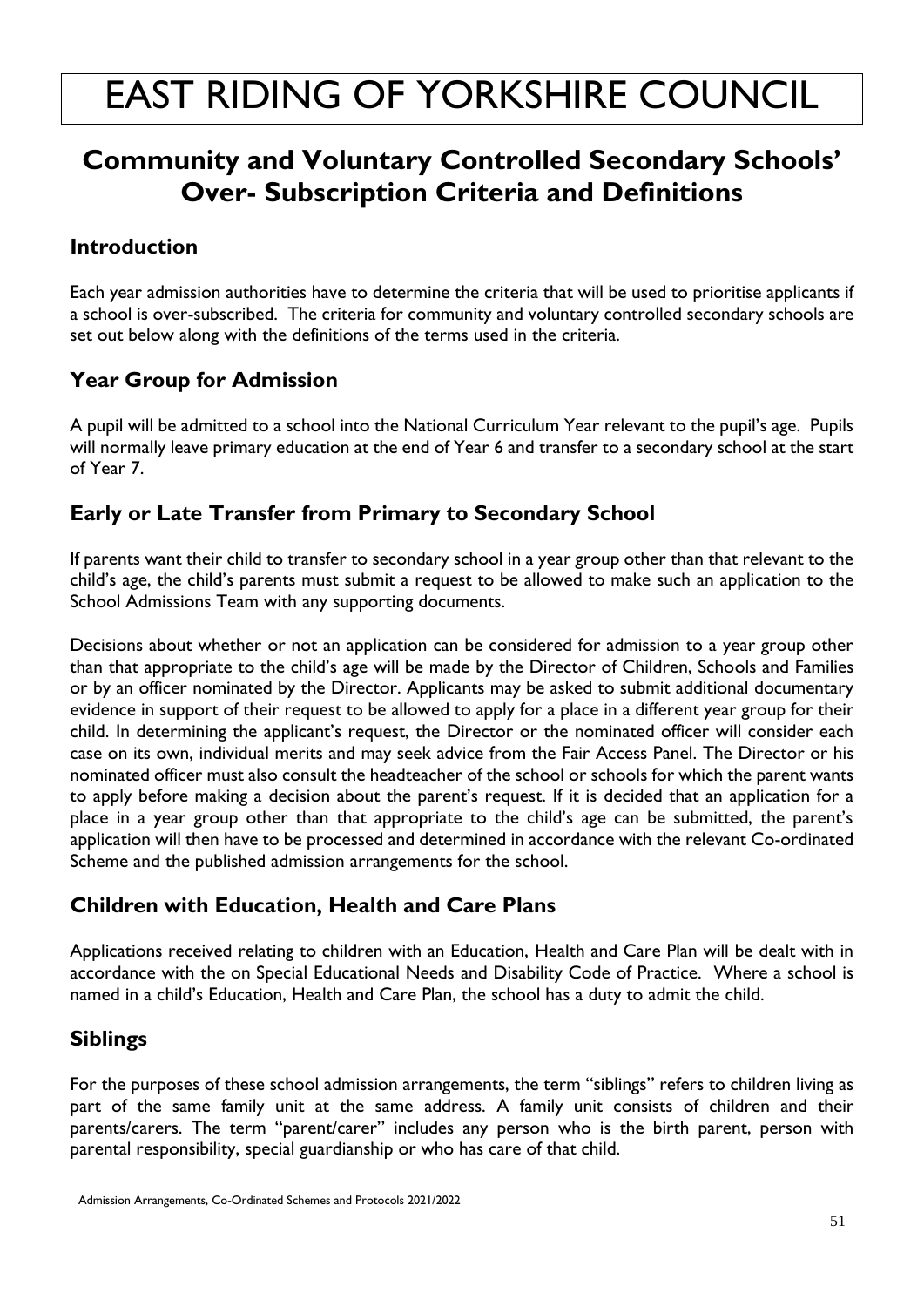## **Measurement of Distance from Child's Home to School**

Where distance from the child's home to school has to be measured, the school's admission authority uses a computer GIS mapping system using Ordnance Survey information, to measure the distance and adopts the address points for the child's home and the school as recorded on the Local Land and Property Gazetteer, (referred to as LLPG). The actual distance measured is a straight line from the LLPG recorded address point for the child's normal home address to the LLPG recorded address point for the school. If a school has a split site, the distance will be measured to the LLPG address point for the school site which is appropriate for the child's year group. The distance will be measured on the School Admissions Team's computerised GIS mapping system using Ordnance Survey information.

A child is normally deemed to be resident with their parents/carers. If a child has more than one home address, the applicant must use on the application form the address at which the child lives for the majority of the school week. Documentary evidence may be required to show that the child is resident at the address named on the application form.

# **Allocation of Places**

The criteria set out below will be used to prioritise all applicants who have applied for a place at the school. The number to be given places at the school will be limited to the published admission number for that school unless there are exceptional circumstances. Once all applicants have been prioritised in accordance with these admission arrangements, decisions about which children will be given places at the school will be made in accordance with the co-ordinated scheme or schemes for school admissions applicable to the applicant concerned.

*Criterion (i) –* **Places will first be given to children who are looked after by a local authority and to children who were previously looked after, including children who were previously looked after by a local authority outside England, but ceased to be so because they were adopted or became subject to a residence order or special guardianship order.**

A looked after child is a child who is in the care of a local authority or is provided with accommodation by that authority (see section 22 of the Children Act 1989). Any application submitted for a child who is looked after by a local authority should be supported by the authority's Children's Services Department. An "adopted child" is a child adopted under the Adoption and Children Act 2002 or Adoption Act 1976. A "residence order" is an order made under the terms of the Children Act 1989. Section 14A of the Children Act 1989 defines a 'special guardianship order' as an order appointing one or more individuals to be a child's special guardian (or special guardians).

#### *Criterion (ii) -* **Places will next be given to children who live in the school's designated catchment area.**

Information about catchment areas can be obtained from the School Admissions Team or from the school. The child concerned must be resident in the catchment area by 9 January 2021 to qualify under this criterion in the normal admissions round.

If applications are submitted for siblings in the same year group and a place is available for one or more but not all of the siblings from the same family, the admission number will be exceeded to allow them to be placed at the school.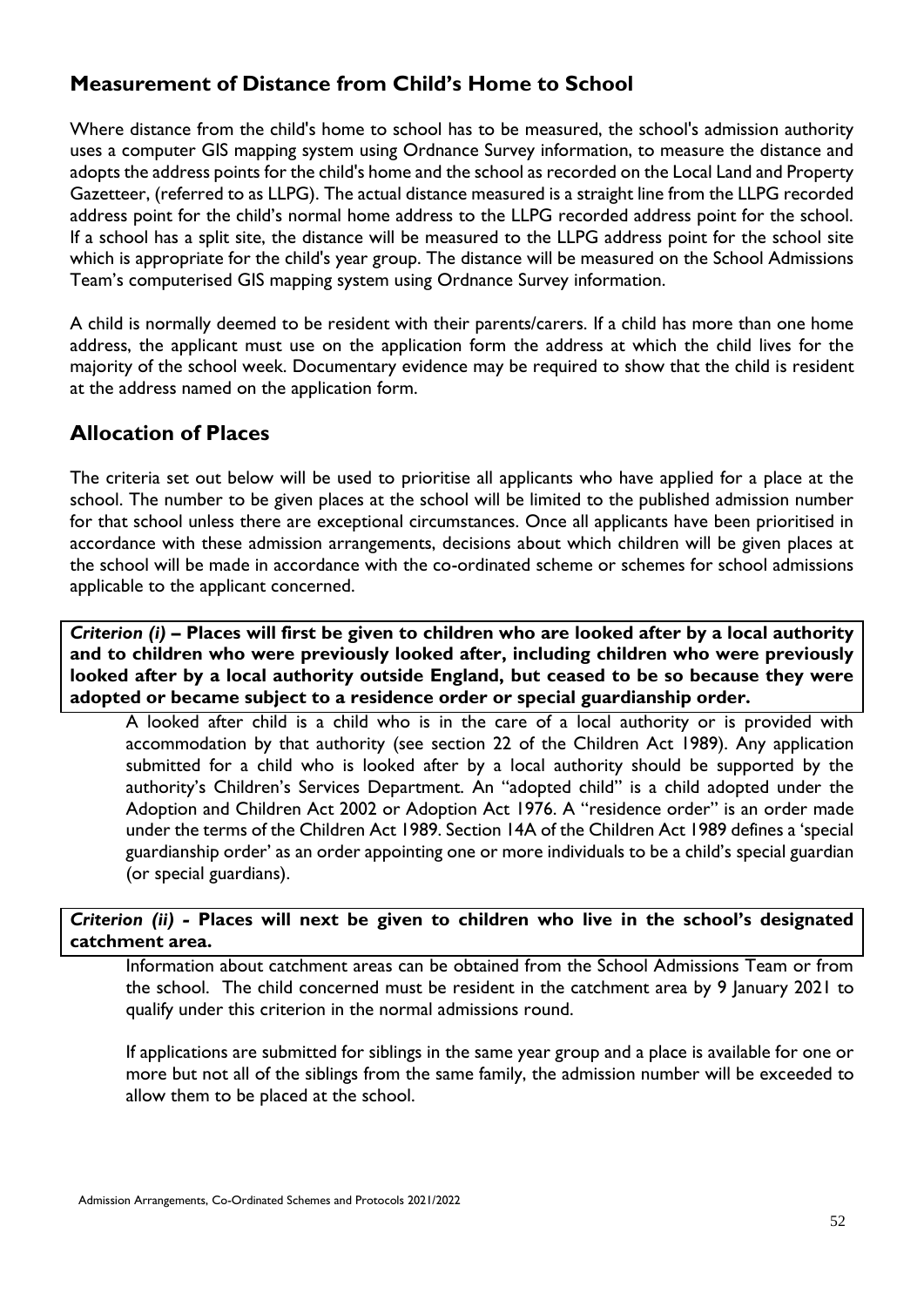If the number of applicants meeting the first two criteria is greater than the published admission number, priority will be given to those who meet Criterion (i); and those who fulfil Criterion (ii) will be prioritised using Criteria (iii), (iv) and (v).

#### *Criterion (iii) -* **Places will next be given to children who have a sibling attending the school in Years 7 to 10.**

If applications are submitted for siblings in the same year group and a place is available for one or more but not all of the siblings from the same family, the admission number will be exceeded to allow them to be placed at the school.

If the number of applicants meeting the first three criteria is greater than the published admission number, priority will be given to those who meet Criteria (i) and (ii); and those who fulfil Criterion (iii) will be prioritised using Criteria (iv) and (v).

*Criterion (iv) -* **Places will next be given to children who have attended the school's named feeder junior or primary schools since the beginning of National Curriculum Year 3.** 

To qualify, the child must have attended a junior or primary feeder school from the start of Year 3, the school year in which the child becomes eight years old. Attending a feeder school does not guarantee a child a place at the secondary school.

If applications are submitted for siblings in the same year group and a place is available for one or more but not all of the siblings from the same family, the admission number will be exceeded to allow them to be placed at the school.

If the number of applicants meeting the first four criteria is greater than the published admission number, priority will be given to those who meet Criteria (i), (ii) and (iii); and those who fulfil Criterion (iv) will be prioritised using Criterion (v).

*Criterion (v) -* **Places will next be given to those children who live closest to the school. The distance from the child's home to the school will be measured and priority will be given to those living nearest to the school.** 

If applications are submitted for siblings in the same year group and a place is available for one or more but not all of the siblings from the same family, the admission number will be exceeded to allow them to be placed at the school.

Random allocation will be used as a tie-break to decide who has the highest priority for admission if the distance between two children's homes and the school is the same. The process will be independently verified.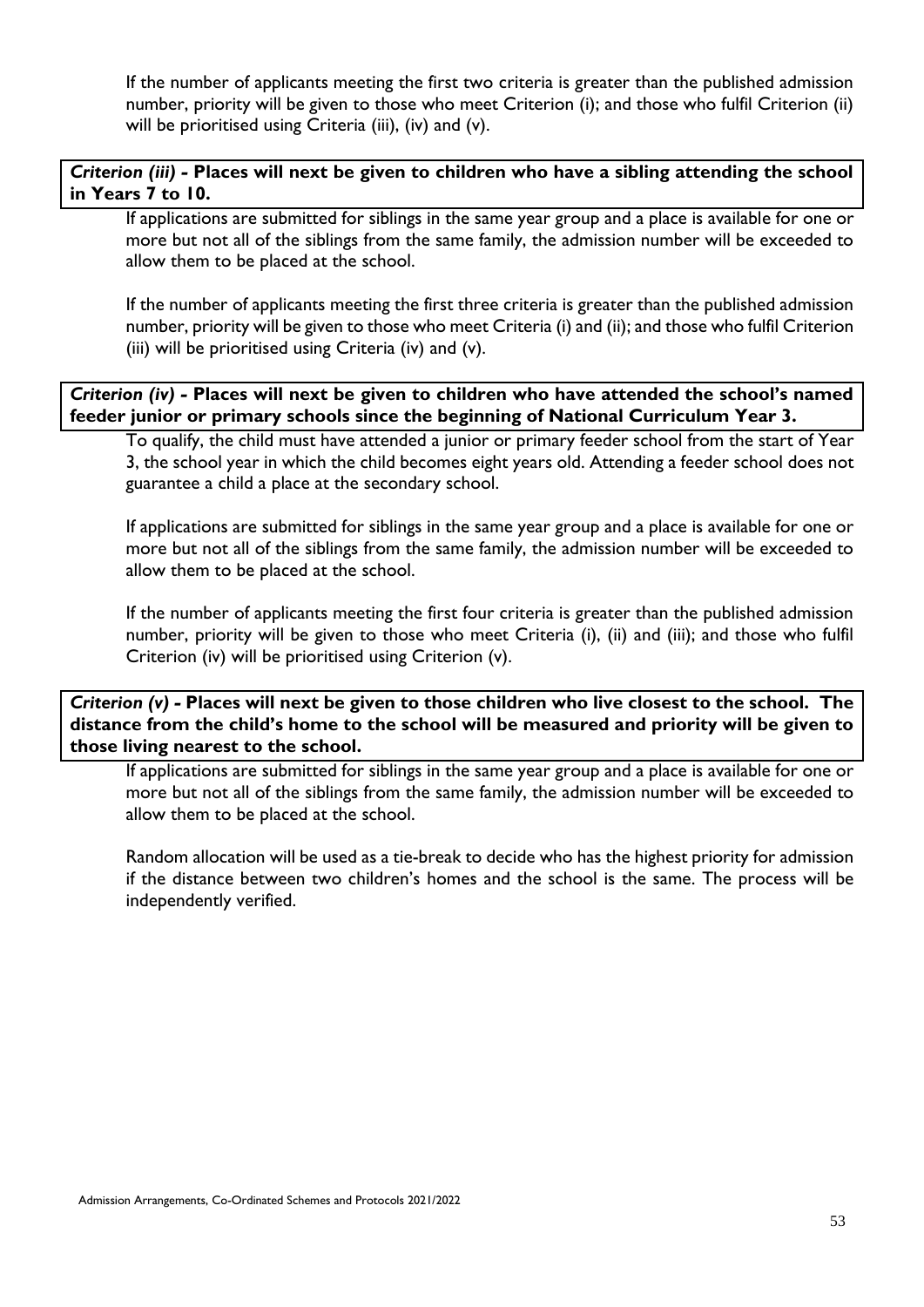# **Catchment Areas and Feeder Schools**

#### **Introduction**

The over-subscription criteria for community and voluntary controlled schools refer to school catchment areas in Criterion (ii) and feeder schools in Criterion (iv). Each school has a defined catchment area and children from that area have a priority for places at the school. The same catchment areas are also used to determine a pupil's entitlement to home to school transport. Each junior school and secondary school also has a list of feeder schools which are used to prioritise applicants under Criterion (iv). For junior schools, the list of feeder schools is also used to determine sibling connections with a school under Criterion (iii).

#### **Community and Voluntary Controlled Infant, Junior and Primary School Catchment Areas**

The catchment areas for schools are the same as those used for 2020/2021 admissions. Details are available from the School Admissions Team.

For the purposes of the East Riding of Yorkshire Council's Home to School and College Transport Policy, the catchment areas used to determine a child's entitlement to home to school transport to an academy or to a foundation or voluntary aided school will be those used for 2020/2021 admissions.

#### **Community and Voluntary Controlled Junior Schools' Feeder Infant Schools**

| <b>Junior School</b>               | Feeder infant schools for admissions        |
|------------------------------------|---------------------------------------------|
| <b>Burlington Junior School</b>    | <b>Burlington Infant School</b>             |
| Driffield Junior School            | Driffield CE VC Infant School and Driffield |
|                                    | Northfield Infant School                    |
| Howden Junior School               | Howden CE Infant School                     |
| Mount Pleasant CE VC Junior School | Market Weighton Infant School               |

The following table shows the junior schools' feeder infant schools.

#### **Community and Voluntary Controlled Secondary Schools' Feeder Primary and Junior Schools and Catchment Areas**

The following table shows the secondary schools' feeder junior and primary schools. A secondary school's catchment area is the area covered by the catchment areas of the feeder junior and primary schools.

| <b>Secondary school</b>     | Feeder primary and junior schools                                                                                                                                             |
|-----------------------------|-------------------------------------------------------------------------------------------------------------------------------------------------------------------------------|
| <b>Beverley High School</b> | Beverley Minster C.E. VC Primary School,<br>Beverley St. Nicholas Primary School,<br>Keldmarsh Primary School,<br>Tickton CE VC Primary School,<br>Walkington Primary School, |

Admission Arrangements, Co-Ordinated Schemes and Protocols 2021/2022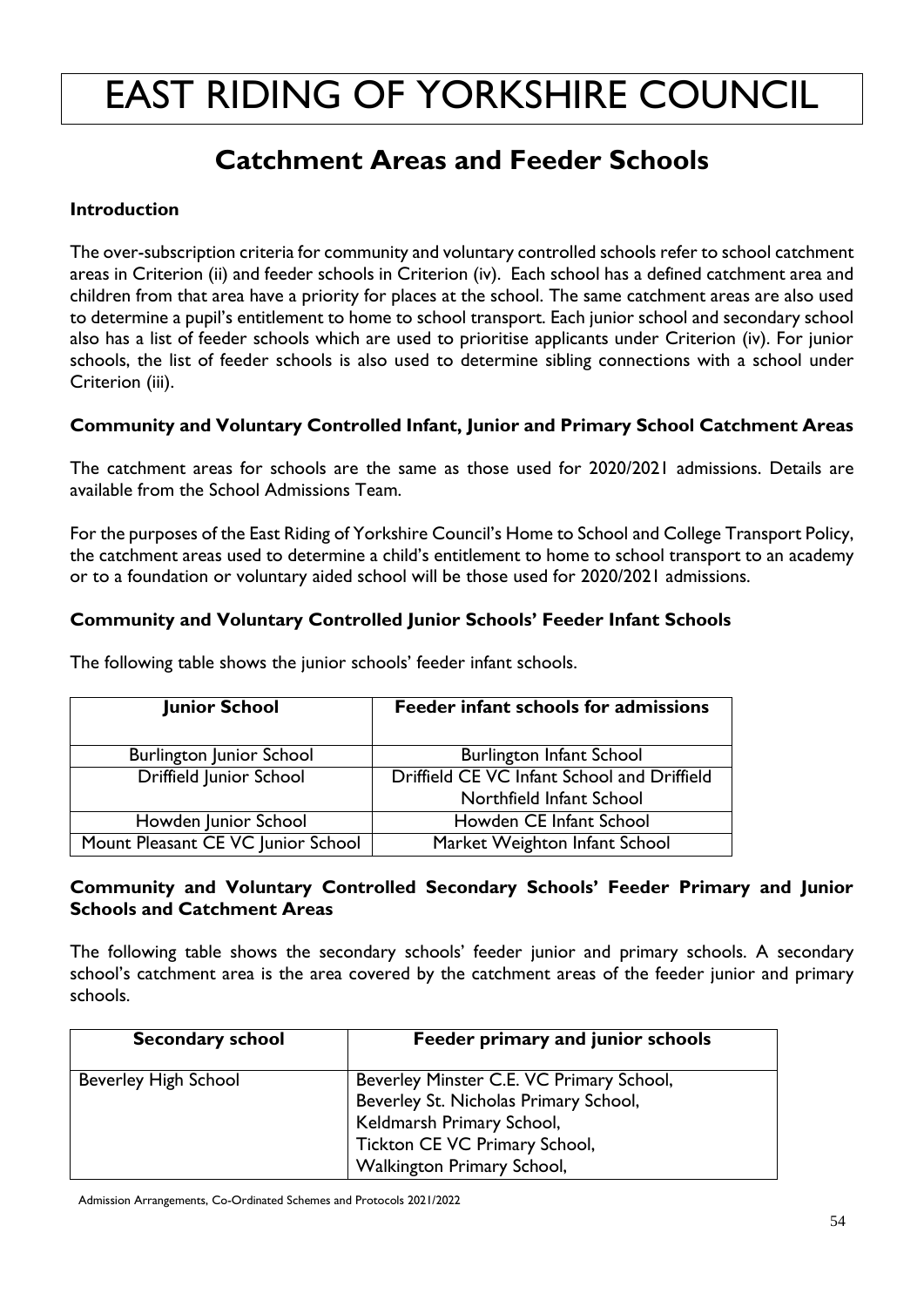|                            | Wawne Primary School,                    |
|----------------------------|------------------------------------------|
|                            | Woodmansey CE VC Primary School.         |
| <b>Bridlington School</b>  | Bay Primary School,                      |
|                            | Boynton Primary School,                  |
|                            | Hilderthorpe Primary School,             |
|                            | Quay Academy                             |
| <b>Headlands School</b>    | Bay Primary School,                      |
|                            | Bempton Primary School,                  |
|                            | Burlington Junior School,                |
|                            | Flamborough CE VC Primary School,        |
|                            | Martongate Primary School,               |
|                            | New Pasture Lane Primary School          |
| Hornsea School             | Beeford CE VC Primary School,            |
|                            | Brandesburton Primary School,            |
|                            | Hornsea Burton Primary School,           |
|                            | Hornsea Primary School,                  |
|                            | Leven CE VC Primary School,              |
|                            | Riston CE VC Primary School,             |
|                            | Sigglesthorne CE Primary School,         |
|                            | Skipsea Primary School.                  |
| Longcroft School           | Cherry Burton CE VC Primary School,      |
|                            | Leconfield Primary School,               |
|                            | Lockington CE VC Primary School,         |
|                            | Molescroft Primary School,               |
|                            | St. Mary's CE VC Primary School,         |
|                            | Swinemoor Primary School                 |
| The Market Weighton School | Holme-upon-Spalding Moor Primary School, |
|                            | Mount Pleasant CE VC Junior School,      |
|                            | Newbald Primary School.                  |
| Withernsea High School     | Burton Pidsea Primary School,            |
|                            | Easington Primary Academy,               |
|                            | Keyingham Primary School,                |
|                            | Patrington Primary Academy,              |
|                            | Roos CE VC Primary School,               |
|                            | Withernsea Primary School.               |

Where an academy or a foundation or voluntary aided primary or junior school is referred to in the list above, the catchment area will be that which the East Riding of Yorkshire Council has recorded as the school's catchment area. If the governing body of the academy or foundation or voluntary aided primary school changes the school's catchment area, the Council will determine whether or not the revised catchment area should be used for the purposes of determining a child's entitlement to home to school transport or for determining the relevant secondary school's catchment area. If the governing body of a secondary academy changes the school's catchment area, the Council will determine whether or not the revised catchment area should be used for the purposes of determining children's entitlement to home to school transport.

#### **Academies and Foundation and Voluntary Aided Schools**

The following definitions of catchment areas for academies and foundation and voluntary aided schools will be used by the East Riding of Yorkshire Council for determining a child's entitlement to home to school transport under the Council's policy.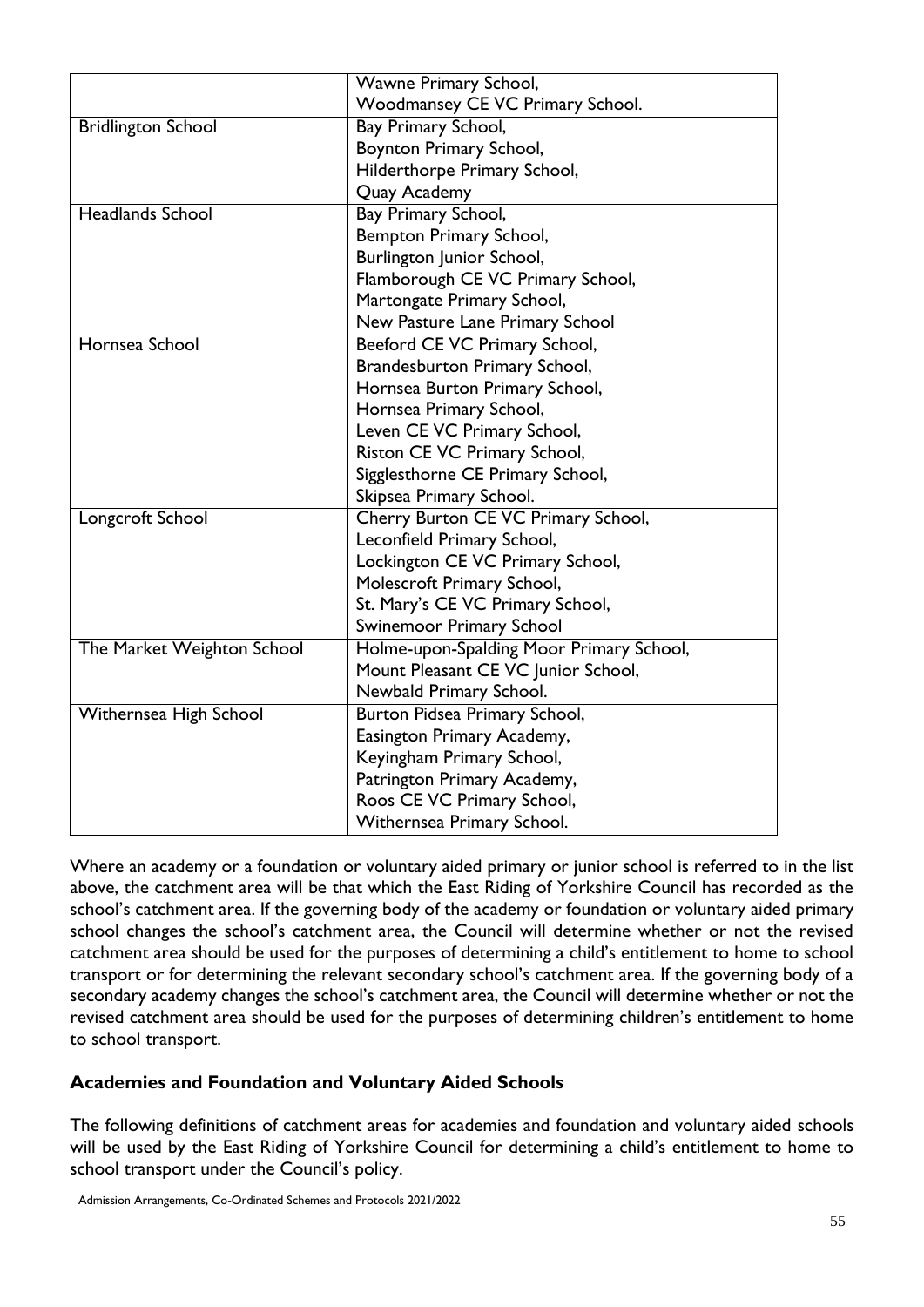| <b>Secondary school</b>        | Feeder primary and junior schools            |
|--------------------------------|----------------------------------------------|
| <b>Beverley Grammar School</b> | Beverley Minster CE VC Primary School,       |
|                                | Beverley St. Nicholas Primary School,        |
|                                | Keldmarsh Primary School,                    |
|                                | Tickton CE VC Primary School,                |
|                                | <b>Walkington Primary School,</b>            |
|                                | Wawne Primary School,                        |
|                                | Woodmansey CE VC Primary School.             |
| Cottingham High School         | Bacon Garth Primary School,                  |
|                                | Cottingham Croxby Primary School,            |
|                                | Dunswell Primary School,                     |
|                                | Hallgate Primary School,                     |
|                                | Little Weighton Rowley CE VC Primary School, |
|                                | Skidby CE VC Primary School,                 |
|                                | <b>Westfield Primary School</b>              |
| <b>Driffield School</b>        | Beswick and Watton CE VC Primary School,     |
|                                | Burton Agnes CE VC Primary School,           |
|                                | Driffield Junior School,                     |
|                                | Garton-on-the-Wolds CE VC Primary School,    |
|                                | Hutton Cranswick Primary School,             |
|                                | Kilham CE VC Primary School,                 |
|                                | Middleton-on-the-Wolds CE VC Primary School, |
|                                | Nafferton Primary School,                    |
|                                | North Frodingham Primary School,             |
|                                | Sledmere CE VC Primary School,               |
|                                | Wetwang CE VC Primary School,                |
|                                | <b>Wold Newton Primary School</b>            |
| Goole Academy                  | Airmyn Park Primary School,                  |
|                                | Boothferry Primary School,                   |
|                                | Hook CE VC Primary School,                   |
|                                | Kingsway Primary School,                     |
|                                | Parkside Primary School,                     |
|                                | Marshlands Primary School,                   |
|                                | Reedness Primary School,                     |
|                                | Swinefleet Primary School.                   |
| <b>Holderness Academy</b>      | Aldbrough Primary School,                    |
|                                | <b>Bilton Primary School,</b>                |
|                                | <b>Burstwick Primary School,</b>             |
|                                | Hedon Primary School,                        |
|                                | Inmans Primary School,                       |
|                                | Paull Primary School,                        |
|                                | Preston Primary School,                      |
|                                | Skirlaugh CE VC Primary School,              |
|                                | Sproatley Endowed CE VC Primary School,      |
|                                | <b>Thorngumbald Primary School</b>           |

Admission Arrangements, Co-Ordinated Schemes and Protocols 2021/2022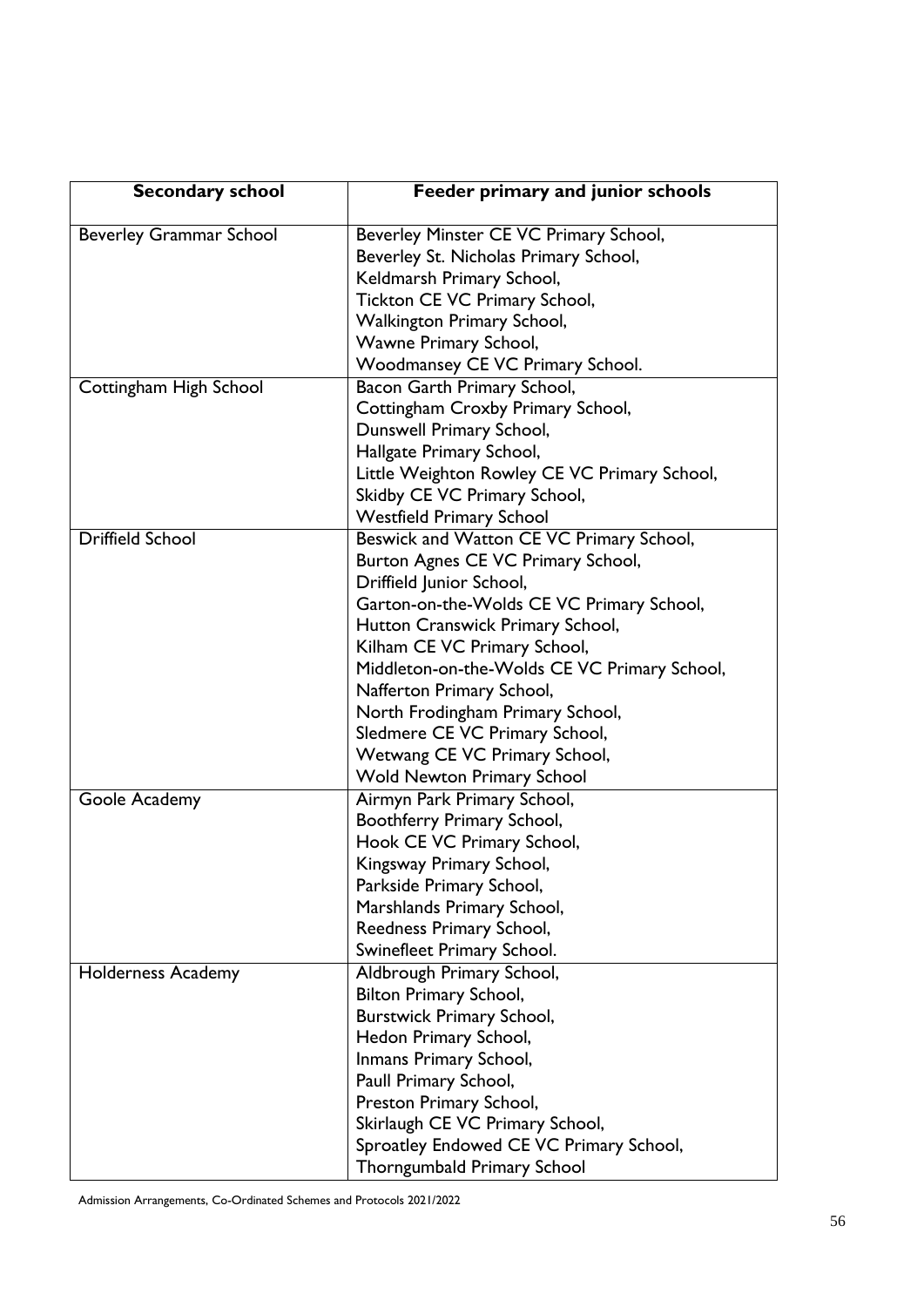| Howden School                | Barmby on the Marsh Primary School,       |  |
|------------------------------|-------------------------------------------|--|
|                              | <b>Bubwith Primary School,</b>            |  |
|                              | Eastrington Primary School,               |  |
|                              | Gilberdyke Primary School,                |  |
|                              | Howden Junior School,                     |  |
|                              | Newport Primary School.                   |  |
| The Hessle Academy Community | All Saints CE Junior School               |  |
| <b>Trust</b>                 |                                           |  |
| South Hunsley School         | Brough Primary School,                    |  |
|                              | Elloughton Primary School,                |  |
|                              | <b>Hunsley Primary School</b>             |  |
|                              | North Cave CE VC Primary School,          |  |
|                              | North Ferriby CE VC Primary School,       |  |
|                              | South Cave CE VC Primary School,          |  |
|                              | Swanland Primary School,                  |  |
|                              | <b>Welton Primary School.</b>             |  |
| The Snaith School            | Cowick CE VC Primary School,              |  |
|                              | Hensall Primary School,                   |  |
|                              | Pollington-Balne CE Primary School,       |  |
|                              | Rawcliffe Bridge Primary School,          |  |
|                              | Rawcliffe Primary School,                 |  |
|                              | <b>Snaith Primary School</b>              |  |
| <b>Woldgate School</b>       | Barmby Moor CE Primary School,            |  |
|                              | Bishop Wilton CE VC Primary School,       |  |
|                              | Bugthorpe CE VC Primary School,           |  |
|                              | Fangfoss St. Martin's CE Primary School,  |  |
|                              | Melbourne Primary School,                 |  |
|                              | Pocklington Community Junior School,      |  |
|                              | Stamford Bridge Primary School,           |  |
|                              | Sutton upon Derwent CE VC Primary School, |  |
|                              | Warter CE Primary School,                 |  |
|                              | Wilberfoss CE VC Primary School.          |  |
| <b>Wolfreton School</b>      | Acre Heads Primary School,                |  |
|                              | Anlaby Primary School,                    |  |
|                              | Kirkella St. Andrew's Primary School,     |  |
|                              | Springhead Primary School,                |  |
|                              | Willerby Carr Lane Primary School.        |  |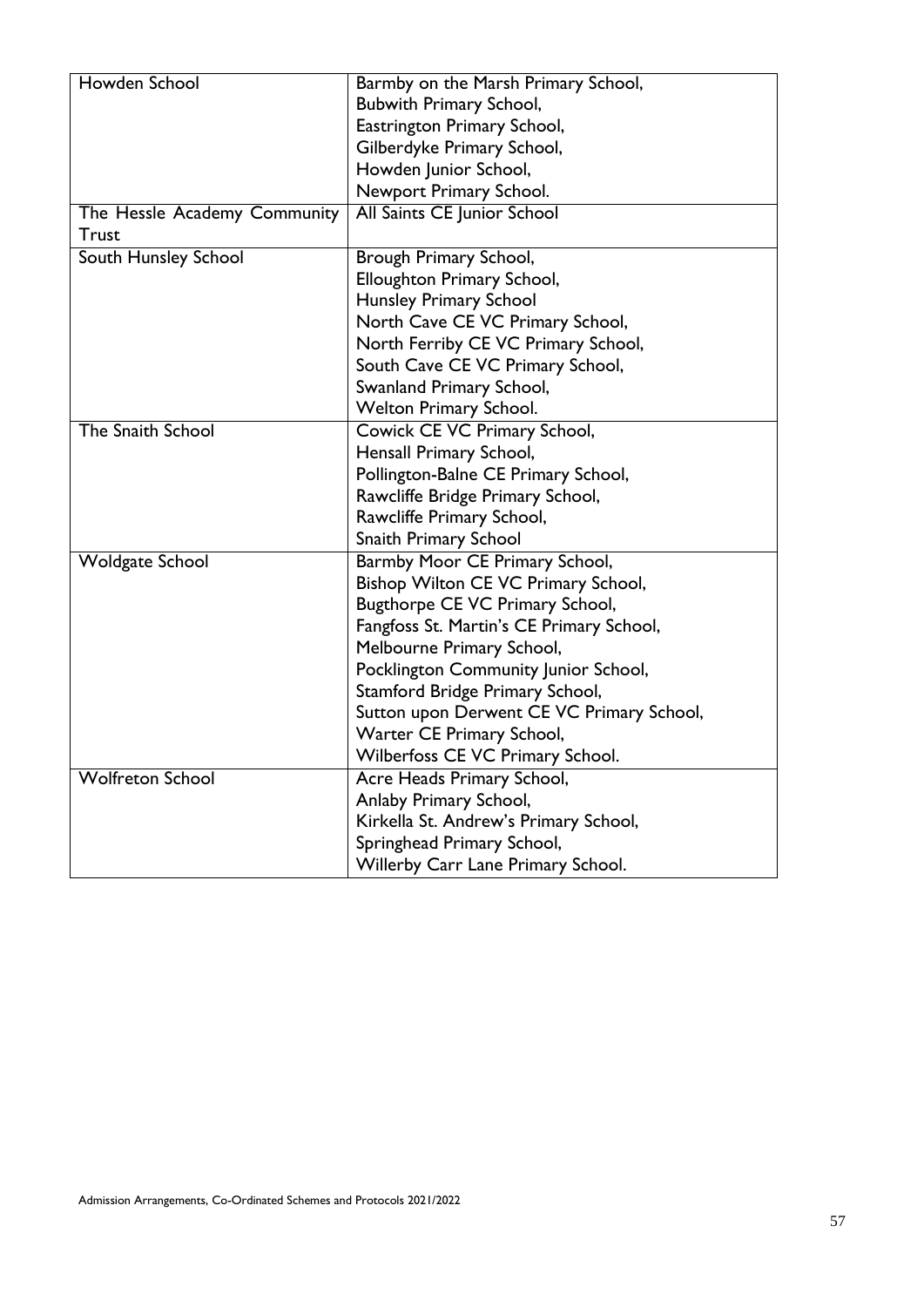# **Admission Numbers for Community and Voluntary Controlled Schools**

#### **Introduction**

The admission number is the number of children the school is planning to admit to the normal year of entry. The normal year of entry is Reception (or Foundation Stage 2) at an infant or primary school, Year 3 at a junior school or Year 7 at a secondary school. Separate arrangements apply to the admission numbers for Year 12 at a school with a sixth form. Normally, an admission authority cannot refuse to admit a pupil to the normal year of entry if the number allocated places or the number on roll has not reached the published admission number.

| <b>School Name</b>                        | <b>Published</b><br><b>Admission</b><br><b>Number</b> |
|-------------------------------------------|-------------------------------------------------------|
| Aldbrough Primary School                  | 30                                                    |
| Acre Heads Primary School                 | $\overline{50}$                                       |
| Anlaby Primary School                     | 50                                                    |
| Bacon Garth Primary School                | 30                                                    |
| Barmby on the Marsh Primary School        | 8                                                     |
| <b>Bay Primary School</b>                 | 60                                                    |
| Beeford CE VC Primary School              | $\overline{10}$                                       |
| <b>Bempton Primary School</b>             | 12                                                    |
| Beswick and Watton CE VC Primary School   | 8                                                     |
| Beverley High School                      | 150                                                   |
| Beverley Minster CE VC Primary School     | 60                                                    |
| Beverley St Nicholas Primary School       | 60                                                    |
| <b>Bilton Community Primary School</b>    | 30                                                    |
| Bishop Wilton CE VC Primary School        | 8                                                     |
| <b>Boothferry Primary School</b>          | 50                                                    |
| <b>Boynton Primary School</b>             | $\overline{10}$                                       |
| <b>Brandesburton Primary School</b>       | 20                                                    |
| <b>Bridlington School</b>                 | 165                                                   |
| Brough Primary School                     | 60                                                    |
| <b>Bubwith Primary School</b>             | 20                                                    |
| <b>Bugthorpe CE VC Primary School</b>     | 3                                                     |
| Burlington Infant School                  | 80                                                    |
| <b>Burlington Junior School</b>           | 90                                                    |
| <b>Burstwick Community Primary School</b> | 20                                                    |
| Burton Agnes CE VC Primary School         | 4                                                     |
| Burton Pidsea Primary School              | 4                                                     |
| Cherry Burton CE VC Primary School        | 30                                                    |
| Cowick CE VC Primary School               | 15                                                    |
| Driffield CE VC Infant School             | 90                                                    |
| Driffield Junior School                   | 150                                                   |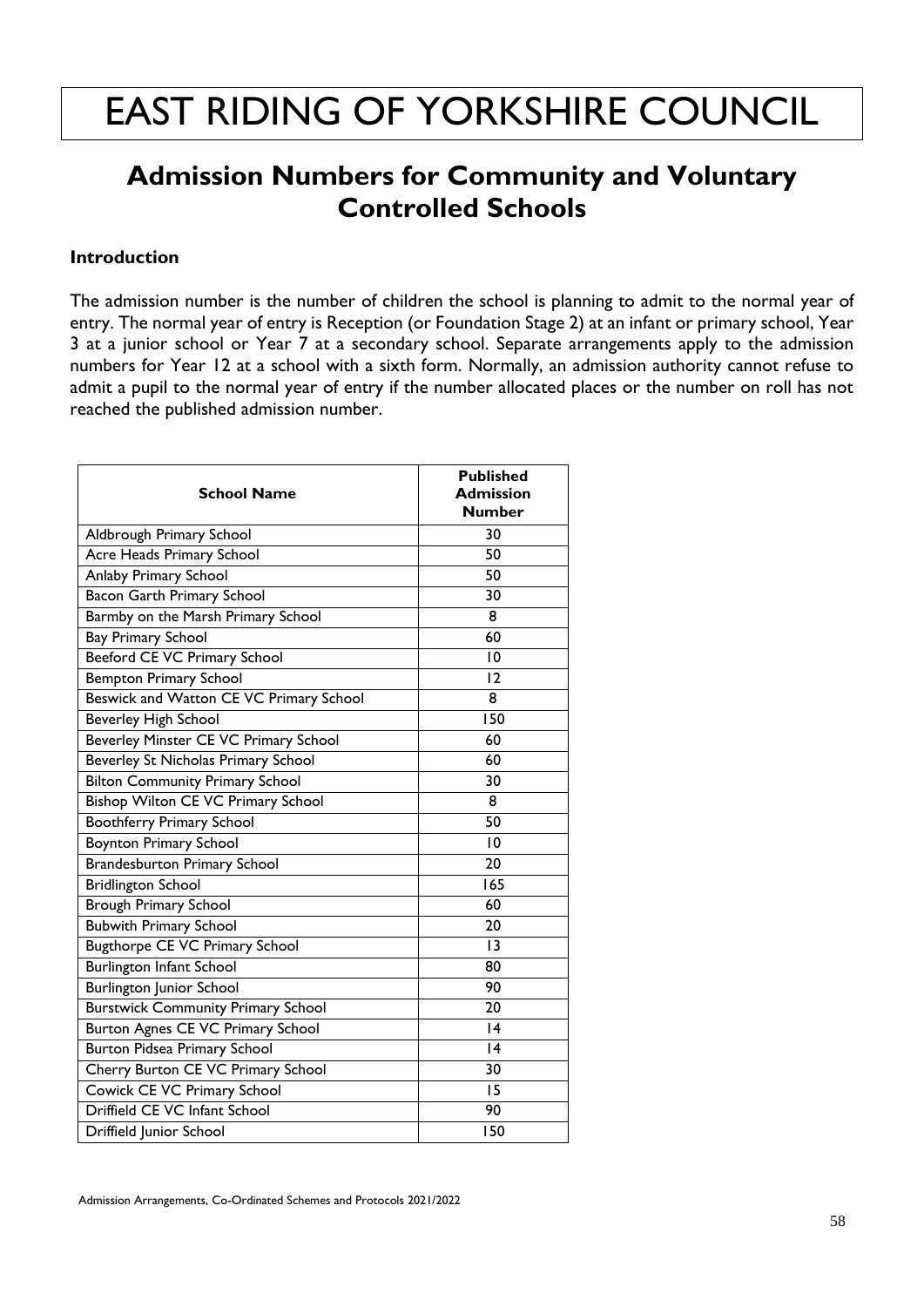| <b>School Name</b>                             | <b>Published</b><br><b>Admission</b><br><b>Number</b> |
|------------------------------------------------|-------------------------------------------------------|
| Driffield Northfield Infant School             | 60                                                    |
| Eastrington Primary School                     | 15                                                    |
| Elloughton Primary School                      | 45                                                    |
| Flamborough CE VC Primary School               | 20                                                    |
| Garton-on-the-Wolds CE VC Primary School       | 8                                                     |
| Hallgate Primary School                        | 40                                                    |
| Headlands School                               | 200                                                   |
| Hedon Primary School                           | 30                                                    |
| Hilderthorpe Primary School                    | 60                                                    |
| Holme on Spalding Moor Primary School          | 50                                                    |
| Hornsea Burton Primary School                  | 17                                                    |
| Hornsea Primary School                         | 90                                                    |
| Hornsea School and Language College            | 240                                                   |
| Howden Junior School                           | 60                                                    |
| Hutton Cranswick Community Primary School      | 30                                                    |
| Inmans Primary School                          | 60                                                    |
| Keldmarsh Primary                              | 30                                                    |
| Keyingham Primary School                       | 30                                                    |
| Kilham CE VC Primary School                    | 15                                                    |
| Kingsway Primary School                        | 50                                                    |
| Kirk Ella St Andrew's Community Primary School | 60                                                    |
| Leconfield Primary School                      | 25                                                    |
| Leven CE VC Primary School                     | 30                                                    |
| Little Weighton Rowley CE VC Primary School    | 13                                                    |
| Lockington CE VC Primary School                | 8                                                     |
| Longcroft School                               | 270                                                   |
| Market Weighton Infant School                  | 76                                                    |
| Marshlands Primary School                      | 30                                                    |
| Martongate Primary School                      | 60                                                    |
| Middleton-on-the-Wolds CE VC Primary School    | 15                                                    |
| Molescroft Primary School                      | 60                                                    |
| Mount Pleasant CE VC Junior School             | 75                                                    |
| Nafferton Primary School                       | 40                                                    |
| New Pasture Lane Primary School                | 30                                                    |
| Newbald Primary School                         | 10                                                    |
| Newport Primary School                         | 20                                                    |
| North Cave CE VC Primary School                | 20                                                    |
| North Ferriby CE VC Primary School             | 40                                                    |
| North Frodingham Primary School                | 12                                                    |
| Parkside Primary School                        | 60                                                    |
| New Pasture Lane Primary School                | 30                                                    |
| Paull Primary School                           | $\overline{10}$                                       |
| Pocklington CE VC Infant School                | 90                                                    |
| Preston Primary School                         | 30                                                    |
| Rawcliffe Bridge Primary School                | 4                                                     |
| Rawcliffe Primary School                       | 17                                                    |
| Reedness Primary School                        | 15                                                    |
| Roos CE VC Primary School                      | 4                                                     |
| Skidby CE VC Primary School                    | 12                                                    |
| Skipsea Primary School                         | 10                                                    |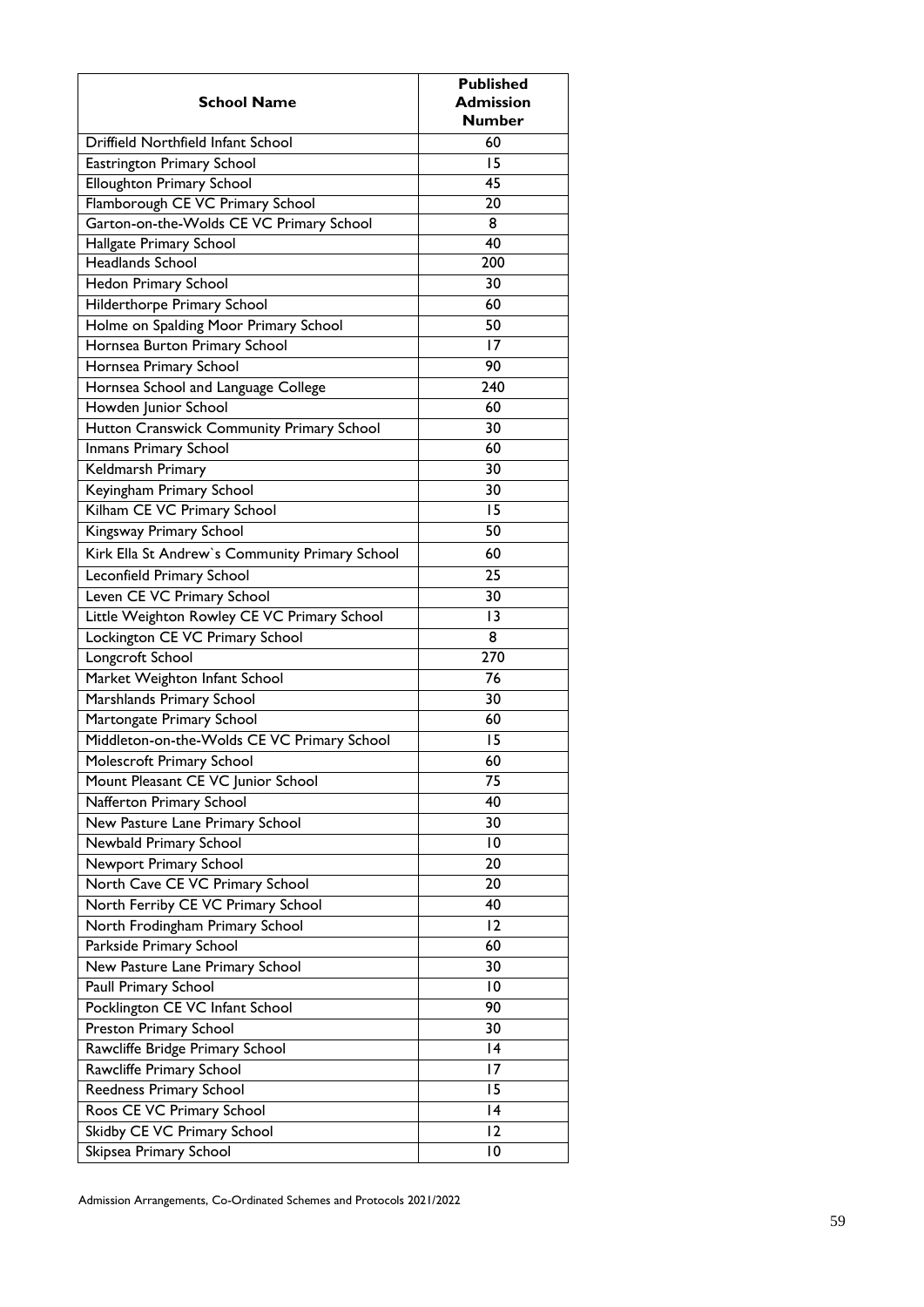| <b>School Name</b>                        | <b>Published</b><br><b>Admission</b><br><b>Number</b> |
|-------------------------------------------|-------------------------------------------------------|
| Skirlaugh CE VC Primary School            | 20                                                    |
| Sledmere CE VC Primary School             | 10                                                    |
| Snaith Primary School                     | 40                                                    |
| South Cave CE VC Primary School           | 60                                                    |
| Springhead Primary School                 | 30                                                    |
| St Mary's CE VC Primary School (Beverley) | 60                                                    |
| Sutton Upon Derwent CE VC Primary         | 7                                                     |
| Swinefleet Primary School                 | П                                                     |
| Swinemoor Primary School                  | 40                                                    |
| The Market Weighton School                | 142                                                   |
| Thorngumbald Primary School               | 40                                                    |
| Tickton CE VC Primary School              | 30                                                    |
| <b>Walkington Primary School</b>          | 40                                                    |
| <b>Wawne Primary School</b>               | 15                                                    |
| <b>Welton Primary School</b>              | 60                                                    |
| <b>Westfield Primary School</b>           | 60                                                    |
| Wetwang CE VC Primary School              | 15                                                    |
| Wilberfoss CE VC Primary School           | 30                                                    |
| Willerby Carr Lane Primary School         | 60                                                    |
| Withernsea High School                    | 150                                                   |
| Woodmansey CE VC Primary School           | 7                                                     |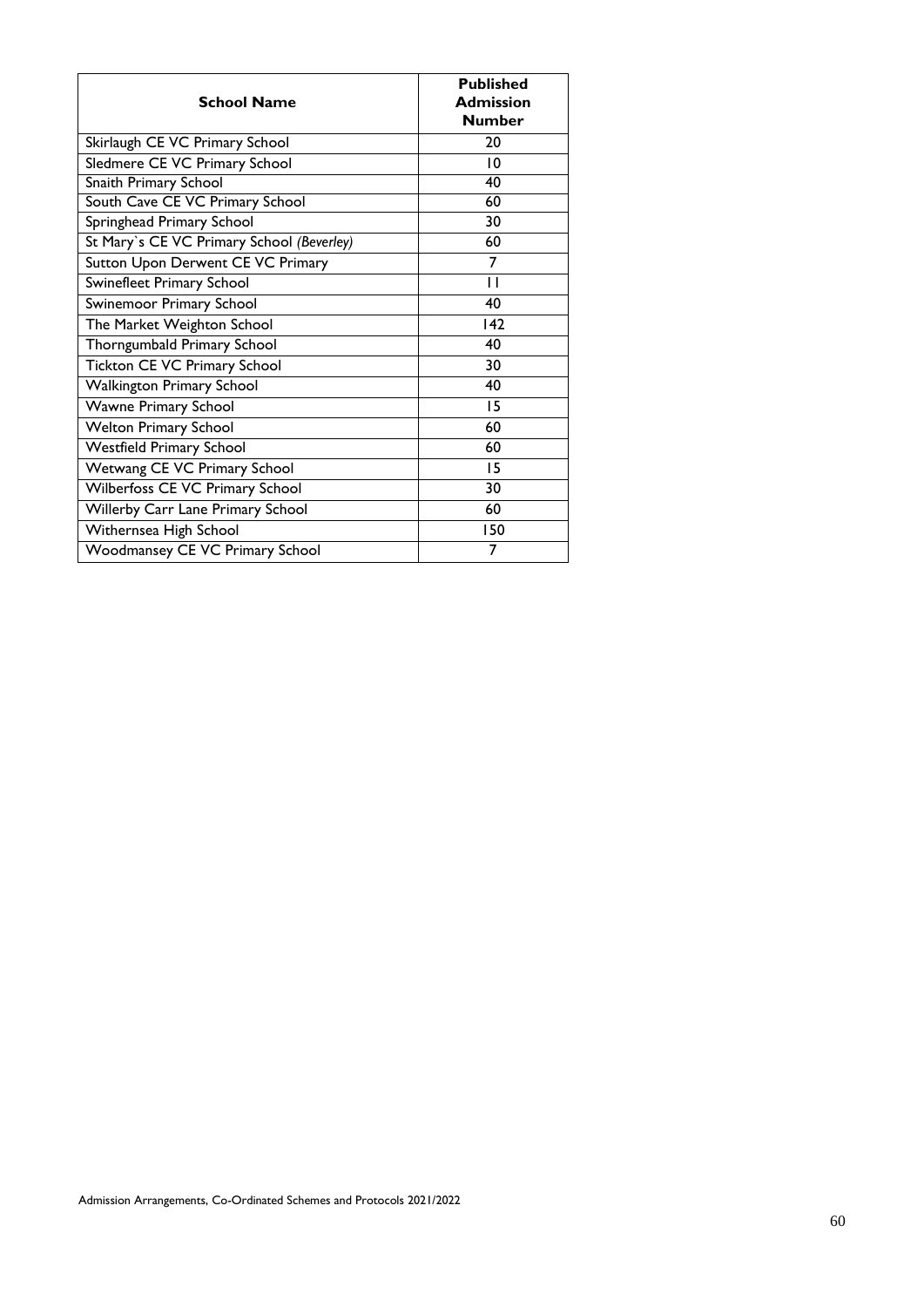# **SIXTH FORM ADMISSION ARRANGEMENTS COMMUNITY AND VOLUNTARY CONTROLLED SCHOOLS**

#### **Admission Arrangements**

Admission to the sixth form will be from:

- a) students in Year 11 at the school (internal applicants); and
- b) students not on roll at the school (external applicants).

The normal year of entry to the school's sixth form is Year 12.

The admission number for external applicants entering the normal year of entry to the sixth form is 10. The admission number is the minimum number of eligible external applicants the school must admit before a student can be refused a place. The admission number can be exceeded if the school is able to accommodate more students, for example if the additional students have applied to study under-subscribed courses. Internal applicants are required to apply for a place in Year 12 in the same way as external applicants.

To be admitted to Year 12, a student must achieve a minimum level of formal qualifications. The entry requirements for admission to Year 12 are the same for internal and external applicants: four GCSEs at grades 4-9 or equivalent. These minimum requirements for admission to Year 12 are different to the requirements for entry to specific courses of study and admission to Year 12 does not guarantee that a student will be able to study their preferred choice of course.

#### **Over-subscription Criteria**

Where the number of eligible external applicants for admission exceeds the places available, the over-subscription criteria determined for the admission of pupils to Year 7 will be used to prioritise the applicants. The third criterion will include siblings in Years 11 and 12.

#### **Appeals**

Any applicant refused admission to the school's sixth form has the right to appeal. Appeals will be heard by an independent admission appeal panel.

#### **Timetable for Admission**

| School's sixth form admission arrangements (and course entry requirements) published | December 2020          |
|--------------------------------------------------------------------------------------|------------------------|
| Applications to be submitted by (internal and external applicants)                   | February 2021          |
| <b>GCSE</b> results published                                                        | August 2021            |
| Allocation of a place confirmed or refused                                           | August 20201           |
| Independent admission appeals heard                                                  | September/October 2021 |

#### **Late Applications**

Late applications will be considered and processed where possible.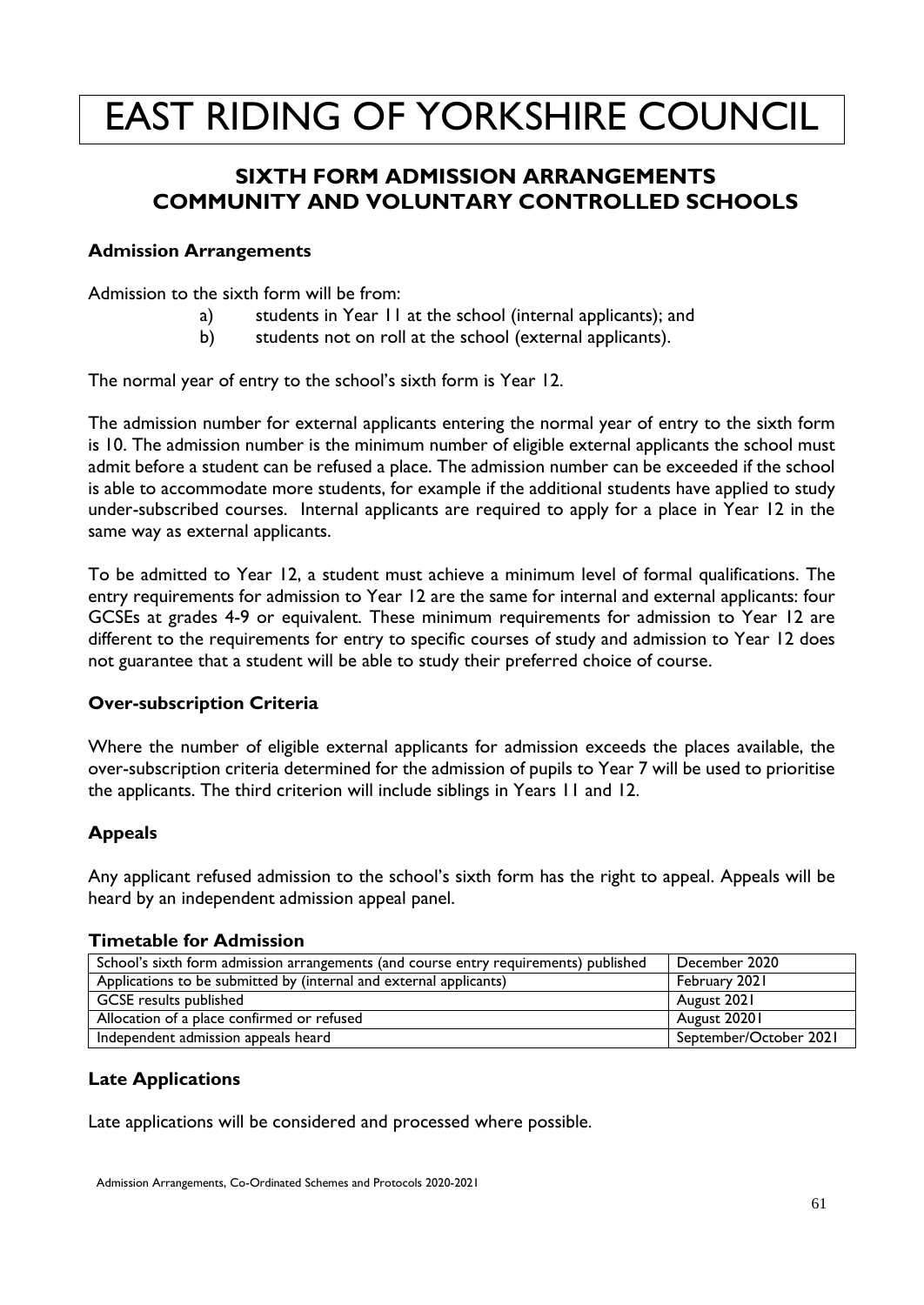# **Arrangements for School Admission Appeals**

### **1 Introduction**

- 1.1 The arrangements below relate to admission appeals for places at community and voluntary controlled schools. All school admission appeals will be conducted in accordance with the relevant legislation and with the Secretary of State's School Admission Appeals Code.
- 1.2 All school admission authorities have to make arrangements for applicants to appeal against admissions decisions. The arrangements for appeals by parents and students set out below relate to all community and voluntary controlled schools in the East Riding of Yorkshire and to academies and to foundation and voluntary aided schools whose governing bodies have made arrangements for the Council to administer their admission appeals. The arrangements for appeals by school governing bodies against the admission of pupils who have been permanently excluded from two or more schools relate only to community and voluntary controlled schools.

### **2 School Admission Appeals by Parents and Appeals by Students Applying for a Place in a School's Sixth Form**

- 2.1 Applicants refused a place at a school for their child normally have the right to make an appeal against the decision to refuse admission. Students applying for a place in a school's sixth form also have the right to appeal if their application is turned down.
- 2.2 School admission appeals are heard by independent admission appeal panels. Appeal panel members are appointed by the Council's Director of Corporate Resources. Panel members receive appropriate training through the Council's Legal and Democratic Services. Staff from Legal and Democratic Services provide advice and guidance for panel members on the law relating to school admissions and appeals and on the conduct and organisation of appeal hearings. Staff from that department also act as clerks at appeal panel hearings, making a record of the hearing, recording the panel's decisions and their reasons and advising the appellant of the outcome.
- 2.3 Applicants will normally only be able to appeal once against the decision to refuse their application for admission to a given academic year at a given school. Further appeals for admission to the same academic year at the same school will only be authorised if the appellant can show that there has been a subsequent significant change in their circumstances which materially affects their case for a place at the school, or if new information comes to light which was not previously available and which materially affects the appellant's case for a place at the school.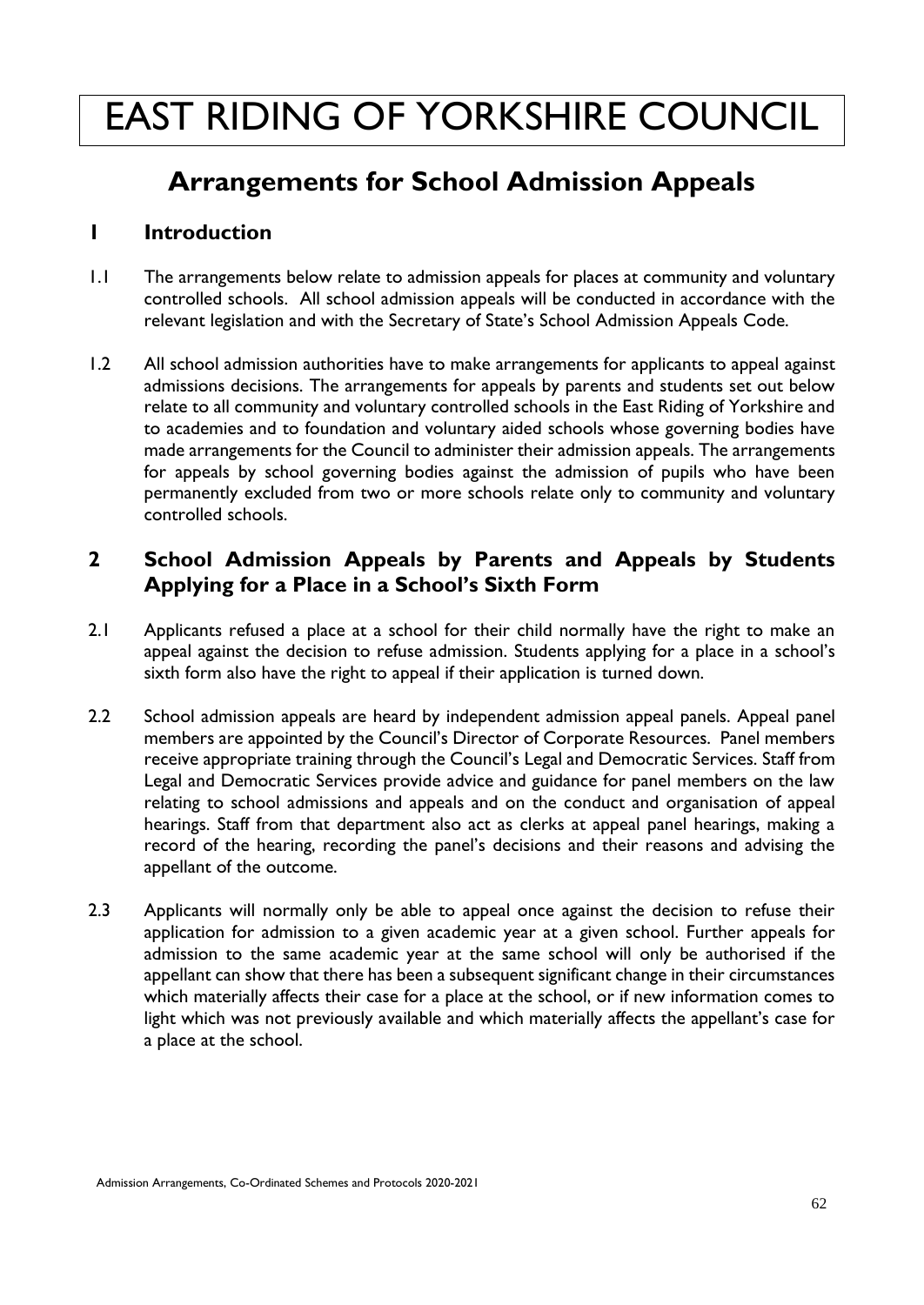# **3 Appeals by Community and Voluntary Controlled Schools Against the Admission of Twice Excluded Pupils**

3.1 Where the school's admission authority instructs a school to admit a pupil who has been permanently excluded from two or more schools, the governing body of the school can appeal against the admission authority's admission decision. Such appeals will be heard by an independent school admission appeal panel, as set out in the Secretary of State's School Admission Appeals Code.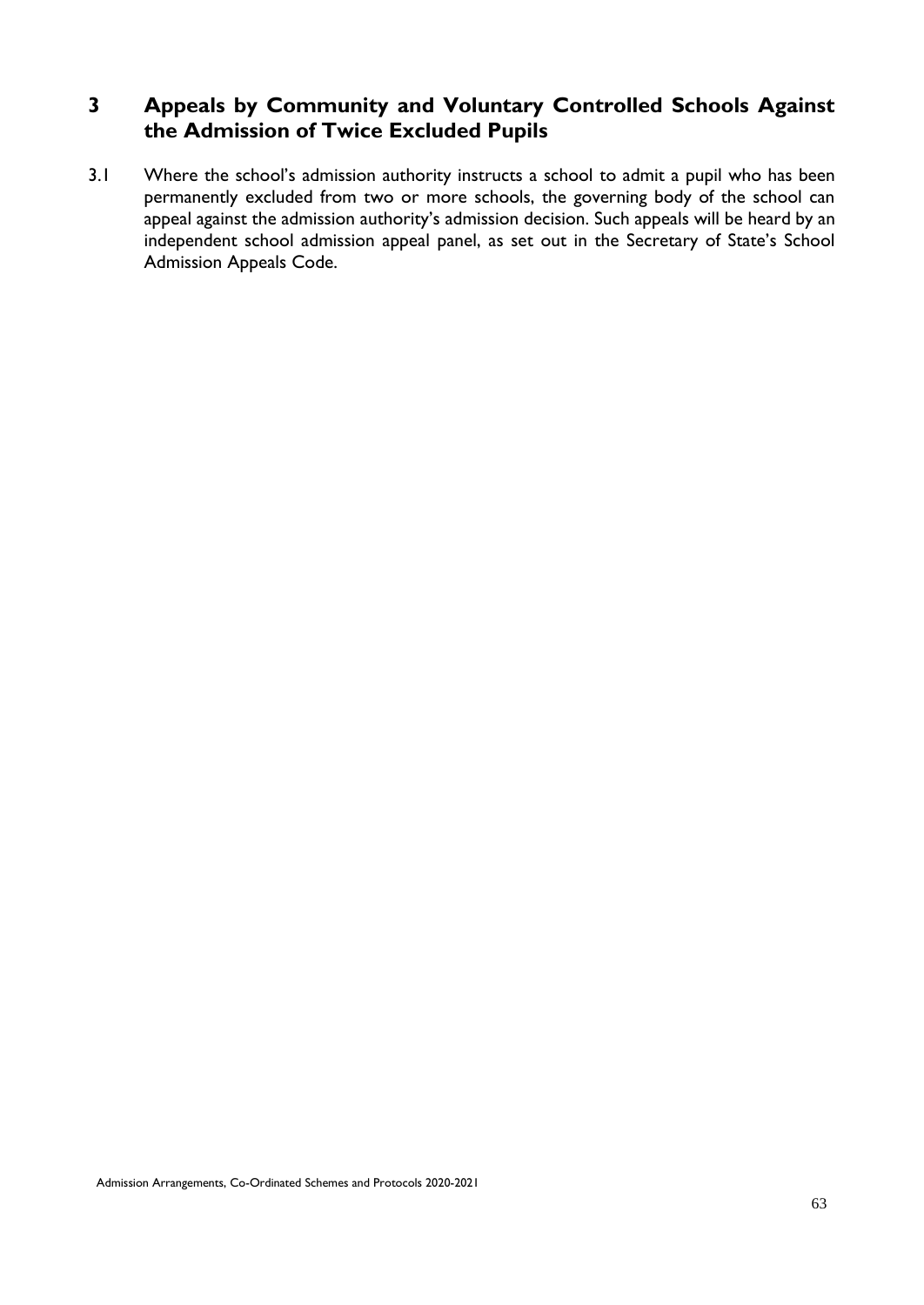# **Relevant Area for Consultation**

The Education (Relevant Areas for Consultation on Admission Arrangements) Regulations 1999 (SI 1999 No. 124) require local authorities to determine relevant areas for consultation on admission arrangements.

The Relevant Areas for schools maintained by the East Riding of Yorkshire Council are as follows:

- For community and voluntary controlled primary and secondary schools and for the academies and foundation and voluntary aided secondary schools, the Relevant Area is the East Riding of Yorkshire.
- For academies, foundation and voluntary aided infant, junior and primary schools, the Relevant Area for consultation is the East Riding of Yorkshire Council and admission authorities within three miles of the school, including admission authorities in neighbouring local authority areas.